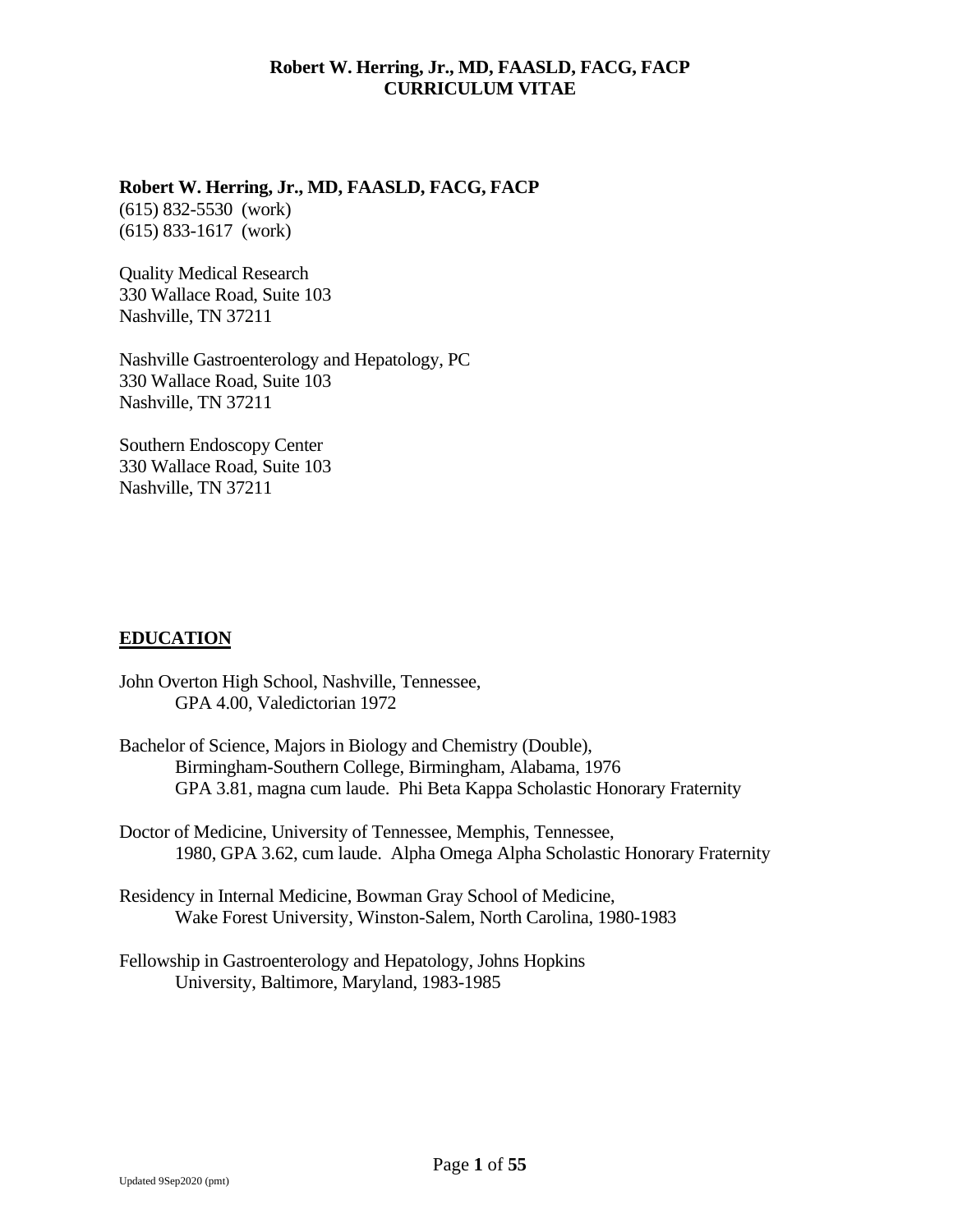# **PROFESSIONAL ORGANIZATIONS**

## **Specialty**

Fellow, American College of Physicians American Society of Internal Medicine American Medical Association Tennessee Medical Association Nashville Society of Internal Medicine Nashville Academy of Medicine American Association for the Advancement of Science

#### **Subspecialty**

Fellow, American Association for the Study Foundation of Liver Diseases European Association for the Study of the Liver Fellow, American College of Gastroenterology National Foundation for Ileitis and Colitis American Society for Gastrointestinal Endoscopy Tennessee Society for Gastroenterology and Endoscopy

## **CERTIFICATION AND LICENSURE**

American Board of Internal Medicine, 1983 American Board of Gastroenterology, 1985 Medical License, Tennessee MD0000016892, issued February 25, 1986 American Heart Association ACLS Provider

#### **INSURANCE INFORMATION**

State Volunteer Mutual Insurance Company. Policy 89-0975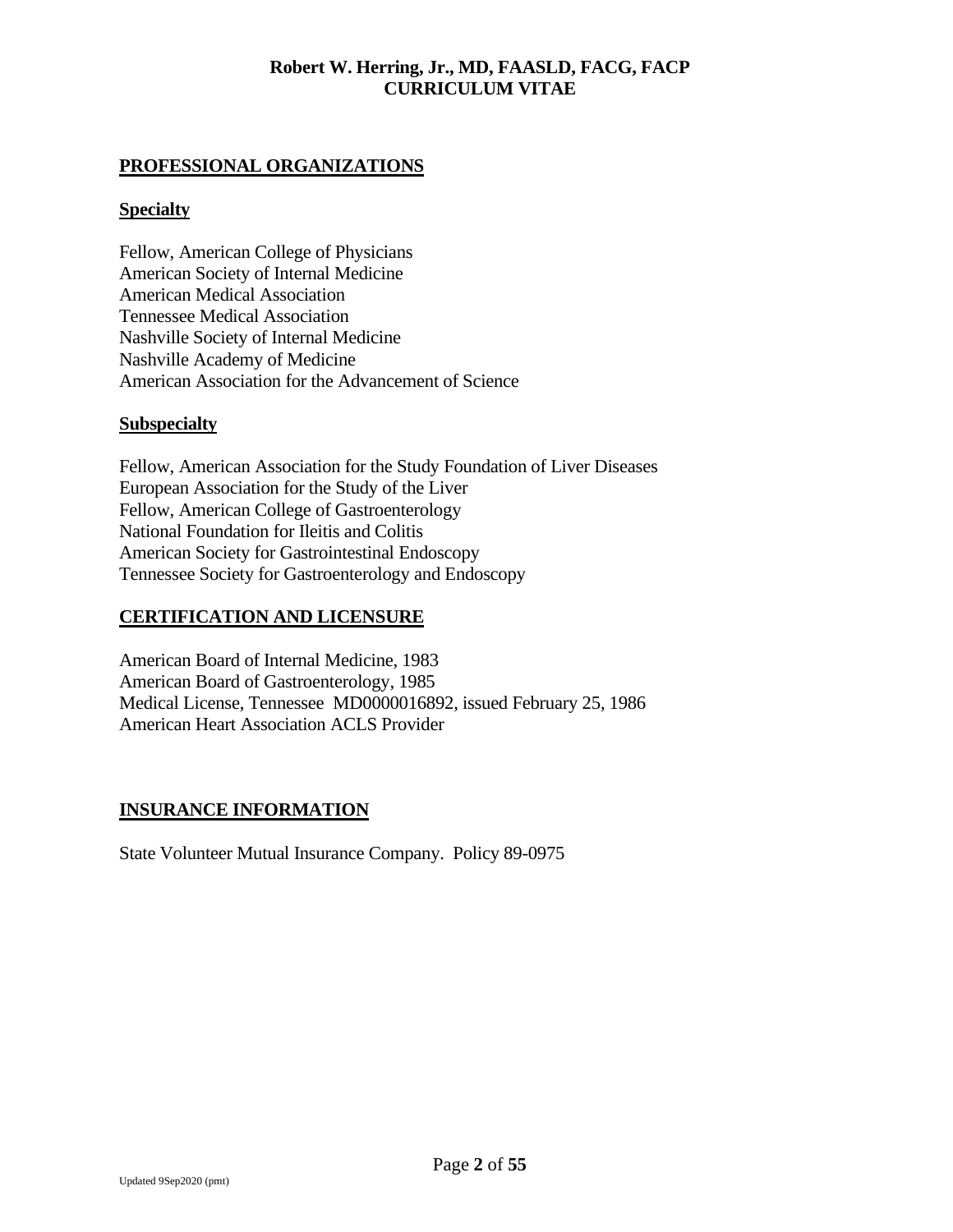# **HONORS**

Salute to Excellence Award 2019 Nashville, Mid South Division American Liver Foundation

Hepatologist of the Year Award 2016 Nashville, Mid South Division American Liver Foundation, Nashville Division

President & Chairman of the Board Board of Trustees Nashville, Mid South Division American Liver Foundation, 2005 - 2019

Recognized as Doctor of Excellence and a Top Gastroenterologist of Tennessee International Association of Healthcare Professionals, 2013

Americas Top Gastroenterologists Consumers Research Council of America, 2012

Chairman Medical Advisory Committee Nashville Division American Liver Foundation, 2003 - 2019

Physician Member National Medical Advisory Committee American Liver Foundation, 2013 - 2019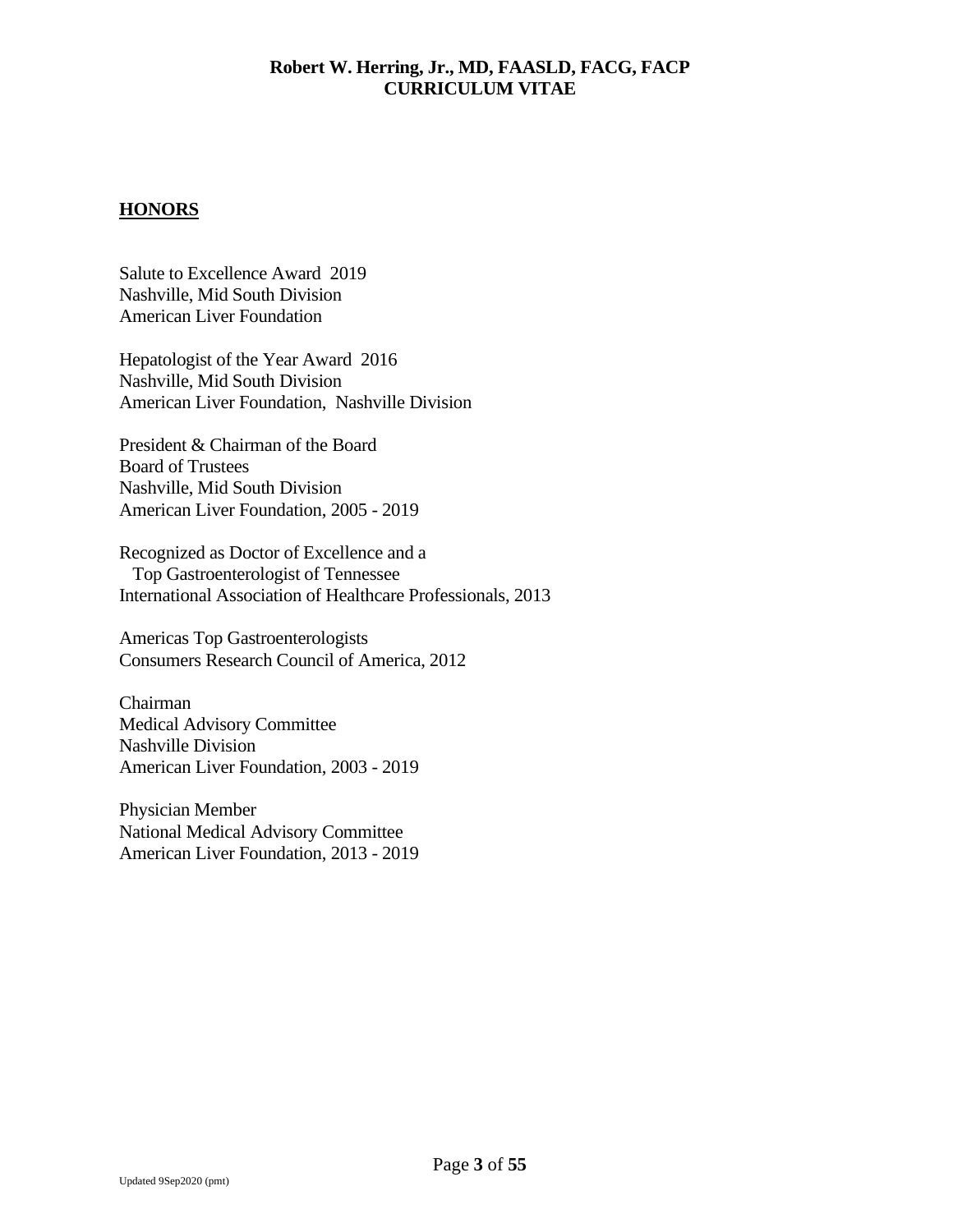# **NON MEDICAL EXTRACURRICULAR ACTIVITIES**

Sustaining Member Beta Chapter, Alabama Phi Beta Kappa Society

Frist Center President's Circle Frist Museum of Art Nashville, Tn

Quality Medical Research Frist Center Corporate Partner Frist Museum of Art Nashville, Tn

Lifetime Member Murfreesboro Chapter NAACP

Varsity Debate Champion Tennessee and Southeastern United States District National Forensic League 1972

President and Treasurer Alpha Tau Omega Fraternity Birmingham-Southern College 1975 - 1976

President Interfraternity Council Birmingham-Southern College 1976

Vice-President Class of 1980 School of Medicine University of Tennessee-Memphis Memphis, Tennessee 1976 - 1980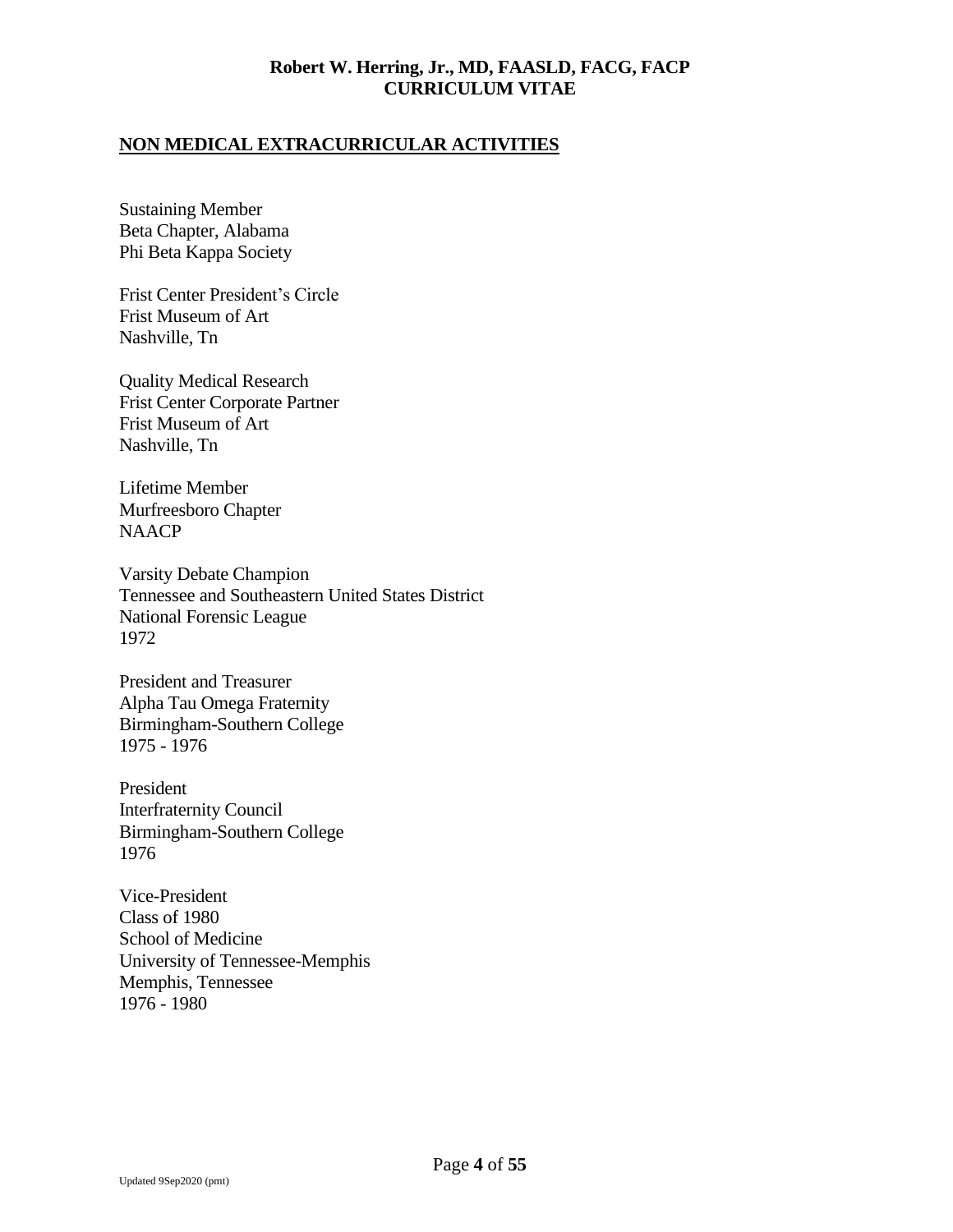### **PROFESSIONAL ASSIGNMENTS**

Finance Committee for Representative Jim Cooper U. S. Congress 1993 – 1995

Chairman and Founder Institutional Review Board Southern Hills Medical Center 1992 – 1994

Governor Tennessee Chapter American College of Gastroenterology 1998 – 2004

Chairman Pharmacy and Therapeutics Committee Southern Hills Medical Center 1990 - 1994

Medical Director Quality Medical Research 1986 - Present

Chairman, Tennessee Medical Association Judicial Council 2000 - 2001

President Tennessee Society for Gastrointestinal Endoscopy 2003 - 2004

Chairman Committee on Governmental Services and Third Party Payors Tennessee Medical Center 1996 - 1999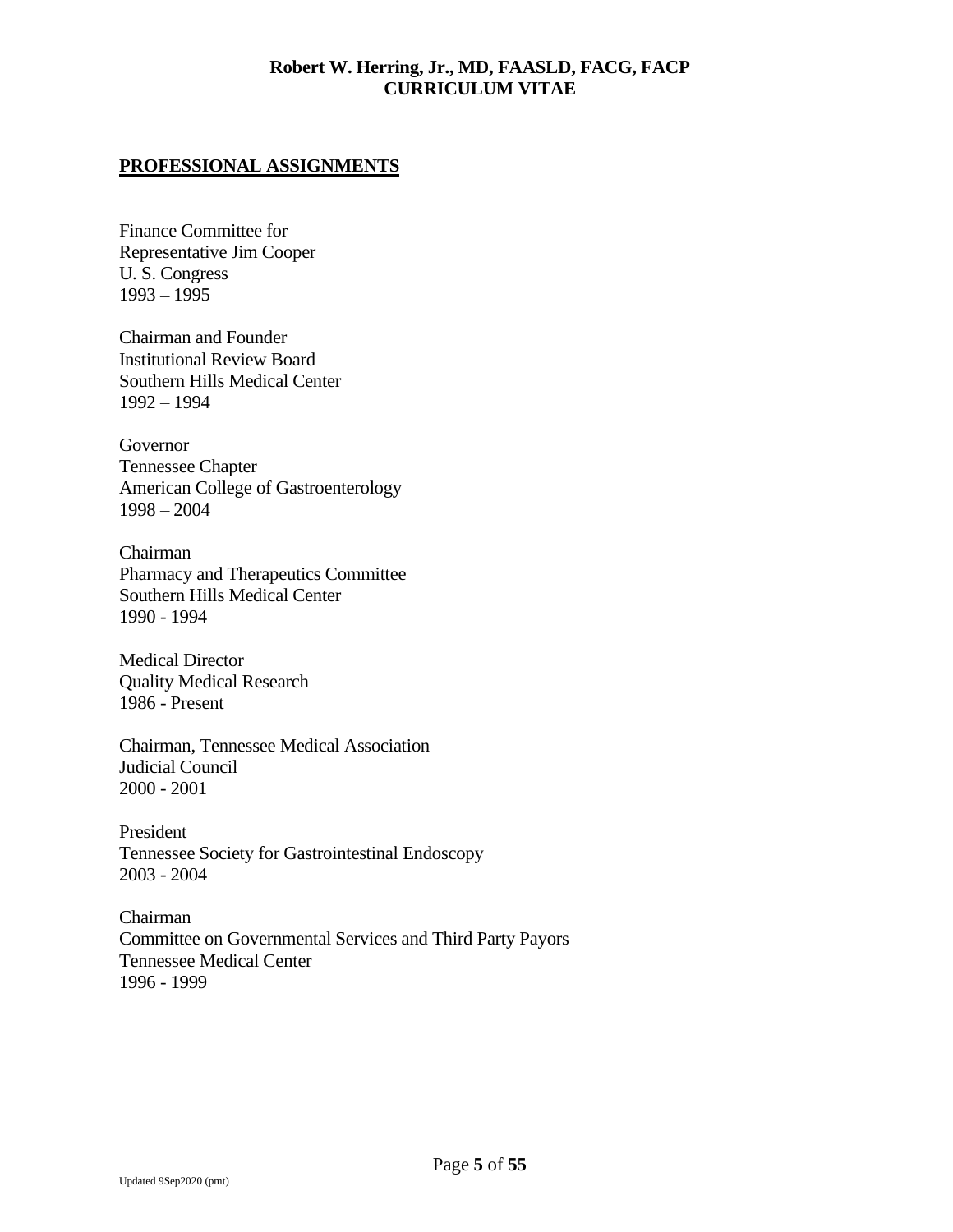## **PROFESSIONAL ASSIGNMENTS (Continued)**

Co-Director Endoscopy Laboratory Southern Hills Medical Center 1988 – 2000

Vice-Chairman, Council of Medical Specialty Societies Tennessee Medical Association  $2005 - 2007$ 

Chairman Medicare and Medicaid Committee on Governmental Services and Third Party Payors Tennessee Medical Association 1992 - 1996

Chairman Young Physicians Section Tennessee Medical Association 1993 - 1994

Chairman Tennessee Medicare Physician Carrier Advisory Committee of CIGNA and Health Care Finance Administration 1992 - 1995

Chairman, Medicare Committee Tennessee Society of Gastrointestinal Endoscopy-American College of Gastrointestinal Endoscopy Medicare Committee 1992 - 1994

Member, Quality Assurance Committee StoneCrest Medical Center 2003 - 2013

Chairman, Tennessee Medical Association House of Delegates Reference Committee 1999 - 2000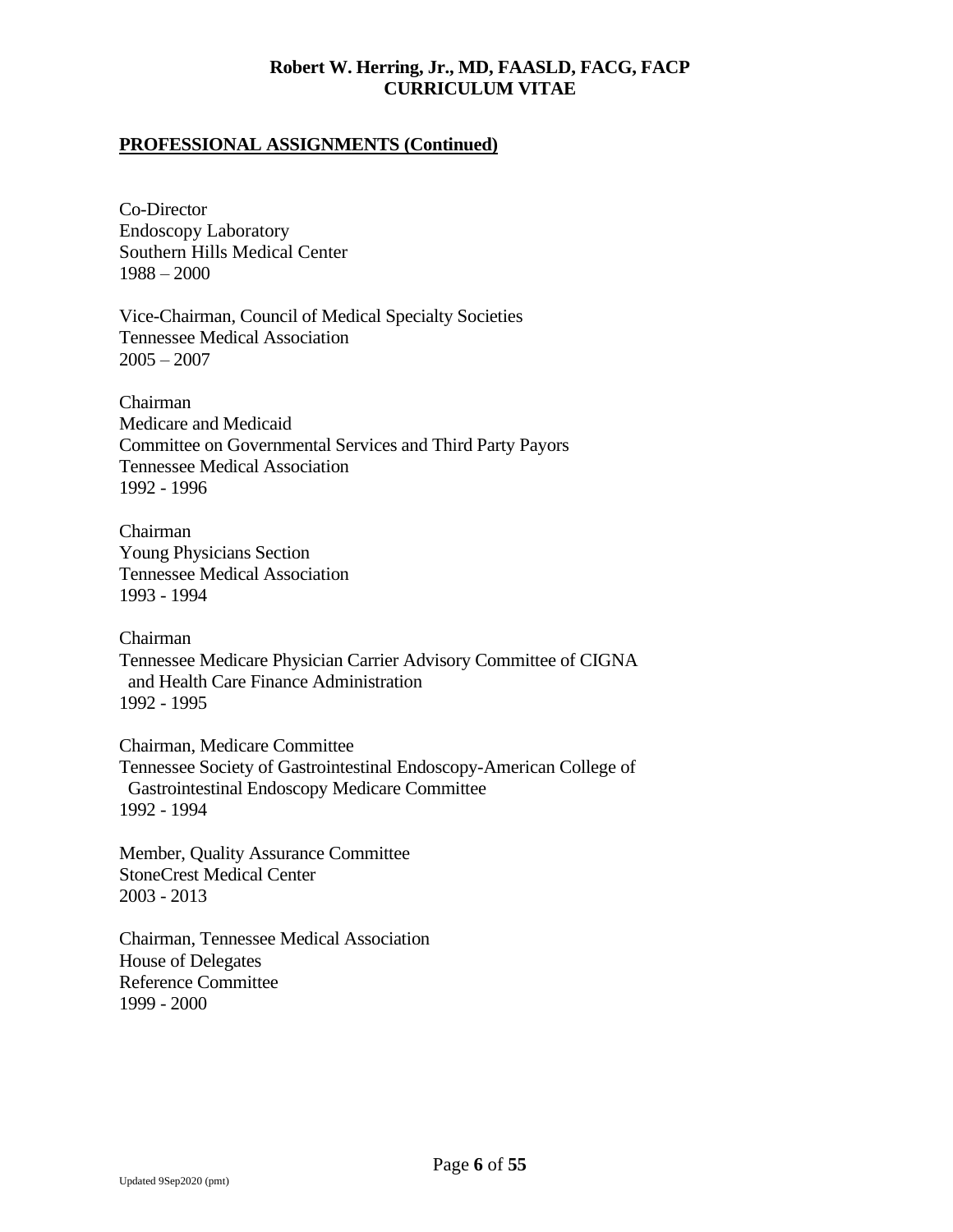## **PROFESSIONAL ASSIGNMENTS (Continued)**

Member, Medical Advisory Committee Southern Hills Medical Center 1989 - 1996, 2000 – 2004

President Nashville Gastrointestinal Specialists, Inc. 1997 - 2000, 2007 – 2009

Member, Board of Directors Tennessee Health Care Campaign  $2004 - 2010$ 

Member, National Affairs Committee American College of Gastroenterology 2005 - 2008

Member, Constitution and By-Laws Committee American Society for Gastrointestinal Endoscopy 1993 - 1996

Medical Director/Administrator Southern Endoscopy Center 1988 – Present

**Secretary** Tennessee Chapter, American College of Physicians 1993 - 1995

Member, Governing Council American College of Physicians 1993 - Present

Member, Ad Hoc Committee on Managed Care American College of Gastroenterology 1996 – 1997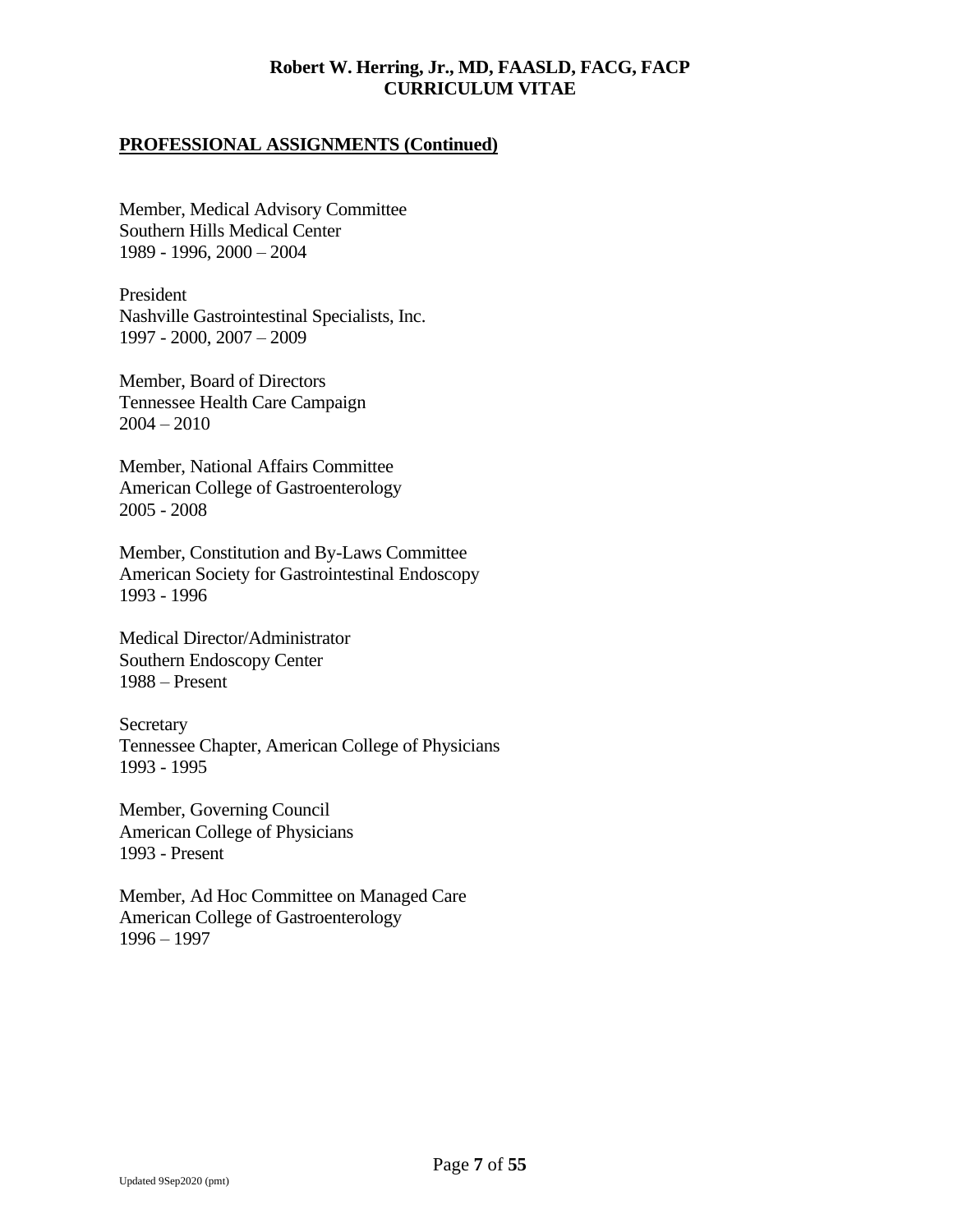## **PROFESSIONAL ASSIGNMENTS (Continued)**

Member, Managed Care Subcommittee Practice Management Committee American College of Gastroenterology 1997 - 2001

Member, Executive Council Tennessee Society of Internal Medicine 1997 – 2000

Tennessee Representative Peptic Ulcer Disease Project Health Care Finance Administration Birmingham, Alabama October 1996

Member, Communications and Public Service Committee Nashville Academy of Medicine 1987 - 1996

Delegate, Nashville Academy of Medicine Tennessee Medical Association Annual Meeting 2007, 2008, 2009, 2010, 2011, 2012

Member, Medicaid Remedy Committee Tennessee Medical Association 1992

Member, Delegation Tenure Subcommittee, Tennessee Medical Association Delegation to the American Medical Association 1992

Member, Governmental Affairs Committee Nashville Academy of Medicine 1994 - 1999

Associate Clinical Coordinator Peptic Ulcer Disease Project MidSouth Foundation for Medical Care, Inc. 1997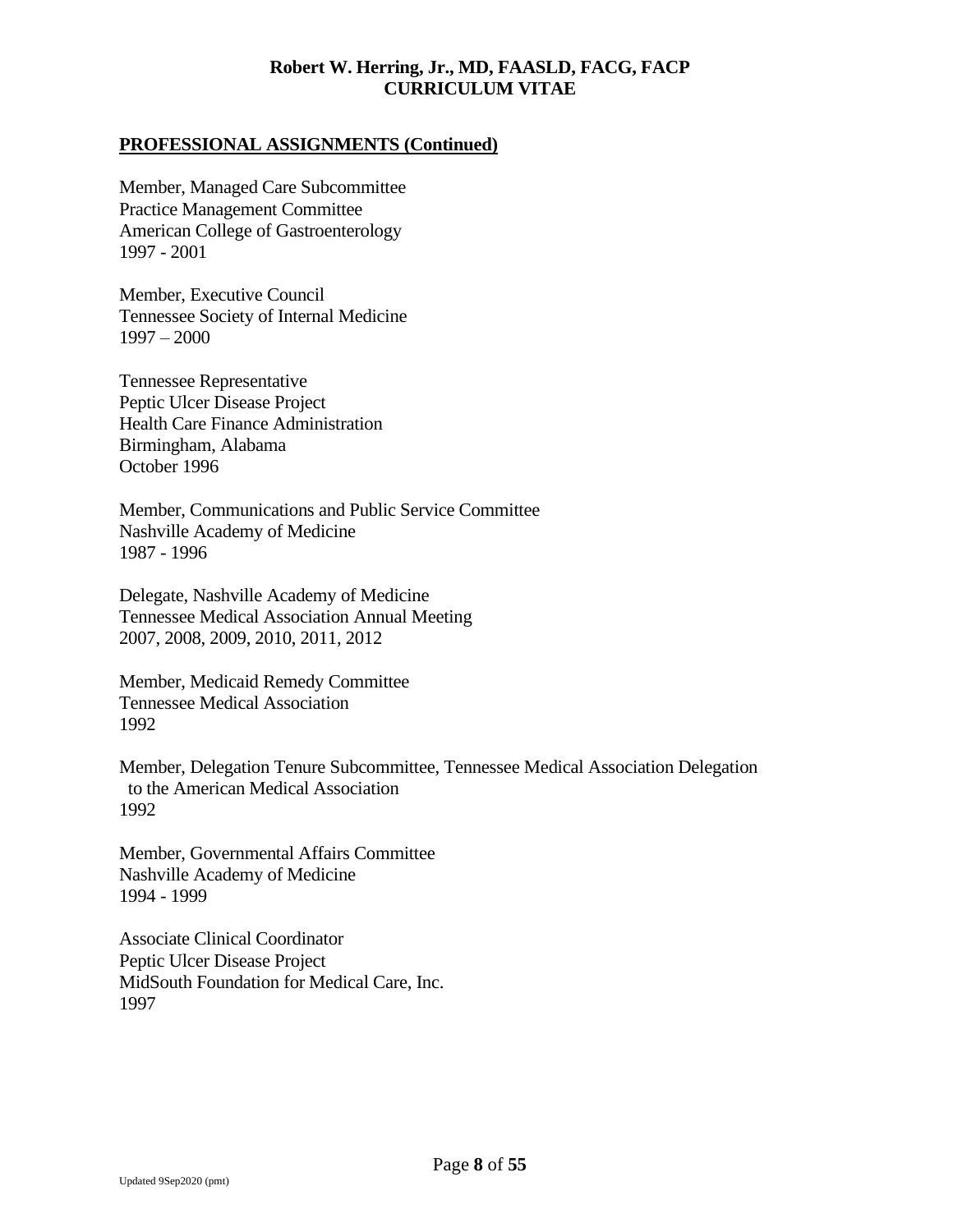## **PROFESSIONAL ASSIGNMENTS (Continued)**

Member, Pharmacy and Therapeutic Committee Tennessee Managed Care Network 1997 - 2001

Member, Credentialing Committee CIGNA HealthCare 1997 - 1999

Member, Blue Cross-Blue Shield of Tennessee Provider Advisory Committee Blue Cross-Blue Shield of Tennessee 1998 - 2001

Member, Tennessee Small Group Health Insurance Committee Tennessee State Legislature and Tennessee Commerce and Insurance Department 1998 - 2002

Member, CIGNA HealthCare Physician Review Committee 1999 - 2000

Member, Department of Health Bureau of TennCare TennCare Administrative Task Force 1999

Member, Blue Cross Blue Shield of Tennessee Regional Clinical Practice Committee 1999 - 2001

Member, Council of the Tennessee Chapter of the American College of Physicians / American Society of Internal Medicine 2000 - 2004

Member Committee on Practice Management and Managed Care Tennessee Medical Association 2001 - 2003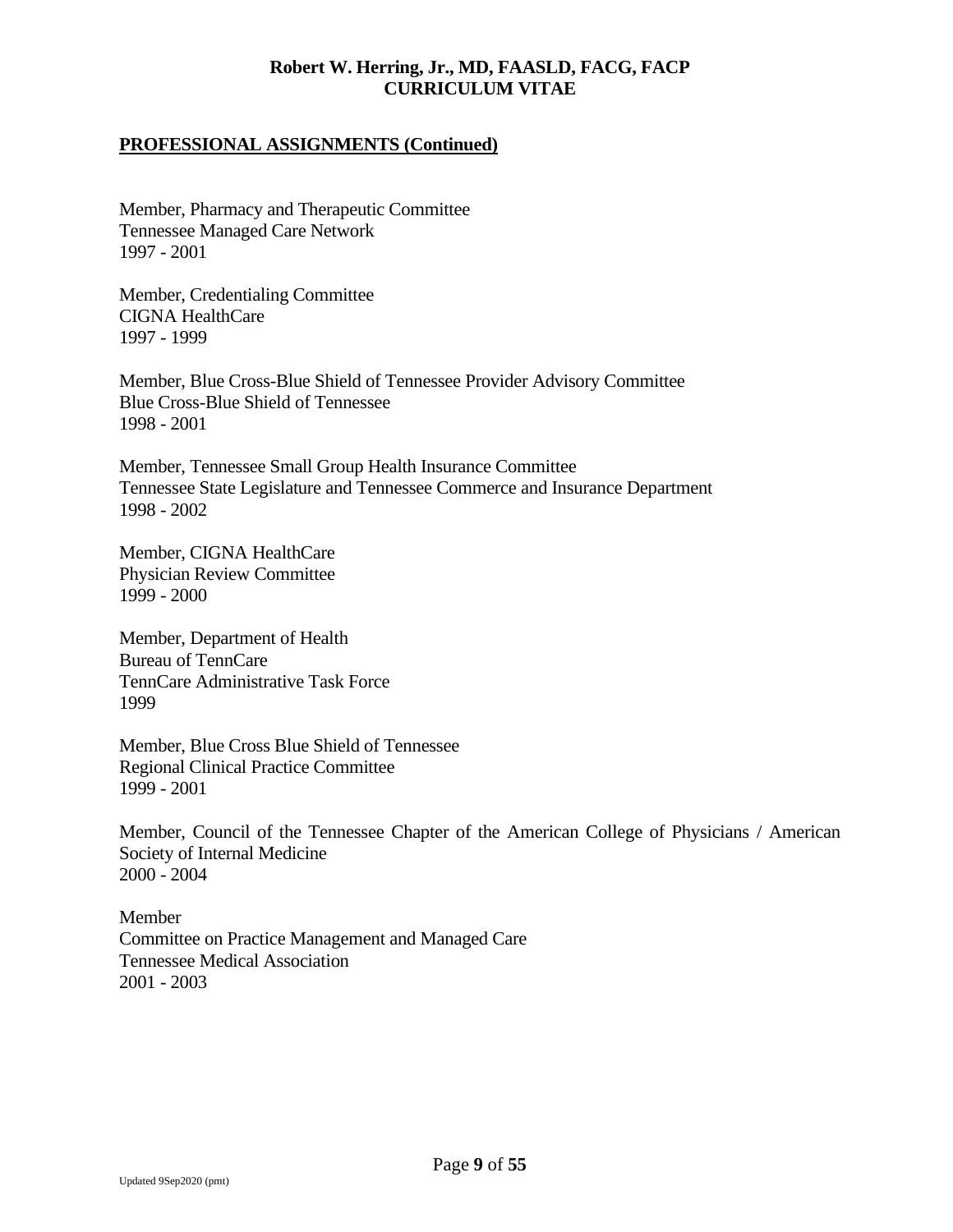## **PROFESSIONAL ASSIGNMENTS (Continued)**

Member, Credentials Committee American College of Gastroenterology 2000-2002

Member, Access Med Plus Creditors Committee TMA General Counsel 2002

Tennessee Representative Medicare Carrier Advisory Committee American Society of Gastrointestinal Endoscopy and American College of Gastroenterology Baltimore, Maryland 1996 - 2002

Member, Nutrition and Diet Committee Nashville Memorial Hospital 1986 - 1988

Member, Continuing Education Committee Baptist Hospital 1987 - 1989

Member, Quality Assurance Committee Southern Hills Medical Center 1989 - 1995

#### **INTERESTS AND HOBBIES**

Music Collecting Reading Fast Cars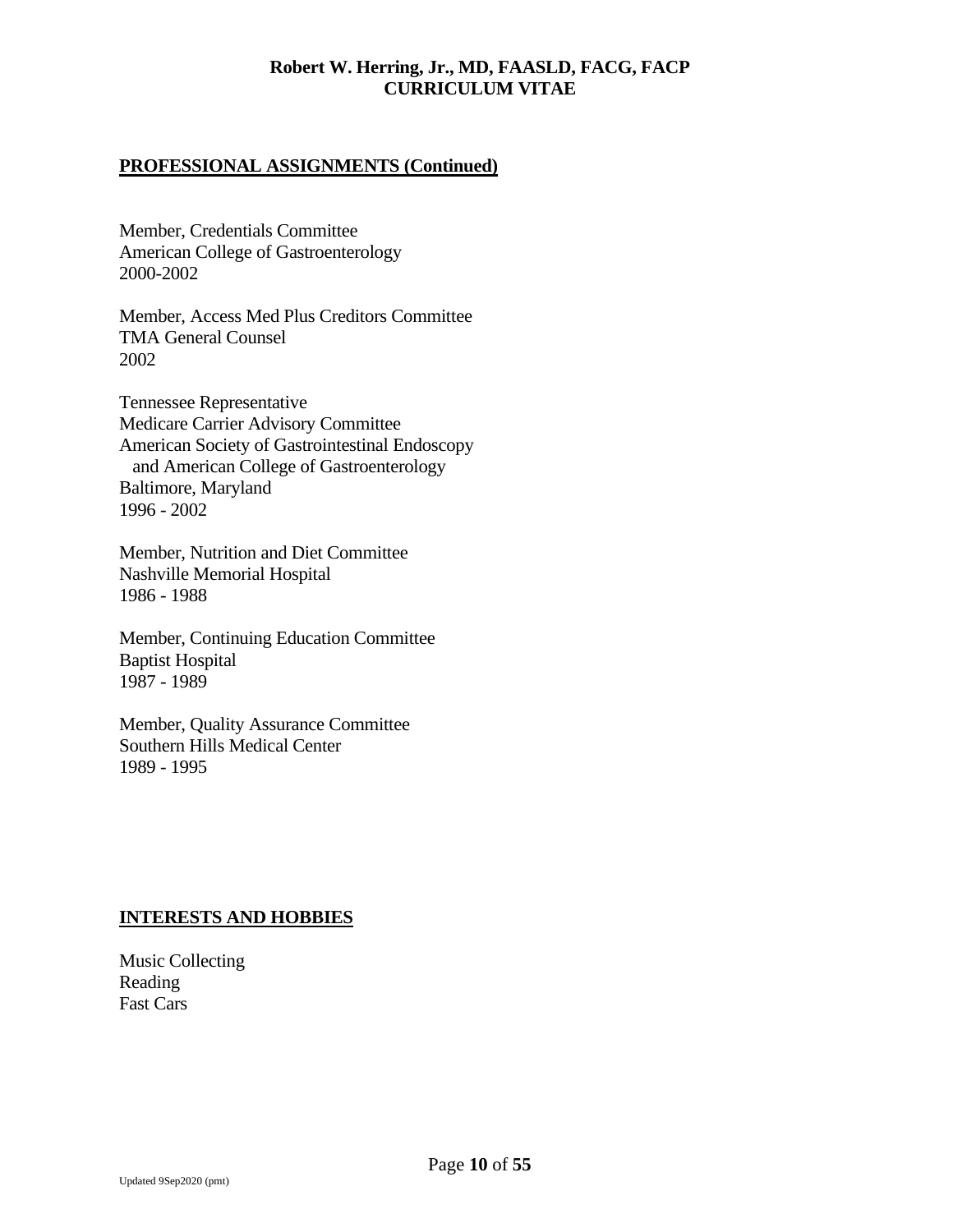# **PUBLICATIONS**

- **1.** Philip N. Newsome, Melissa Palmer, Bradley Freilich, Muhammad Y. Sheikh,,Aasim Sheikh, Harry Sarles, Robert Herring, et al. "Volixibat in adults with non-alcoholic steatohepatitis: 24-week interim analysis results from a randomized, phase 2 study" Journal of Hepatology (primary manuscript accepted for publication)
- **2.** Keyur Patel, Stephen A. Harrison, Magdy Elkashab, James F. Trotter, Robert Herring, et al. "Cilofexor, a Selective Nonsteroidal FXR Agonist, Reduces Hepatic Steatosis, Serum Bile Acids, and Liver Biochemistry in Patients with NASH", Hepatology, March 2020
- **3.** Eric J. Lawitz, Edward Gane, Peter J. Ruane, Robert Herring, et al. "A Combination of the ACC Inhibitor GS-0976 (Firsocostat) and the Non-Steroidal FXR Agonist GS-9674 (Cilofexor) Improves Hepatic Steatosis, Biochemistry, and Stiffness in Patients with Nonalcoholic Steatohepatitis (NASH)", Poster Presentation, Annual Meeting. European Association for the Study of the Liver, 10–14 April 2019, Vienna, Austria,
- **4.** Newsome, Philip, Palmer, Melissa, Freilich, Bradley, Sheikh, Muhammad, Y., Sheikh, Aasim, Sarles, Harry, Herring, Robert, et al. "Safety tolerability and efficacy of volixibat, an apical sodium-dependent bile acid transporter inhibitor, in adults with non-alcoholic steatohepatitis: 24-week interim analysis results from a phase 2 study", Abstract and Poster Presentation, Annual Meeting. European Association for the Study of the Liver, 10–14 April 2019, Vienna, Austria
- **5.** Keyur Patel, Stephen A. Harrison, James F. Trotter, Robert Herring, et al. "The Nonsteroidal FXR Agonist GS-9674 Leads to Significant Reductions in Hepatic Steatosis, Serum Bile Acids, and Liver Biochemistry in a Phase 2, Randomized, Placebo-controlled Trial of Patients with NASH", Abstract and Poster Presentation, Annual Meeting. American Association for the Study of Liver Diseases, Hepatology, October 2018, p438A.
- **6.** Eric Lawitz, Robert Herring, et al. "Proof Of Concept Study Of An Apoptosis-Signal Regulating Kinase (Ask1) Inhibitor (selonsertib) In Combination With An Acetyl-Coa Carboxylase Inhibitor (GS-0976) Or A Farnesoid X Receptor (Fxr) Agonist (GS-9674) In Nash", Abstract submitted to Digestive Disease Week (DDW) in Washington D.C. June 2018.
- **7.** Stephen A. Harrison, Mazen Noureddin, Robert Herring, et al. "Preliminary Efficacy and Safety of Acetyl-COA Carboxylase (ACC) Inhibitor GS-0976 In Patients With Compensated Cirrhosis Due To Nash", Poster Presentation, Annual Meeting. European Association for the Study of the Liver, April 2018.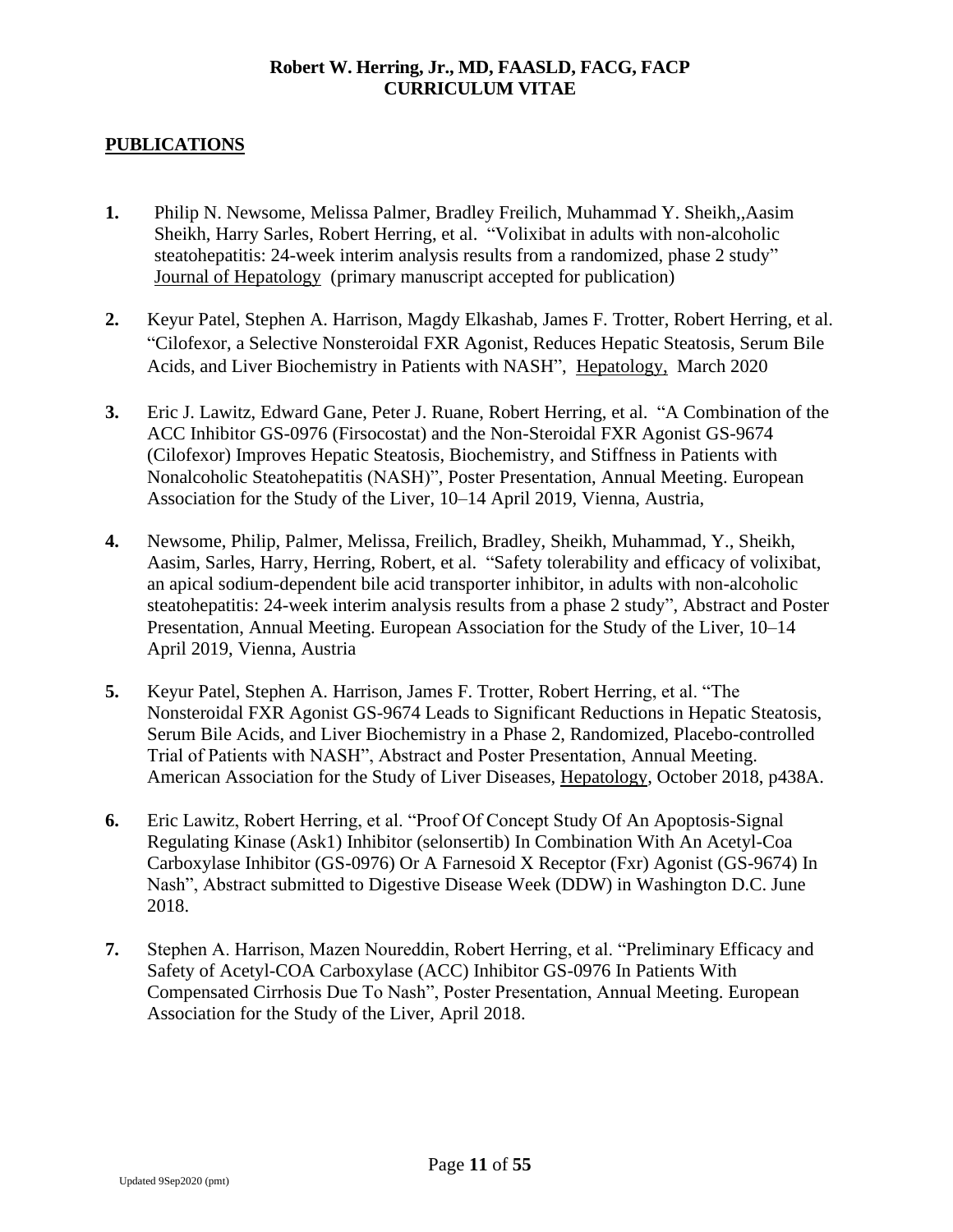- **8.** Eric Lawitz, Robert Herring, et al. "Proof of Concept Study of an Apoptosis-Signal Regulating Kinase (Ask1) Inhibitor (Selonsertib) In Combination With An Acetyl-COA Carboxylase Inhibitor (GS-0976) or a Farnesoid X Receptor (FXR) Agonist (GS-9674) In NASH" , Abstract, Annual Meeting. European Association for the Study of the Liver, April 2018.
- **9.** Manal F. Abdelmalek, Edgar D. Charles, Brent Neuschwander-Tetri, Dina Halegoua-DeMarzio, Arun Sanyal, Robert Herring, et al. "Baseline Serum Pro-C3 Predicts Response to BMS-986036 (peg-FGF21): A Secondary Analysis of a Multi-Center Clinical Trial in Non-Alcoholic Steatohepatitis (NASH)", Abstract 2112. Annual Meeting. American Association for the Study of Liver Diseases, October, 2017.
- **10.** Eric Lawitz, Kris Kowdley, Michael Curry, Nancy Reau, Mindle Nguyen, Paul Kwo, Ira M. Jacobson, Tram Tran, Ronald Nahass, Frederico Hinestrosa, Robert Herring, et al. "High Efficacy of Sofosbuvir.Velpatasvir Plus GS-9857 for 12 Weeks in Treatment Experienced Genotype 1-6 HCV-Infected Patients, Including Those Previously Treated with Direct-Acting Antivirals" Supplement to The American Journal of Gastroenterology, October, 2016. Abstracts submitted for the 81st Annual Scientific Meeting of the American College of Gastroenterology. October 2016.
- **11.** Eric Lawitz, Gary Matusow, Edwin DeJesus, Eric Yoshida, Franco Felizarta, Reem Ghalib, Eliot Godofsky, Robert Herring, et al. "Simeprevir plus sofosbuvir in patients with Chronic Hepatitis C Virus Genotype 1 Infection and Cirrhosis: A Phase 3 Study (OPTIMIST -2)" Hepatology, Vol.64, No 2, 2016.
- **12.** Eric Lawitz, Nancy Reau, Federico Hinestrosa, Mordechai Rabinovitz, Eugene Schiff, Aasim Sheikh, Ziad Younes, Robert Herring, Jr., et al. "Sofosbuvir, velpatasvir, and GS-9857 in patients with genotype 2-6 hepatitis C virus infection: an open-label, phase 2 trial." Abstract Annual Meeting. European Association for the Study of the Liver, April 2016.
- **13.** O'Leary J, Brown R, Reddy K, Tenkel J, Korenblat K, Younes Z, Herring R, et al. "Clinical Benefits of Successful Treatment in HCV Infected Patients with Decompensated Cirrhosis treated with sofosbuvir/Velpatasvir." Abstract. Annual Meeting. European Association for the Study of the Liver, April 2016.
- **14.** Muir AJ, Poordad F, Lalezari J, Everson G, Dore GJ, Herring R, et al. "Daclatasvir in combination with asunaprevir and beclabuvir for hepatitis C virus genotype 1 infection with compensated cirrhosis." Journal of the American Medical Association. 313 (17): 1736-1746, May 2015.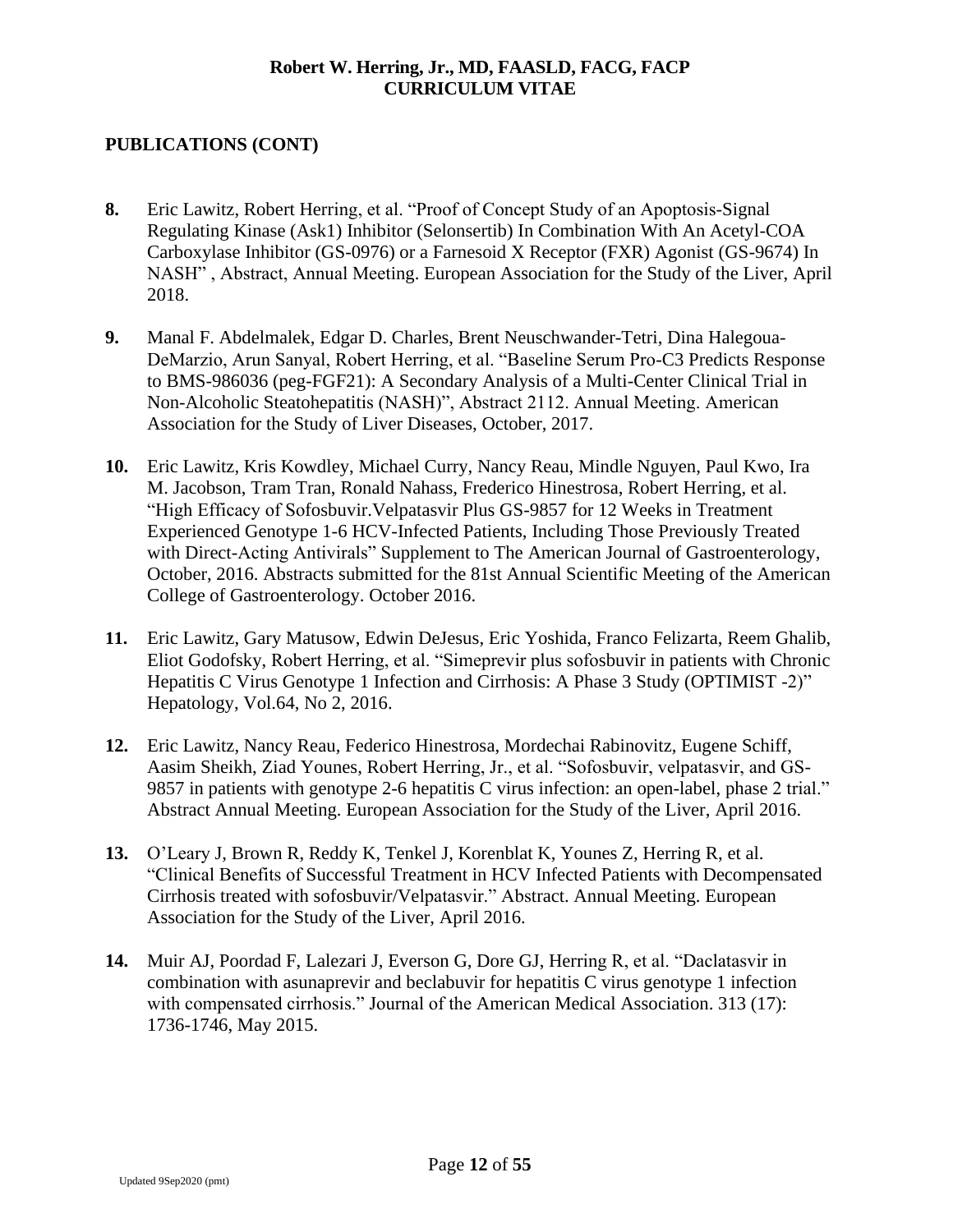- **15.** Eric Lawitz, Gary Matusow, Edwin DeJesus, Eric Yoshida, Franco Felizarta, Reem Ghalib, Eliot Godofsky, Robert Herring, et al. " A Phase 3, open-label, single-arm study to evaluate the efficacy and safety of 12 weeks of simeprevir (SMV) plus sofosbuvir (SOF) in treatment-naïve or -experienced patients with chronic HCV genotype 1 infection and cirrhosis: OPTIMIST-2 ." Poster Presentation. Annual Meeting. European Association for the Study of the Liver, 2015.
- **16.** Christophe Hézode, Robert Herring Jr, et al. "Effect of Baseline Factors on Response to the Fixed-Dose Combination of Daclatasvir, Asunaprevir, and Beclabuvir, With or Without Ribavirin, in Patients with HCV Genotype 1 Infection and Cirrhosis." Poster Presentation. Annual Meeting. European Association for the Study of the Liver, 2015.**.**
- **17.** Lawitz E, Matusow G, DeJesus E, Yoshida E, Felizarta F, Ghalib R, Godofsky E, Herring R, et al. "A Phase 3, Open-Label, Single-Arm Study to evaluate the efficacy and safety of 12 weeks of Simeprevir plus Sofosbuvir in Treatment-Naïve or experienced patients with Chronic Hepatitis C virus Genotype 1 infection and Cirrhosis: The Optimist-2 Study." Abstract. Annual Meeting. European Association for the Study of the Liver, April, 2015.
- **18.** Hezode C, Herring Jr., et al. "Effect of Baseline factors on response to the fixed-dose combination of Daclatasvir (DCF), Asunaprevir (ASV) and Beclabuvir (BCV), with or without Ribavirin (RBV), in patients with HCV Genotype 1 infection and Cirrhosis." Abstract. Annual Meeting. European Association for the Study of the Liver, April, 2015.
- **19.** Wyles DL, Rodriguez-Torres M, Lawitz E, Shiffman ML, Pol S, Herring RW, et al. "Alloral combination of ledipasvir, vedroprevir, tegobuvir, and ribavirin in treatment-naïve patients with genotype 1 HCV infection." Hepatology. 60 (1): 56-64, July 2014.
- **20.** Nezam Afdhal, M.D., K. Rajender Reddy, M.D., David R. Nelson, M.D., Eric Lawitz, M.D., Stuart C. Gordon, M.D., Eugene Schiff, M.D., Ronald Nahass, M.D., Reem Ghalib, M.D., Norman Gitlin, M.D., Robert Herring, M.D., et al. "Ledipasvir and Sofosbuvir for Previously Treated HCV Genotype 1 Infection." The New England Journal of Medicine. 17; 370 (16): 1483-93, April, 2014.
- **21.** Kris V. Kowdley, M.D., Stuart C. Gordon, M.D., K. Rajender Reddy, M.D., Lorenzo Rossaro, M.D., David E. Bernstein, M.D., Eric Lawitz, M.D., Mitchell L. Shiffman, M.D., Eugene Schiff, M.D., Reem Ghalib, M.D., Michael Ryan, M.D., Vinod Rustgi, M.D., Mario Chojkier, M.D., Robert Herring, M.D., et al. **"**Ledipasvir and Sofosbuvir for 8 or 12 Weeks for Chronic HCV without Cirrhosis." The New England Journal of Medicine. 15; 370 (20): 1879-88, April, 2014.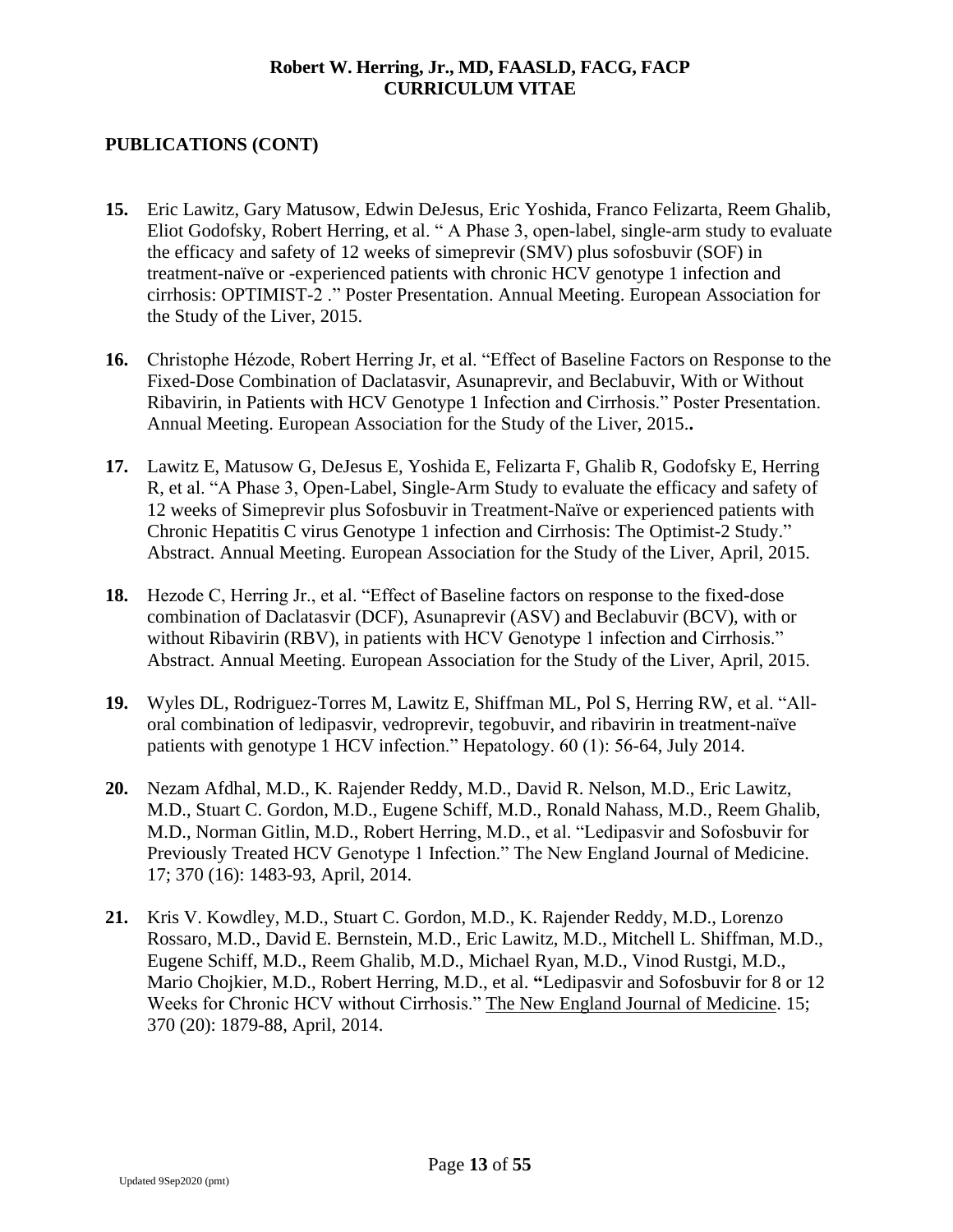- **22.** A. Muir, R. Bren, R. Herring, Jr., et al. "A Single Direct-acting Anti-viral Agent AC-3102, with Ribavirin is Able to Achieve a Robust Anti-viral Response in Subjects with Genotype 1b Chronic Hepatitis C Infection".: Abstract. Annual Conference of APASL the Asian Pacific Association for the Study of the Liver, Brisbane Australia, March, 2014.
- **23.** A. Muir, F. Poordad, A. Sheikh, M. Elkashab, R. Brennan, V. Ankoma-Sey, W.O. Riordan, R. Herring, Jr. et al. "SVR Results for the Combination of ACH-3102 and Sovaprevir, with Ribavirin, in Patients with Genotype 1 Chronic Hepatitis C Infection". Oral Presentation of Abstract. Annual Conference of APASL, the Asian Pacific Association for the Study of the Liver, Brisbane, Australia, March 2014.
- **24.** Wedemeyer, H., Jensen, D., Herring, Jr., et al. "PROPEL: A Randomized Trial of Mericitabine Plus Peginterferon Alpha-2a Therapy in Treatment-Naïve HCV Genotype 1/4 Patients." Hepatology. 58 (2): 524-37, August, 2013.
- **25.** Jacobson IM, Gordon SC, Kowdley KV, Yoshidia EM, Rodriques-Torres M, Sulkowski MS, Shiffman ML, Lawitz E, Everson G, Bennett M, Schiff E, Al-Assi MT, Subramanian GM, An D, Lin M, McNally J, Brainard D, Symonds WT, McHutchison JG, Patel K, Feld J, Lianko S, Nelson DR, George J, Leggett B, Pianko S, Thompson A, Elkashab M, Ramji A, Swain M, Willems B, Yoshida E, Gane E, Stedman C, Afdhal N, Aggarwal A, Bank L, Beavers K, Bennett M, Chung R, Davis M, Elion R, Etzkorn K, Everson G, Freilich B, Galambos M, Gordon S, Hassanein T, Herring R Jr, et al. "Sofosbuvir for hepatitis C genotype 2 or 3 in patients without treatment options." New England Journal of Medicine. 16; 368 (20): 1867-77, May, 2013.
- **26.** Robert W. Herring Jr., et al. "A Single Direct-Acting Anti-viral agent, ACH-3102, with Ribavirin Is Able to Achieve a Robust Anti-viral Response in Subjects with Genotype 1B Chronic Hepatitis C infection." Late-Breaking Abstract. Annual Meeting. American Association for the Study of Liver Diseases, 2013.
- **27.** Andrew J. Muir, Robert Herring, Jr., et al. "A Single Direct-Acting Anti-Viral Agent, ACH-3102, in Combination with Ribavirin is Able to Achieve SVR8 in Subjects with Genotype 1b Chronic Hepatitis C Infection." Abstract. Annual Meeting. European Association for the Study of the Liver, 2013.
- **28.** Eric Yoshida, Mark Sulkowski, Edward Gane, Robert Herring, et al. "The Concordance Between SVR4, SVR12, and SVR24 in Patients With Chronic HCV Infection Who Received Treatment With Sofosbuvir (SOF) in Phase 3 Clinical Trials." Poster Presentation. Annual Meeting. American Association for the Study of Liver Diseases, 2013.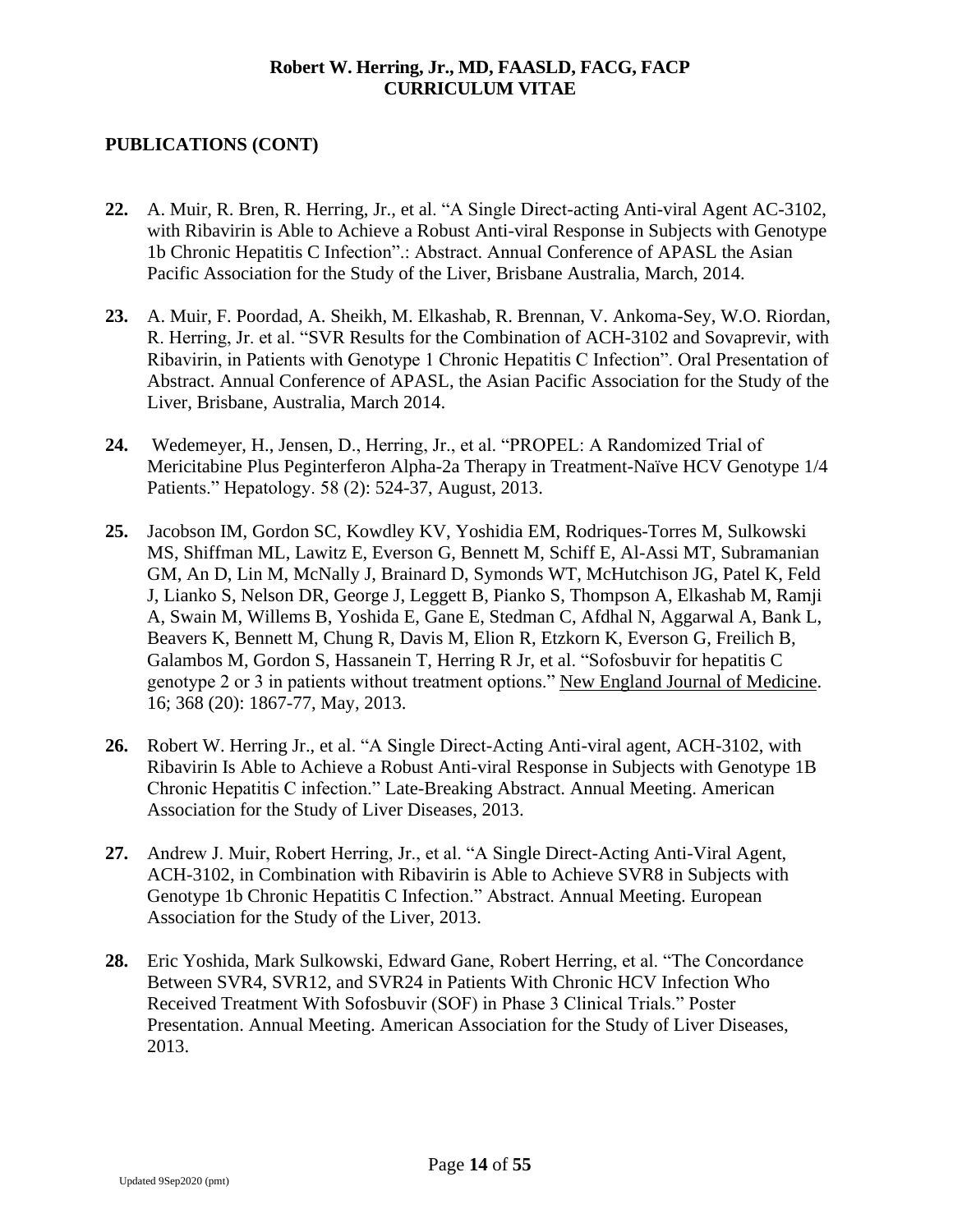- **29.** I Jacobson, E. Lawitz, J. Lalezari, I. Crespo, M. Davis, T. Hassanein, M. DeMicco, S. Arora, N. Gitlin, R. Herring, et al. "GS-7977 400 mg QD Safety and Tolerability in the Over 500 Patients Treated for 12 Weeks." Poster Presentation. Annual Meeting. European Association for the Study of the Liver, April, 2012.
- **30.** M. Sulkowski, M. Rodriguez-Torres, E Lawitz, M. Shiffman, S Pol, R Herring, et al. "High Sustained Viral Response in Treatment-Naïve HCV Genotype 1a and 1b Patients Treated for 12 Weeks with an Interferon-Free All-Oral Quad Regimen: Interim Results." Poster Presentation. Annual Meeting. European Association for the Study of the Liver, April, 2012.
- **31.** M. Sulkowski, M. Rodriguez-Torres, E. Lawitz, M. Shiffman, S. Pol, R. Herring, et al. "Interim Sustained Virologic Response Rates in Treatment-Naïve HCV Genotype 1a and 1b Patients Treated for 12 or 24 Weeks with an Interferon-Free All-Oral Quad Regimen." Poster Presentation. Annual Meeting. European Association for the Study of the Liver, April, 2012.
- **32.** M. Sulkowski, M. Rodriguez-Torres, E. Lawitz, M. Shiffman, S. Pol, R. Herring, et al. "Complete SVR4 Rates in Treatment-Naïve HCV Genotype 1a and 1b Patients Treated with an Interferon-Free All-Oral Quad Regimen." Poster Presentation. Annual Meeting. American Association for the Study of Liver Diseases, 2012.
- **33.** DR Nelson, S Zeuzem, P Andreone, P Ferenci, R. Herring, et al. "Balapiravir Plus Peginterferon alfa-2a (40KD) and Ribavirin for the Treatment of Chronic Hepatitis C Genotype 1: Randomized, Double-Blind, Placebo-Controlled Phase 2 Study." Annals of Hepatology. 11 (1): 15-31, January-February, 2012.
- **34.** Wedemeyer, H., Jensen, D., Herring, Jr., et al. "Efficacy and Safety of Mericitabine (MCB) in Combination with PegIFNɑ-2A/RBV in G1/4 Treatment Naïve RCV Patients: Final Analysis From the PROPEL Study." Poster Presentation. Annual Meeting. European Association for the Study of the Liver, 2011.
- **35.** Jensen, D., Wedemeyer, H., Herring Jr., et al. "High Rates of Early Viral Response, Promising Safety Profile and Lack of Resistance-Related Breakthrough in HCV GT 1/4 Patients Treated With RG7128 Plus PegIFN alfa-2a (40KD)/RBV: Planned Week 12 Interim Analysis from the PROPEL Study." Poster Presentation. Annual Meeting. American Association for the Study of Liver Diseases, 2010.
- **36.** Gaglio PJ, Rodrigues-Torres M, Herring R, et al. "Racial differences in response rates to consensus interferon in HCV infected patient's naïve to previous therapy." Journal of Clinical Gastroenterology. 38 (7): 599-604, August, 2004.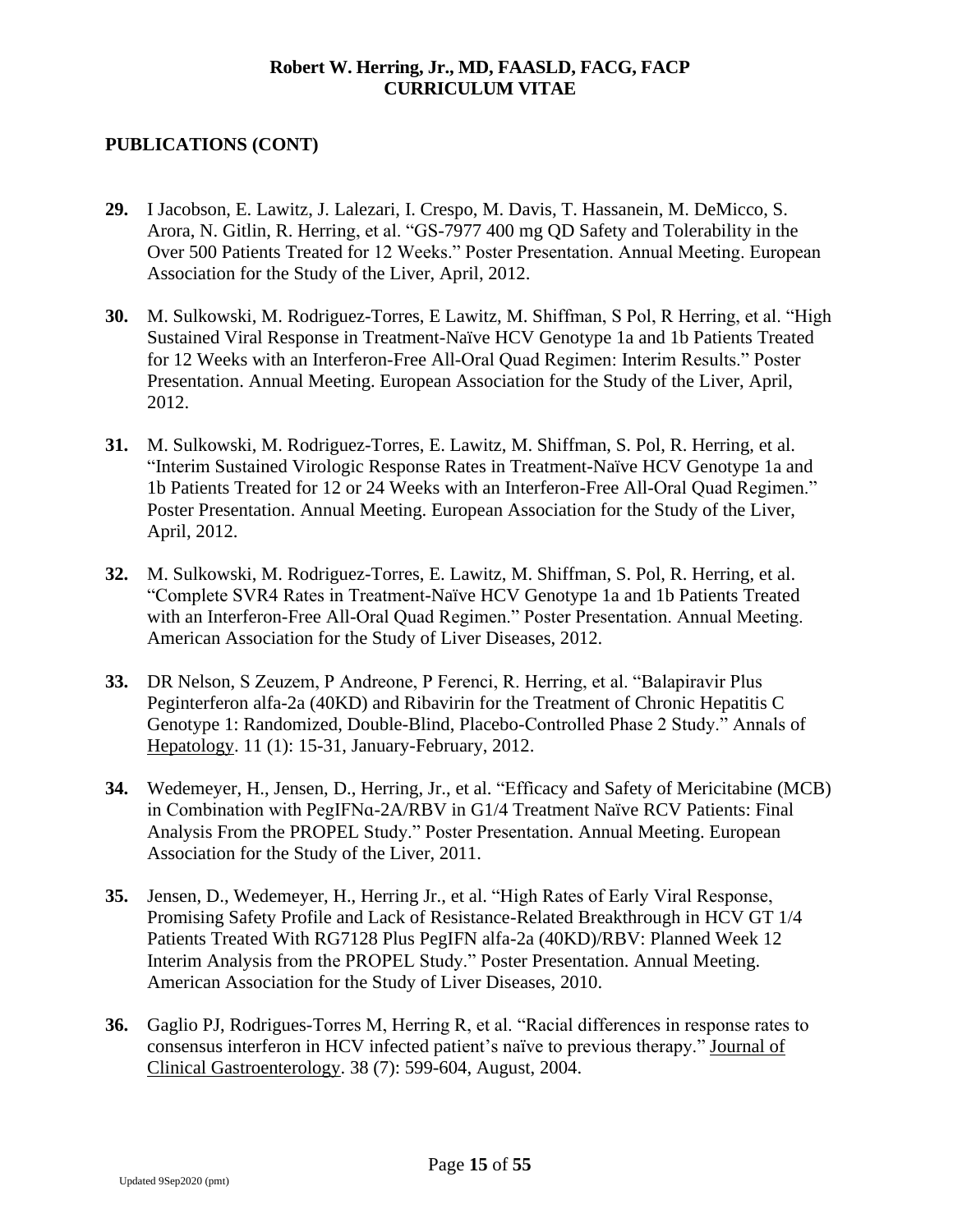- **37.** Pruitt, R.E., M.D., Gremillion, Daniel, M.D., Herring, Robert W., Jr., et al. "Safety and Tolerance of Oral 5-ASA (Asacol) in the Treatment of Ulcerative Colitis and Crohn's Disease: Results of the US Multicenter Open-Label Study." Gastroenterology. 100: A 241, May, 1991.
- **38.** Pruitt, Ron E., M.D., Gremillion, Daniel E., M.D., Herring, Robert W., Jr., et al. "Oral 5- ASA (Asacol) in the Treatment of Mild to Moderate Ulcerative Colitis (UC): The Nashville Experience." Journal of Tennessee Medical Association. 84: 237, 1991.
- **39.** Herring, R.W., et al. "Effect of acute alcohol administration on erythrocyte aldehyde dehydrogenase activity in man." Alcoholism: Clinical and Experimental Research. 10 (6): 41S-45S, 1986.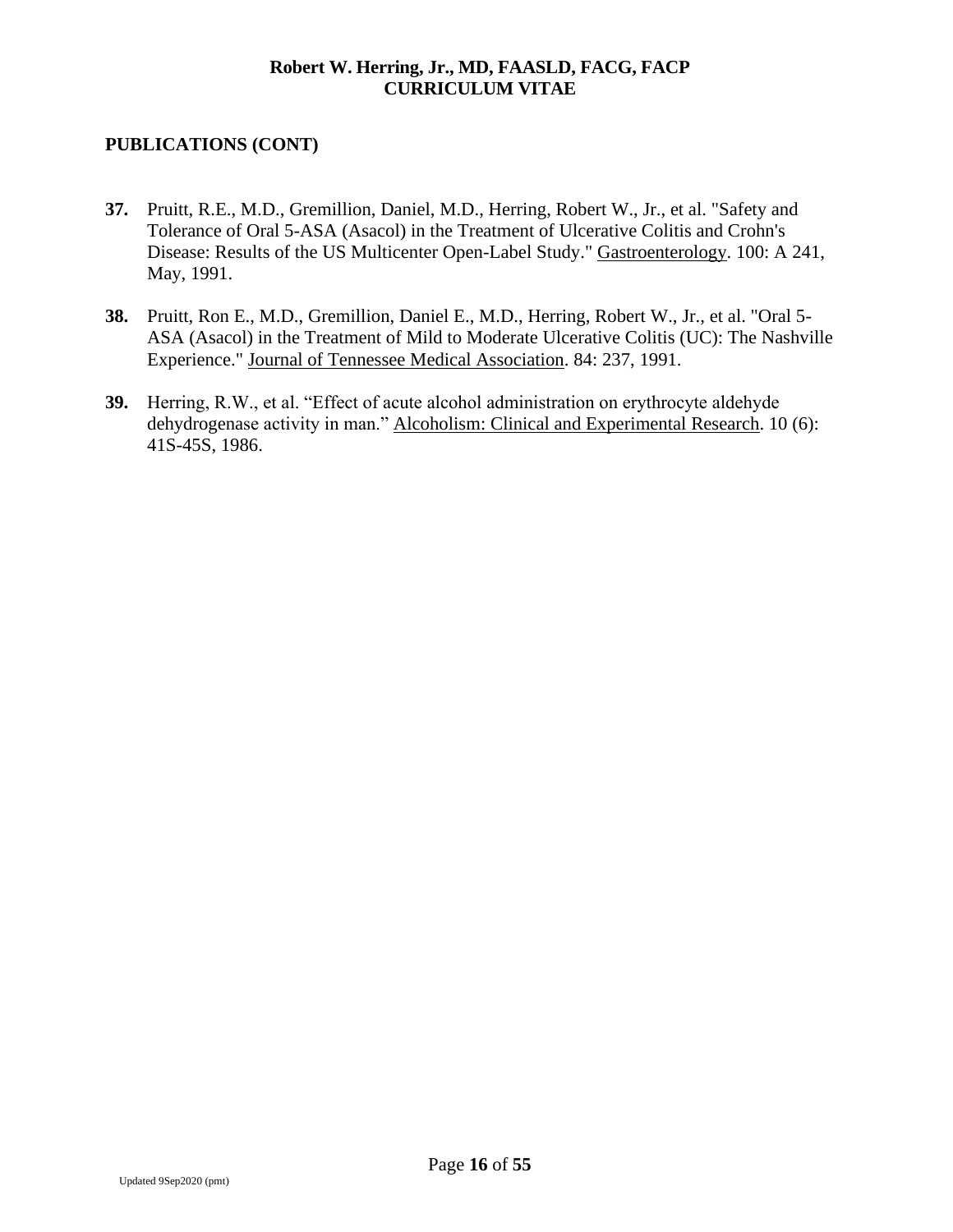# **CONTINUING MEDICAL EDUCATION COURSES (CME) 2014 Total 115.25**

| March 8, 2014       | <b>Saint Thomas Health</b><br>2014 Colorectal and GI Update<br>Nashville, TN<br>6.75 AMA PRA Category 1 Credits                                                                                                        |
|---------------------|------------------------------------------------------------------------------------------------------------------------------------------------------------------------------------------------------------------------|
| April 9 - 13, 2014  | European Association for the Study of the Liver<br>The International Liver Congress <sup>TM</sup> 2014<br>London, United Kingdom<br><b>CME</b> Accreditation/Certificate of Attendance<br>27 AMA-PRACategory 1 Credits |
| October 16, 2014    | <b>Saint Thomas Health</b><br>Healing Without Harm 2014<br>Nashville, TN<br>0.75 AMA PRA Category 1 Credits                                                                                                            |
| October 20-22, 2014 | 2014 Annual Scientific Meeting<br><b>American College of Gastroenterology</b><br>Pennsylvania Convention Center<br>Philadelphia, PA<br>16.25 AMA PRA Category 1 Credits                                                |
| October 23-25, 2014 | Becker's ASC<br>21 <sup>st</sup> Annual Meeting<br>Chicago, IL<br><b>CME</b> Accreditation/Certificate of Attendance<br>10.5 AMA PRA Category 1 Credits                                                                |
| November 7-11, 2014 | The Liver Meeting<br>American Association for the Study of Liver Diseases<br>(AASLD) Annual Meeting, Boston, MA<br><b>Post Graduate Course</b><br>12 AMA PRA Category 1 Credits                                        |
| November 7-11, 2014 | The Liver Meeting<br>American Association for the Study of Liver Diseases<br>(AASLD) Annual Meeting, Boston, MA<br>42 AMA PRA Category 1 Credits                                                                       |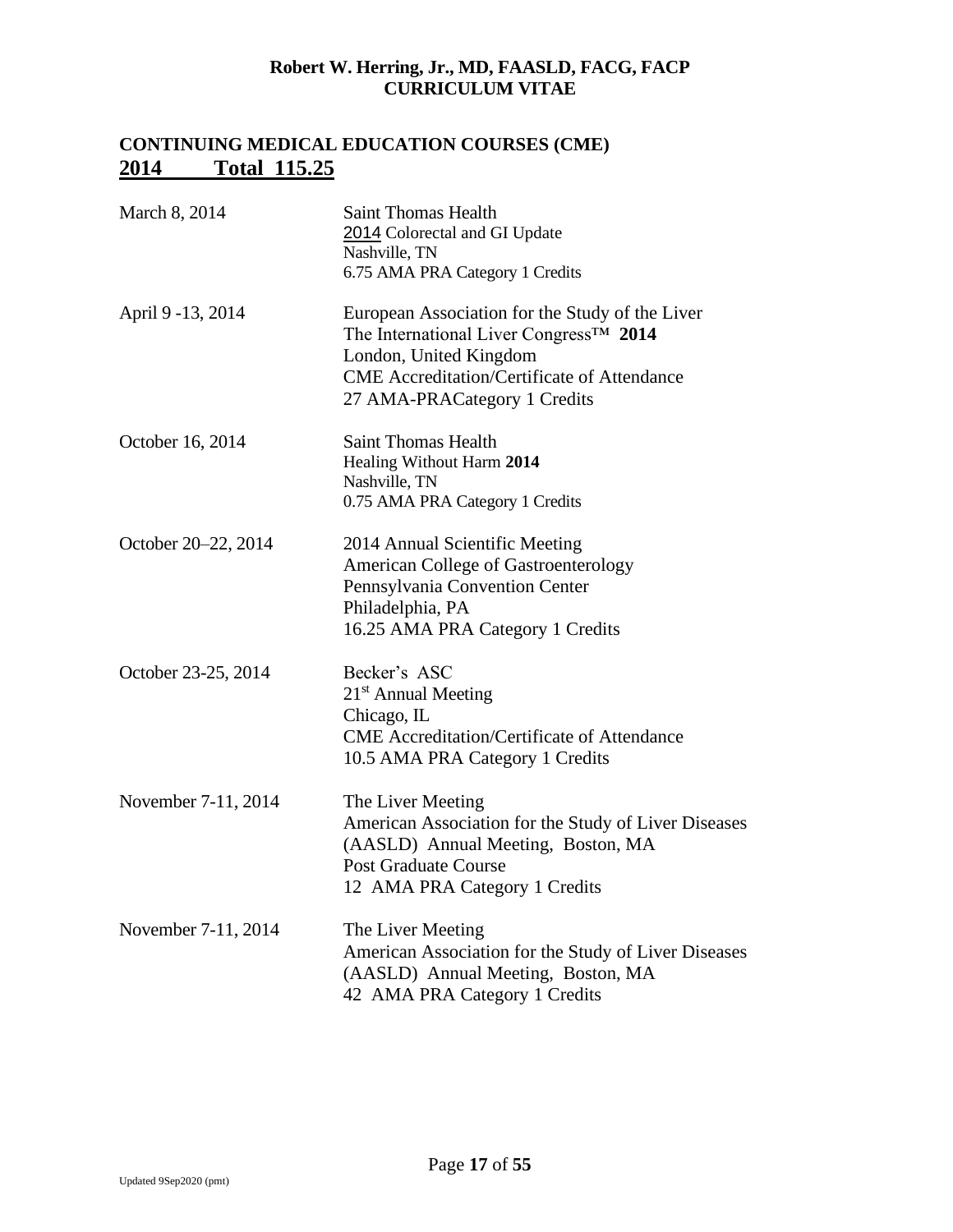# **CONTINUING MEDICAL EDUCATION COURSES (CME) 2015 Total 99.5**

| April 22-26, 2015    | European Association for the Study of the Liver<br>The International Liver Congress <sup>TM</sup> 2015<br>Vienna, Austria<br><b>CME</b> Accreditation/Certificate of Attendance<br>27 AMA-PRA Category 1 Credits |
|----------------------|------------------------------------------------------------------------------------------------------------------------------------------------------------------------------------------------------------------|
| July 18, 2015        | <b>Saint Thomas Health</b><br>2015 Colorectal and GI Update<br>Nashville, TN<br>7.75 AMA PRA Category 1 Credits                                                                                                  |
| September 25-26,2015 | Vanderbilt University School of Medicine<br>2015 Gastroenterology, Hepatology and Nutrition Update<br>Nashville, TN<br>11 AMA PRA Category 1 Credits                                                             |
| November 13-17, 2015 | The Liver Meeting<br>American Association for the Study of Liver Diseases<br>(AASLD) Annual Meeting, San Francisco, CA<br><b>Post Graduate Course</b><br>6 AMA PRA Category 1 Credits                            |
| November 13-15, 2015 | The Liver Meeting<br>American Association for the Study of Liver Diseases<br>(AASLD) Annual Meeting, San Francisco, CA<br>21.5 AMA PRA Category 1 Credits                                                        |
| November 13-15, 2015 | The Liver Meeting<br>American Association for the Study of Liver Diseases<br>(AASLD) Annual Meeting, San Francisco, CA<br><b>Basic Science Symposium</b><br>7.5 AMA PRA Category 1 Credits                       |
| December 4, 2015     | ACG's Hepatitis School<br><b>American College of Gastroenterology</b><br>Omni Nashville Hotel, Nashville, TN<br>7.25 AMA PRA Category 1 Credits                                                                  |
| December 5-6, 2015   | <b>ACG Southern Regional Postgraduate Course</b><br>American College of Gastroenterology<br>Omni Nashville Hotel , Nashville, TN<br>11.50 AMA PRA Category 1 Credits                                             |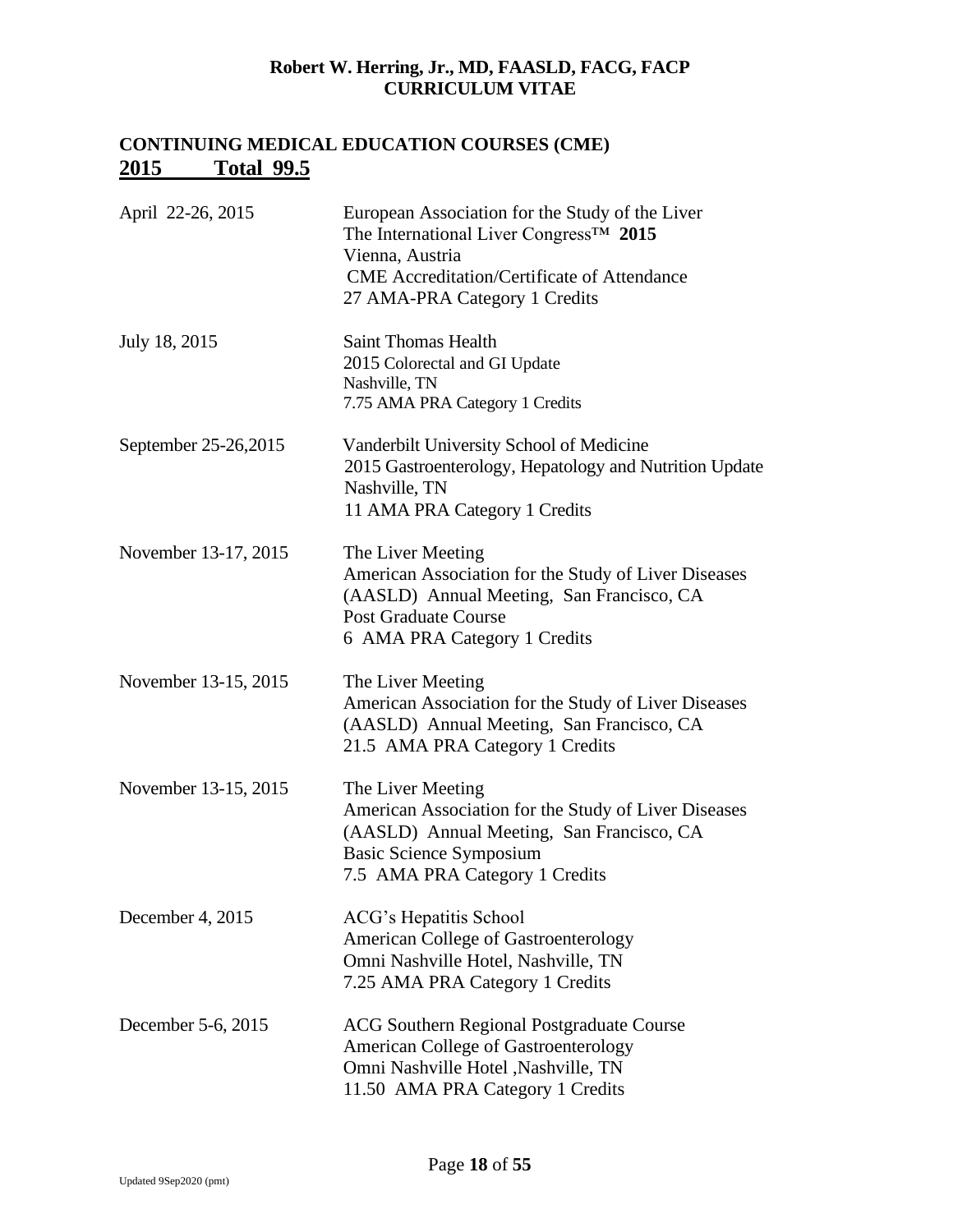# **CONTINUING MEDICAL EDUCATION COURSES (CME) 2016 Total 38**

| April 13-17, 2016     | European Association for the Study of the Liver<br>The International Liver Congress <sup>TM</sup> 2016<br>Barcelona, Spain<br><b>CME</b> Accreditation/Certificate of Attendance<br>27 AMA-PRA Category 1 Credits |
|-----------------------|-------------------------------------------------------------------------------------------------------------------------------------------------------------------------------------------------------------------|
| September 23-24, 2016 | Vanderbilt University School of Medicine<br>Gastroenterology, Hepatology and Nutrition Update 2016<br>Nashville, TN<br>11 AMA PRA Category 1 Credits                                                              |
| November 11-15, 2016  | The Liver Meeting<br>American Association for the Study of Liver Diseases<br>(AASLD) Annual Meeting, Boston, MA<br>22.75 AMA PRA Category 1 Credits                                                               |
| November 11-15, 2016  | The Liver Meeting<br>American Association for the Study of Liver Diseases<br>(AASLD) Annual Meeting, Boston, MA<br><b>Post Graduate Course</b><br>6.25 AMA PRA Category 1 Credits                                 |
| November 11-15, 2016  | The Liver Meeting<br>American Association for the Study of Liver Diseases<br>(AASLD) Annual Meeting, Boston, MA<br><b>Basic Science Symposium</b><br>3.5 AMA PRA Category 1 Credits                               |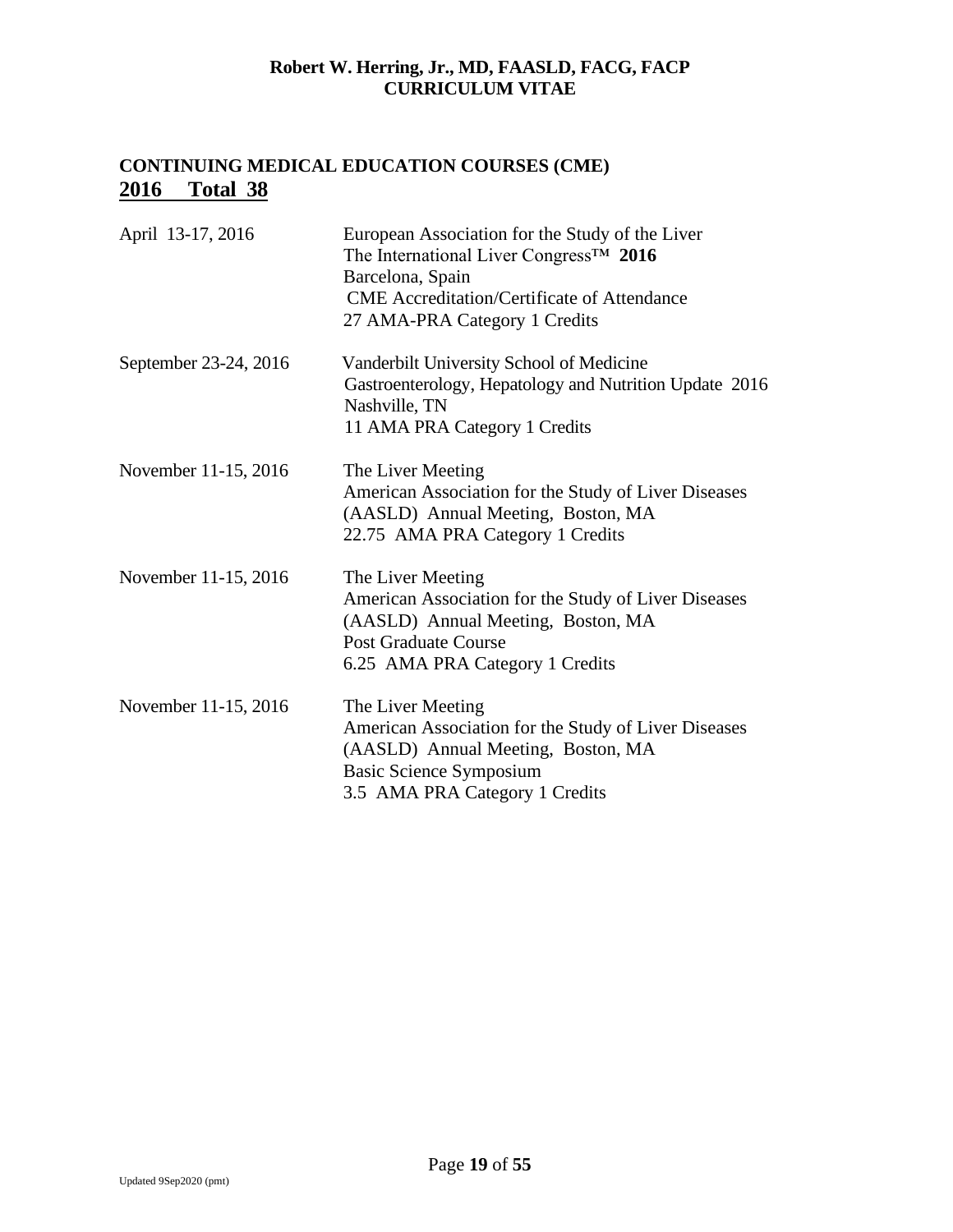# **CONTINUING MEDICAL EDUCATION COURSES (CME) 2017 Total 51.5**

| September 29-30, 2017 | Vanderbilt University School of Medicine<br>Gastroenterology, and Hepatology Update 2017<br>Nashville, TN<br>11 AMA PRA Category 1 Credits                                               |
|-----------------------|------------------------------------------------------------------------------------------------------------------------------------------------------------------------------------------|
| October 20-24, 2017   | The Liver Meeting<br>American Association for the Study of Liver Diseases<br>(AASLD) Annual Meeting, Washington, DC.<br>21.75 AMA PRA Category 1 Credits                                 |
| October 20-24, 2017   | The Liver Meeting<br>American Association for the Study of Liver Diseases<br>(AASLD) Annual Meeting, Washington, DC.<br><b>Post Graduate Course</b><br>6.75 AMA PRA Category 1 Credits   |
| October 20-24, 2017   | The Liver Meeting<br>American Association for the Study of Liver Diseases<br>(AASLD) Annual Meeting, Washington, DC.<br><b>Basic Science Symposium</b><br>3.0 AMA PRA Category 1 Credits |
| December 1, 2017      | ACG's IBD School<br><b>American College of Gastroenterology</b><br>Omni Nashville Hotel, Nashville, TN<br>9.0 AMA PRA Category 1 Credits                                                 |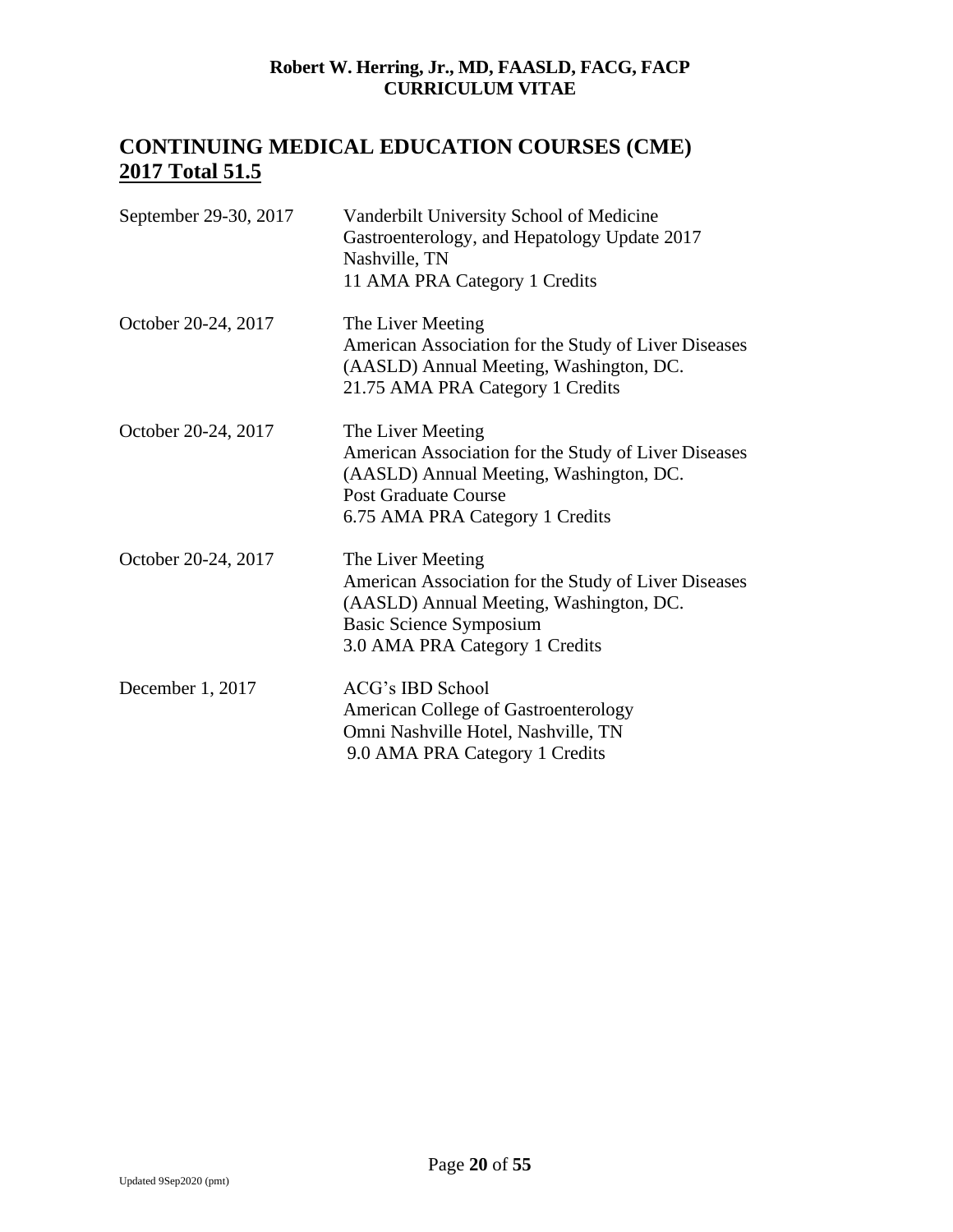# **CONTINUING MEDICAL EDUCATION COURSES (CME) 2018 Total 85.5**

| April 11-15, 2018   | European Association for the Study of the Liver<br>The International Liver Congress™ 2018<br>Paris, France<br><b>CME</b> Accreditation/Certificate of Attendance<br>24 AMA-PRA Category 1 Credits |
|---------------------|---------------------------------------------------------------------------------------------------------------------------------------------------------------------------------------------------|
| October 5, 2018     | <b>ACG GI Pathology and Imaging Course</b><br><b>American College of Gastroenterology</b><br>Pennsylvania Convention Center, Philadelphia, PA<br>5.25 AMA PRA Category 1 Credits                  |
| October 5, 2018     | ACG What's New in GI Pharmacology Course<br>American College of Gastroenterology<br>Pennsylvania Convention Center, Philadelphia, PA<br>3.25 AMA PRA Category 1 Credits                           |
| October 6-7, 2018   | ACG 2018 Postgraduate Course<br><b>American College of Gastroenterology</b><br>Pennsylvania Convention Center, Philadelphia, PA<br>13.00 AMA PRA Category 1 Credits                               |
| October 8-10, 2018  | ACG 2018 Annual Scientific Meeting<br><b>American College of Gastroenterology</b><br>Pennsylvania Convention Center, Philadelphia, PA<br>16.50 AMA PRA Category 1 Credits                         |
| November 9-13, 2018 | The Liver Meeting<br>American Association for the Study of Liver Diseases<br>(AASLD) Annual Meeting, Washington, DC.<br>16.75 AMA PRA Category 1 Credits                                          |
| November 10, 2018   | The Liver Meeting<br>American Association for the Study of Liver Diseases<br>(AASLD) Annual Meeting, Washington, DC.<br><b>Post Graduate Course</b><br>6.75 AMA PRA Category 1 Credits            |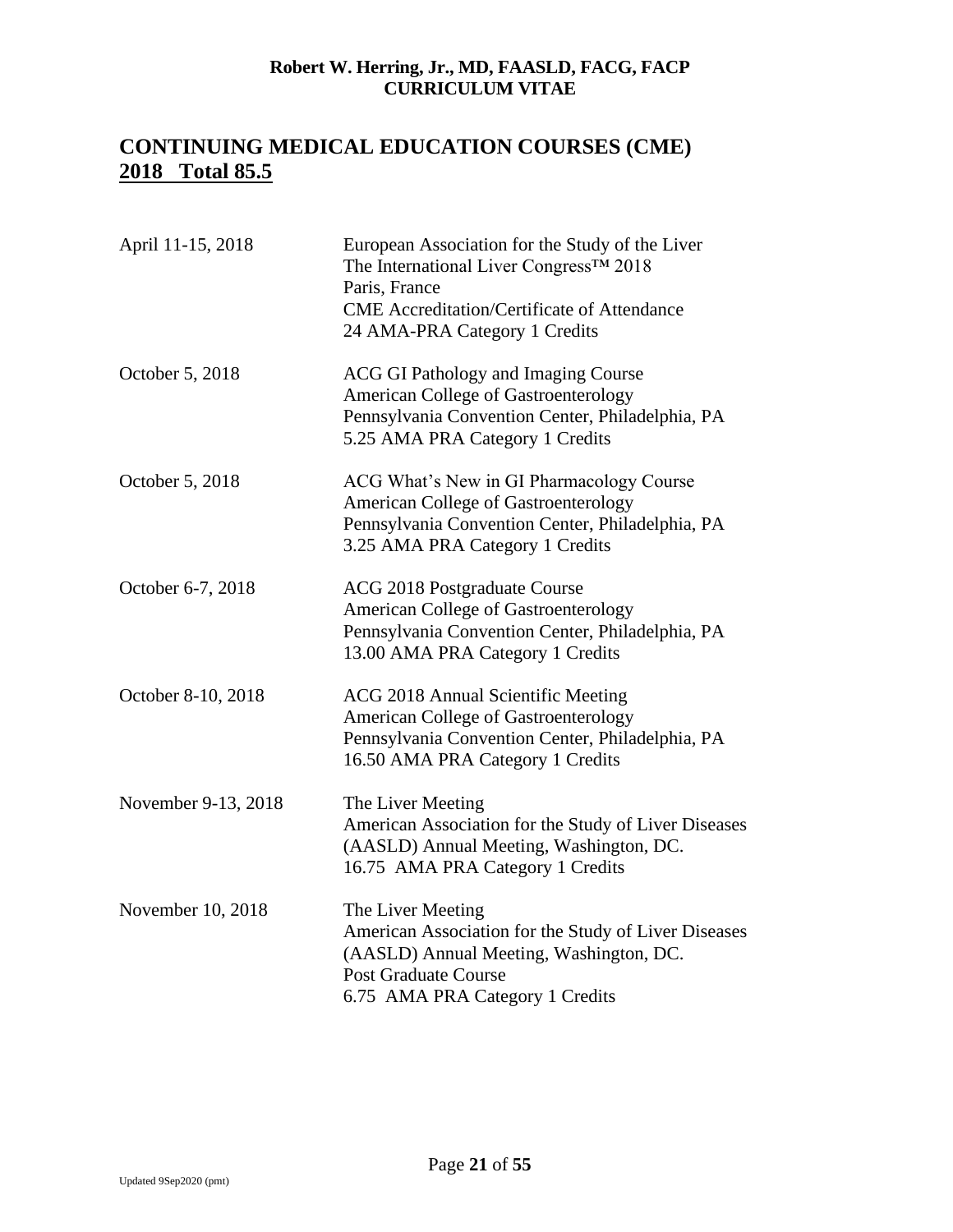# **CONTINUING MEDICAL EDUCATION COURSES (CME) 2019 Total 57.00**

| May 15, 2019          | Internet point-of care titled UpToDate<br><b>Wolters Kluwer Health</b><br>Aug 6,2017-Jan 15,2019<br>7.0 AMA PRA Category 1 Credits                                                               |
|-----------------------|--------------------------------------------------------------------------------------------------------------------------------------------------------------------------------------------------|
| June 12, 2019         | 2019 Tennessee Rx Safety Part 1: Addiction<br>Saint Thomas Health / Ascension<br>Nashville, Tennessee<br>1 AMA PRA Category 1 Credits                                                            |
| June 12, 2019         | 2019 Tennessee Rx Safety Part 1: Federal and State<br><b>Controlled Substance Laws and Guidelines</b><br>Saint Thomas Health / Ascension<br>Nashville, Tennessee<br>1 AMA PRA Category 1 Credits |
| September 13-14, 2019 | Vanderbilt University Medical Center<br>Gastroenterology, Hepatology and Nutrition Update 2019<br>Nashville, TN<br>11 AMA PRA Category 1 Credits                                                 |
| November 8-12, 2019   | The Liver Meeting<br>American Association for the Study of Liver Diseases<br>(AASLD) Annual Meeting, Boston, MA.<br>23.0 AMA PRA Category 1 Credits                                              |
| November 8-12, 2019   | The Liver Meeting<br>American Association for the Study of Liver Diseases<br>(AASLD) Annual Meeting, Boston, MA.<br><b>Post Graduate Course</b><br>7.0 AMA PRA Category 1 Credits                |
| November 8-12, 2019   | The Liver Meeting<br>American Association for the Study of Liver Diseases<br>(AASLD) Annual Meeting, Boston, MA.<br><b>Basic Science Symposium</b><br>7.0 AMA PRA Category 1 Credits             |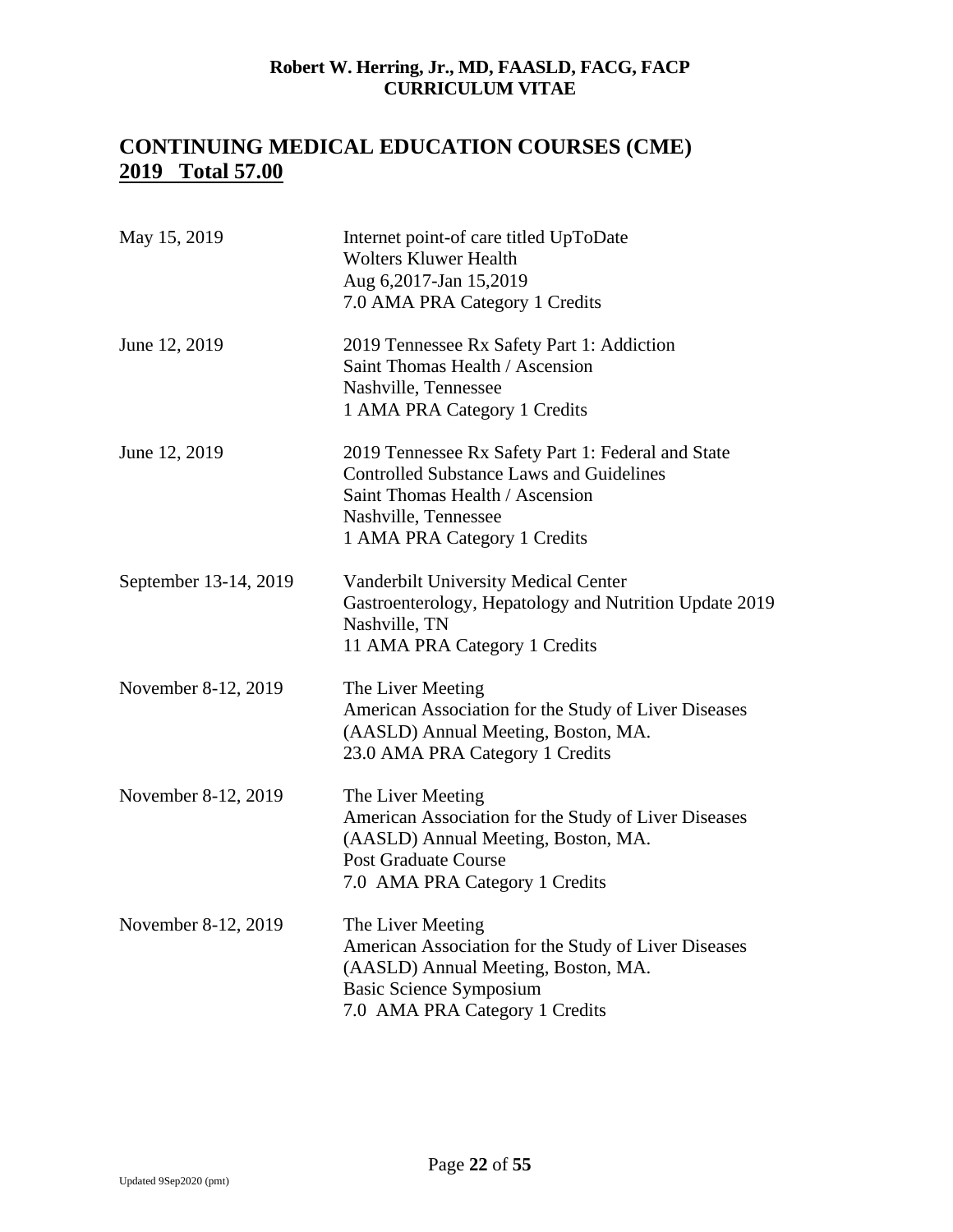# **CONTINUING MEDICAL EDUCATION COURSES (CME) 2020 Total 17.00**

August 27-29, 2020 European Association for the Study of the Liver The Digital International Liver Congress™ 2020 CME Accreditation/Certificate of Attendance 17 AMA-PRA Category 1 Credits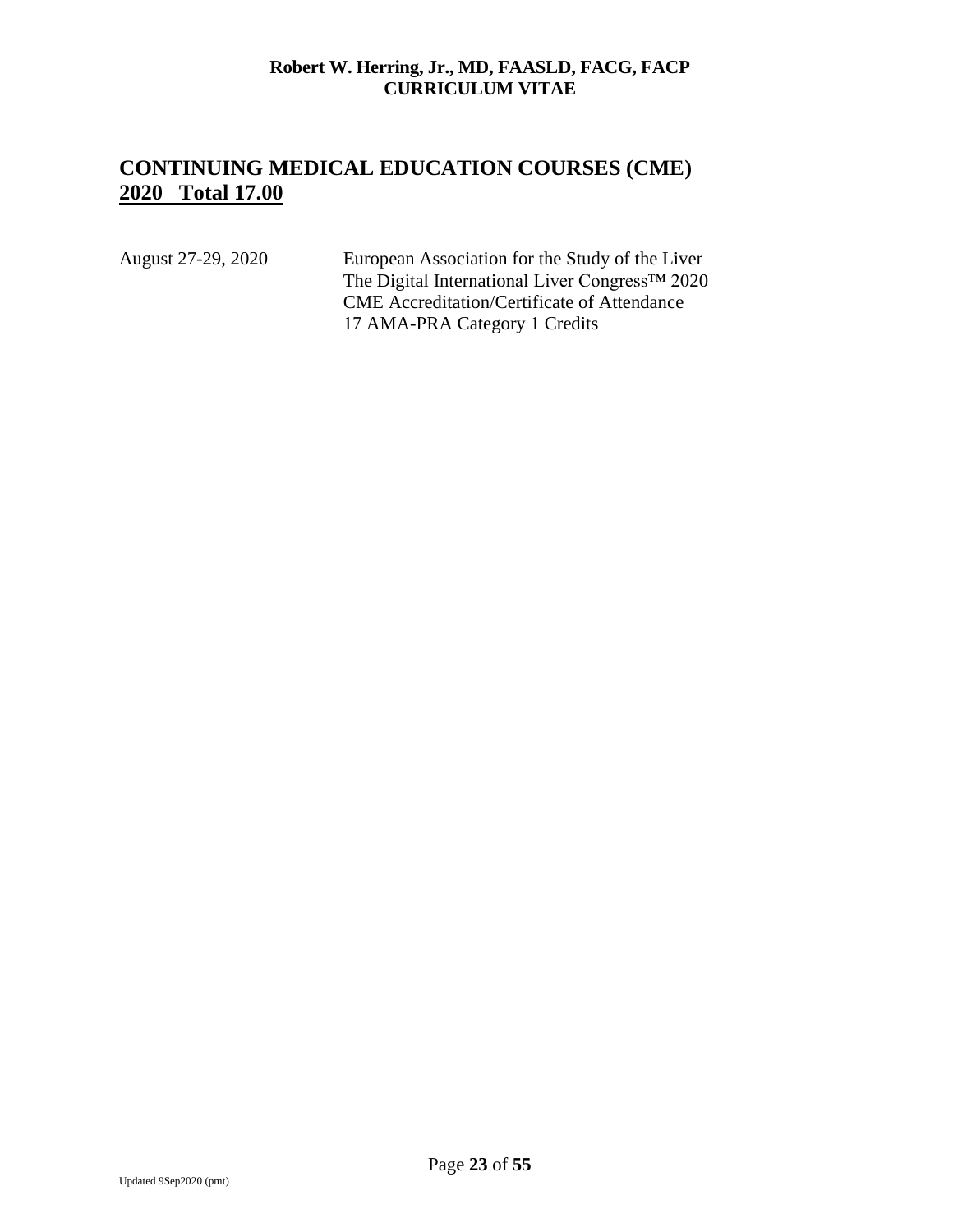## **INVESTIGATIONAL/STUDY PROTOCOLS**

- 1. "A Comparison of Ranitidine 300 mg hs, Ranitidine 300 mg qid in the Treatment of Duodenal Ulcer Disease." Co-Investigator.
- 2. "A Comparison of Ranitidine 150 mg and Ranitidine 300 mg Administered at Bedtime for Maintenance of Healed Duodenal Ulcers." Co-Investigator.
- 3. "Nizatidine in Preventing NSAID-Associated Ulcers." Co-Investigator.
- 4. "A Study of the Effect of Olestra Consumption in Patients with Ulcerative Colitis." Number 93. Co-Investigator.
- 5. "A Study of the Effect of Olestra Consumption in Patients with Ulcerative Colitis." Number 94. Co-Investigator.
- 6. "Double-Blind, Placebo-Controlled Study to Determine the Optimal bid Dose of Colloidal Bismuth Subcitrate Capsules for Duodenal Ulcer Healing and Relapse Reduction." Co-Investigator.
- 7. "Efficacy and Tolerability of Extended-Relapse Felodipine in Adult Patients with Mild to Moderate Uncomplicated Essential Hypertension." Co-Investigator.
- 8. "Famotidine NSAID Prophylaxis." Co-Investigator.
- 9. "A Double-Blind, Placebo-Controlled, Randomized, Parallel Study Evaluating Tagamet in the Relief of Duodenal Ulcer Pain." Co-Investigator.
- 10. "Clinical Studies for PEG Re-Introduction." Co-Investigator.
- 11. "A Multicenter, Prospective, Double-Blind, Randomized, Placebo-Controlled, Parallel Design Study of Controlled-Release Cimetidine for the Treatment of GERD." Co-Investigator.
- 12. "A Comparison of Ranitidine 300 mg and Placebo Administered at Bedtime for the Treatment of Benign Gastric Ulcers." Co-Investigator.
- 13. "A Comparison of Ranitidine 150 mg and Placebo Administered at Bedtime for Maintenance of Recurrent Benign Gastric Ulcers." Co-Investigator.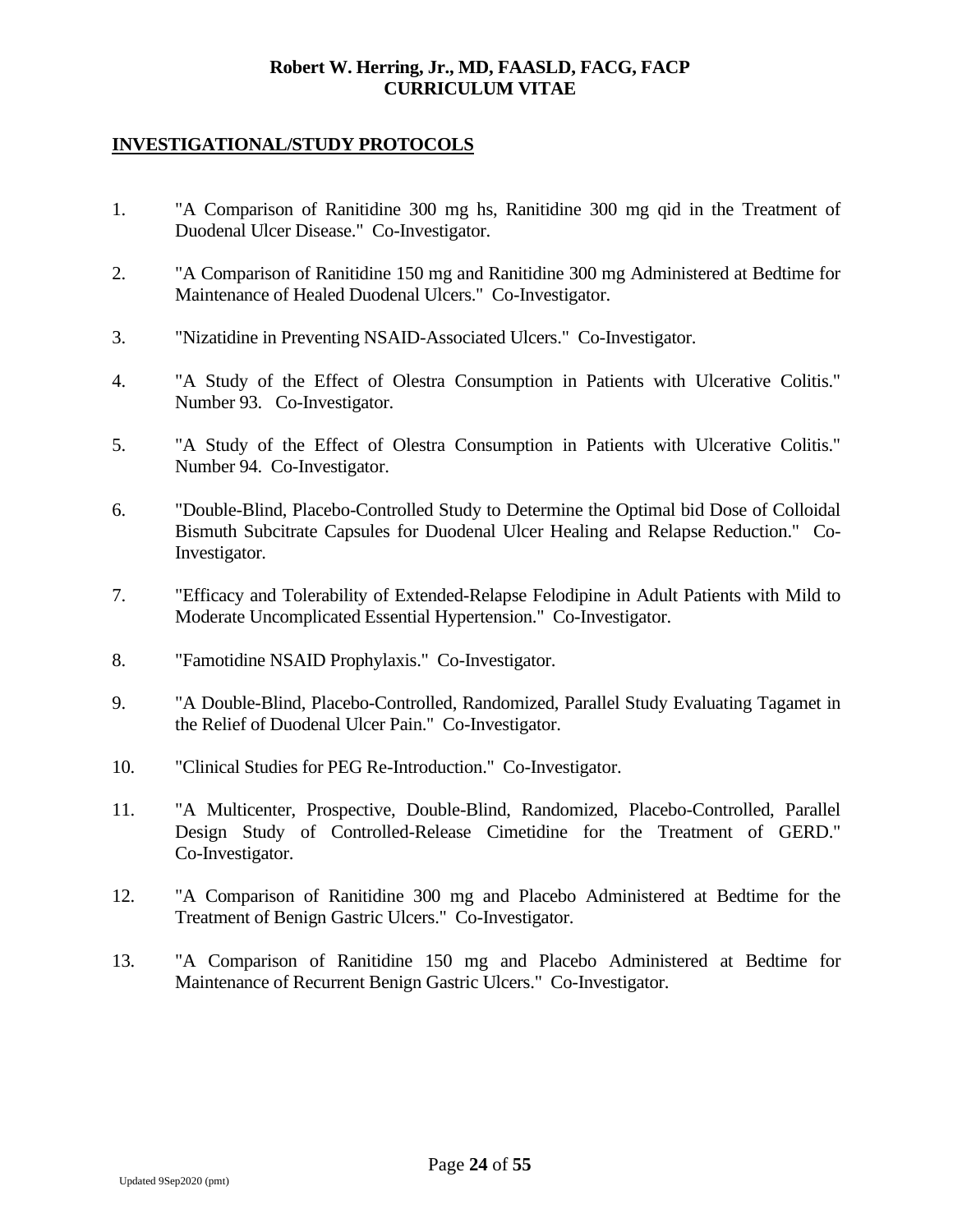- 14. "A Multi-Center, Double-Blind, Randomized Study to Compare the Efficacy of Asacol vs. Placebo on the Induction of Remission in Patients with Mildly to Moderately Active Chronic Ulcerative Colitis." Co-Investigator.
- 15. "A Multi-Center, Double-Blind, Randomized Withdrawal Study to Compare the Efficacy of Asacol versus Placebo in the Maintenance of Remission in Subjects with Ulcerative Colitis." Co-Investigator.
- 16. "Cefaclor AF vs. Cefaclor in Various Bacterial Infections." Co-Investigator.
- 17. "Nizatidine Dose Response in Gastroesophageal Reflux Disease." Co-Investigator.
- 18. "A Multi-Center Comparison of the Safety and Efficacy of Lomefloxacin and Cefaclor in the Treatment of Acute Exacerbation of Chronic Bronchitis." Co-Investigator.
- 19. "A Multi-Center, Placebo-Controlled Study Exploring Various Dosage Regimens of Cilazapril (Inhibace) in Patients with Mild to Moderate Hypertension." Co-Investigator.
- 20. "A Double-Blind, Dose-Ranging Study to Evaluate the Effects of Doses as Needed Up to Twice Daily of Famotidine 5 mg, 10 mg, 20 mg, or Antacid, as Compared to Placebo in the Treatment of Intermittent Heartburn." Co-Investigator.
- 21. "A Comparison of qid Clindinium Bromide and Placebo for the Treatment of Irritable Bowel Syndrome." Co-Investigator.
- 22. "Nizatidine vs. Placebo in Preventing NSAID-Associated Ulcers." Co-Investigator.
- 23. "A Multi-Center, Double-Blind, Randomized Withdrawal Study to Compare the Efficacy of Asacol versus Placebo in the Maintenance of Remission in Subjects with Ulcerative Colitis." Co-Investigator.
- 24. "A Double-Blind, Multi-Center Study Comparing Nizatidine, Magnesium Hydroxide/Aluminum Hydroxide and Placebo in the Alleviation of Heartburn." Co-Investigator.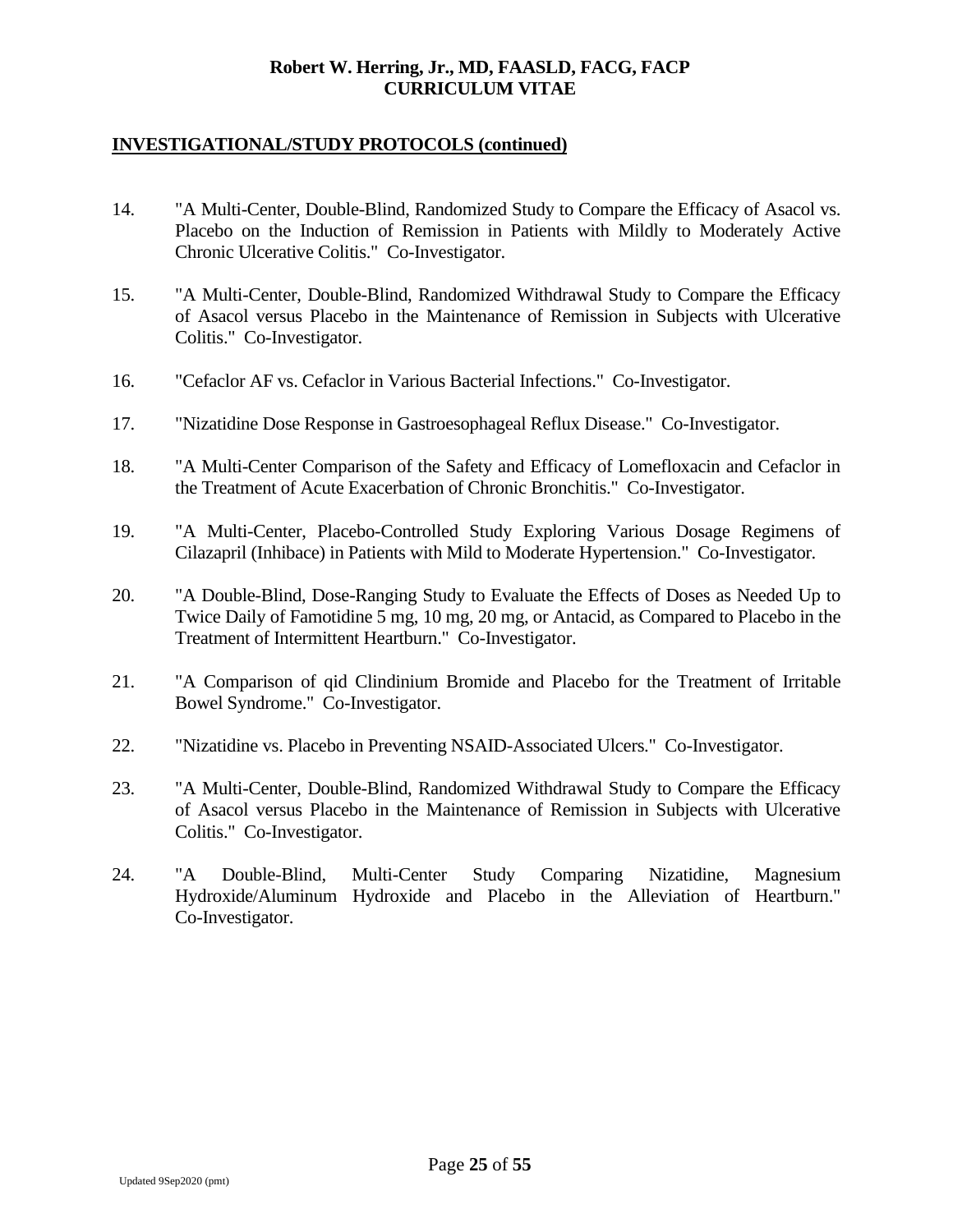- 25. "A Comparative, Parallel, Randomized, Multi-Center Study of Rowasa (Mesalamine) Rectal Suspension Enema with Concomitant Oral Steroid Therapy vs. Cortenema with Concomitant Oral Steroid Therapy in the Treatment of Distal Ulcerative Colitis." Co-Investigator.
- 26. "A Multi-Center, Controlled Maintenance Study of the Efficacy and Safety of 4.0 q Rowasa (5-ASA) Rectal Suspension in Maintaining Remission in Distal Ulcerative Colitis." Co-Investigator.
- 27. "A Double-Blind Placebo-Controlled Study of the Efficacy and Safety of Misoprostol (Cytotec) in the Prevention of NSAID-Induced Duodenal Ulcers." Co-Investigator.
- 28. "Cimetidine Compared to Misoprostol in the Treatment of Gastrointestinal Symptoms and the Prevention of Mucosal Damage Associated with Chronic NSAID Therapy." Co-Investigator.
- 29. "Effectiveness of Sucralafate Tablets (1 gram) in Patients with Endoscopically-Documented Duodenal Ulcers." Co-Investigator.
- 30. "Omeprazole DU Dose Ranging/Repeated Treatment." Co-Investigator.
- 31. "A Double-Blind Efficacy and Safety Study of Two Regimens of Enprostil and Placebo in the Treatment of NSAID-Induced Benign Gastric Ulcers with a Post-Study Open-Label Antacid Treatment." Co-Investigator.
- 32. "A Double-Blind Study of Two Regimens of Enprostil and Placebo in the Maintenance of Healed NSAID-Induced Gastric Ulcers in Patients with Osteo- or Rheumatoid Arthritis." Co-Investigator.
- 33. "Arbacet Duodenal Ulcer Healing Study." Co-Investigator.
- 34. "Tagamet versus Placebo in the Treatment of Symptomatic Gastroesophageal Reflux." Co-Investigator.
- 35. "AHR-11190 (Zacopride) Study." Co-Investigator.
- 36. "Double-Blind Evaluation of Ketoprofen and Ibuprofen for the Over-the-Counter Use." Co-Investigator.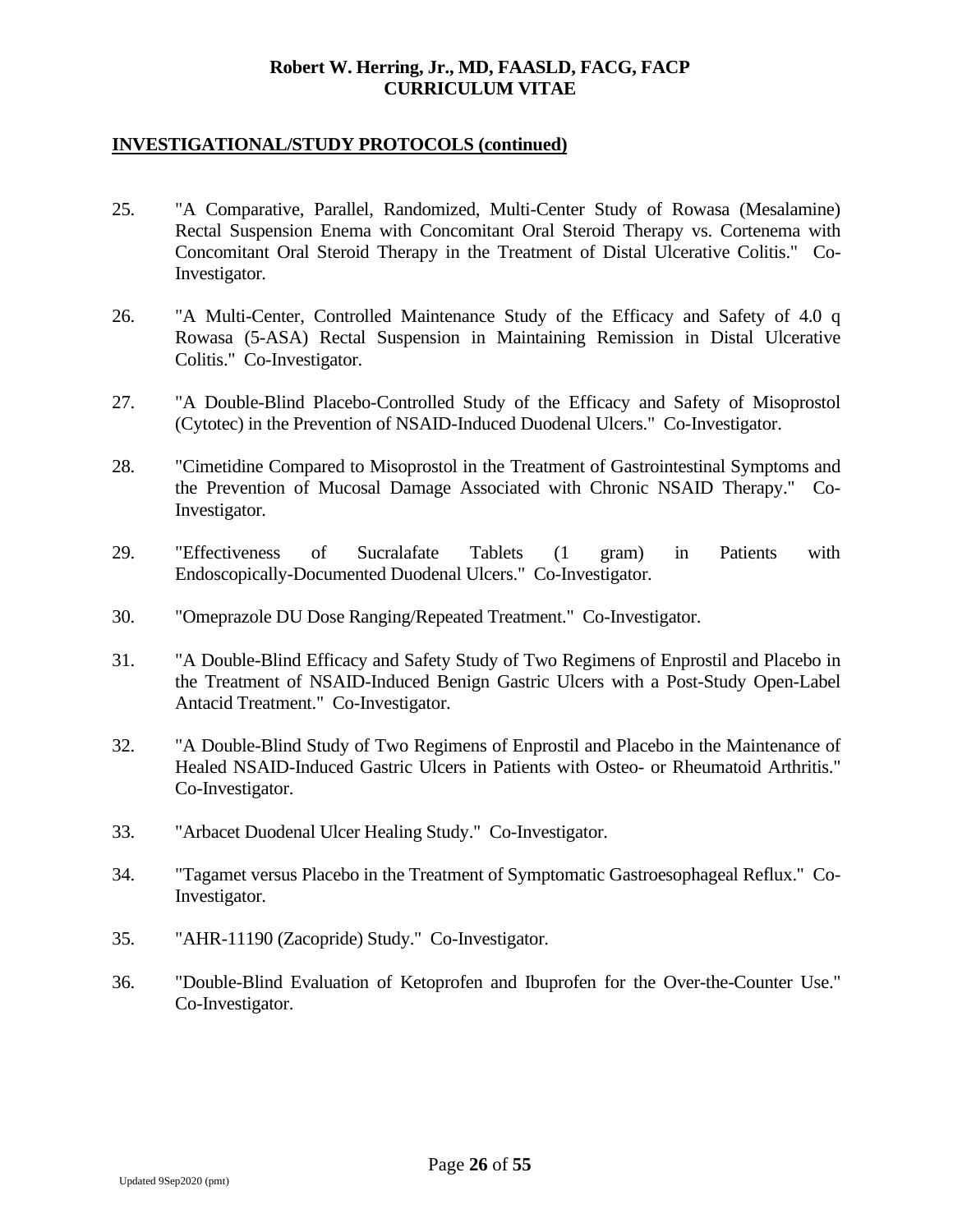- 37. "A Safety and Tolerability Evaluation of Reformulated Preparation H Cream, Ointment, and Suppository in the Treatment of Hemorrhoids." Co-Investigator.
- 38. "A Multi-Center, Double-Blind, Safety and Efficacy Study of Azithromycin vs. Erythromycin in the Treatment of Community-Acquired Pneumonia." Co-Investigator.
- 39. "A Comparison of the Efficacy and Safety of Augmentin 875/125 mg po q 12 Hours versus Augmentin 500/125 mg po q 12 Hours versus Augmentin 500/125 mg po q 8 Hours in the Treatment of Bacterial Lower Respiratory Tract Infections." Co-Investigator.
- 40. "A 42-Day, Double-Blind, Parallel Group, Multi-Center Study to Compare the Safety and Efficacy of Three-Dose Levels of Budesonide with Placebo in Adult Patients with Distal Ulcerative Colitis/Proctitis." Co-Investigator.
- 41. "The Clinical Evaluation of Cisapride in the Treatment of Chronic Gastroesophageal Reflux Disease." Co-Investigator.
- 42. "Clarithromycin in Combination with Omeprazole or Omeprazole as a Single Agent for the Treatment of Patients with Duodenal Ulcers." Co-Investigator.
- 43. "A Controlled, Randomized, Double-Blind Study Comparing 2.0 and 3.0 gm/day of Dipentum with Placebo in the Treatment of Mild to Moderate Ulcerative Colitis." Co-Investigator.
- 44. "Fosfomycin Tromethamine versus Ciprofloxacin in the Treatment of Uncomplicated Urinary Tract Infections." Co-Investigator.
- 45. "A Multi-Center, Randomized, Double-Blind, Placebo-Controlled Evaluation of Healing and Relapse Rates Following Oral GR122311X Compared with GR88502X, Ranitidine and Placebo in Patients with Duodenal Ulcer." Co-Investigator.
- 46. "A Multi-Center, Randomized, Double-Blind, Placebo-Controlled Evaluation of Healing and Relapse Rates Following Oral GR122311X Compared with GR88502X, Ranitidine and Placebo in Patients with Benign Gastric Ulcer." Co-Investigator.
- 47. "A 42-Day, Blinded, Parallel Group, Multi-Center Study to Compare the Safety and Efficacy of One Dose Level of Budesonide with Placebo and Cortenema in Adult Patients with Distal Ulcerative Colitis/Proctitis." Co-Investigator.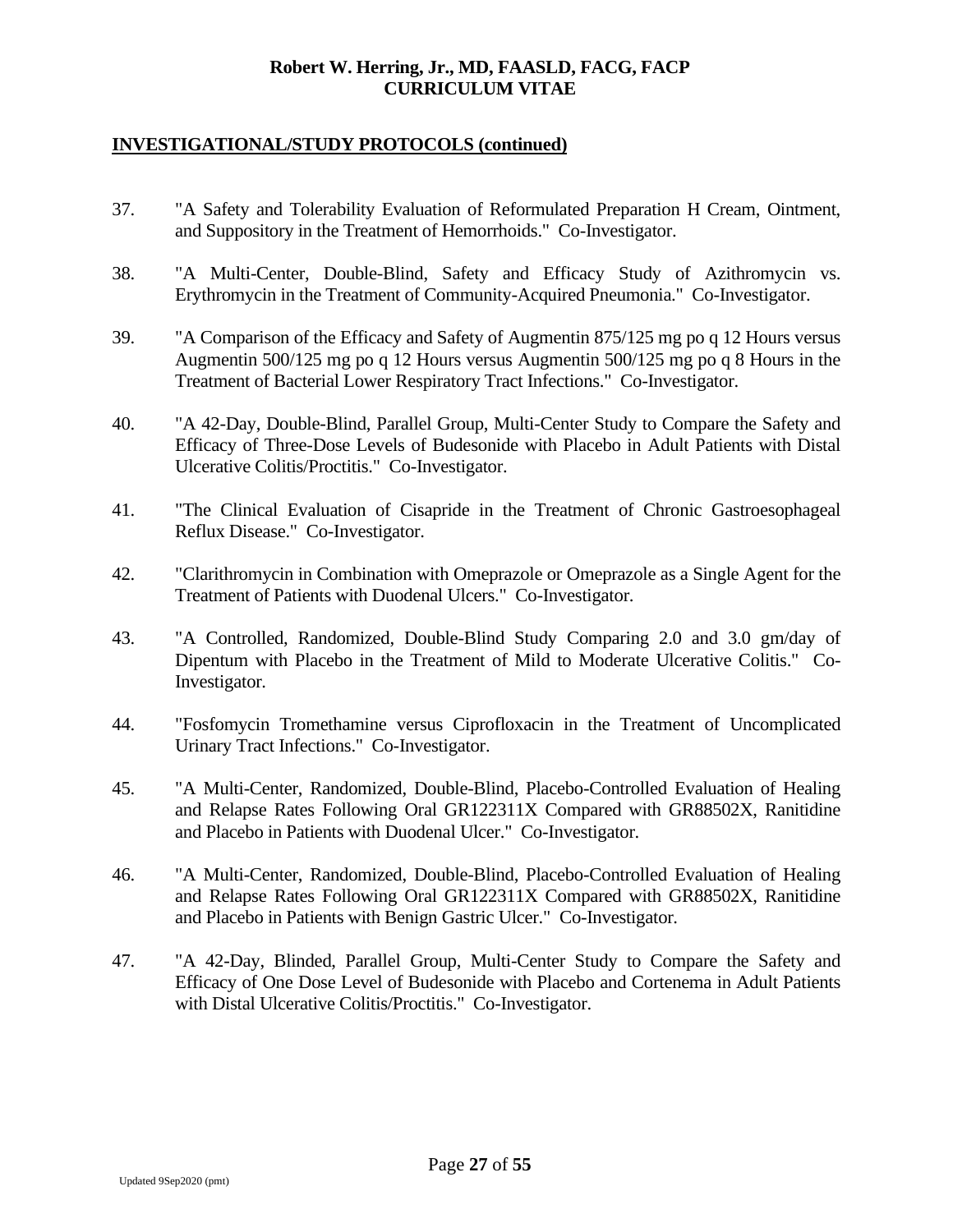- 48. "A Double-Blind, Placebo-Controlled, Randomized, Parallel-Group, Multi-Center Study Evaluating Levsinex in Irritable Bowel Syndrome." Co-Investigator.
- 49. "A Double-Blind Parallel Group Comparison of Librax and Its Components in Patients with Irritable bowel Syndrome." Co-Investigator.
- 50. "A Randomized, Double-Blind, Parallel Study of the Safety and Antihypertensive Efficacy of Hydrochlorothiazide (HCTZ) in Combination with Losartan." Co-Investigator.
- 51. "A Multi-Center, Double-Blind Study to Evaluate the Safety and Therapeutic Efficacy of Omeprazole 20 mg a.m. or 10 mg a.m. as Compared to Placebo During 12 Months Maintenance Treatment of Patients with Duodenal Ulcer Healed Following 4 Weeks of Omeprazole 20 mg a.m." Co-Investigator.
- 52. "A Double-Blind, Multi-Center Study to Investigate the Efficacy of Omeprazole (20 or 40 mg Once Daily) in the Healing of and Relief of Symptoms Due to Benign Gastric Ulcers. Co-Investigator.
- 53. "A Double-Blind, Randomized, Multiple-Dose, Placebo-Controlled, Parallel Study to Investigate the Tolerability of MK-0591 in Patients with Ulcerative Colitis." Co-Investigator.
- 54. "A Double-Blind, Placebo-Controlled Study of the Efficacy and Safety of Misoprostol in the Healing of NSAID-Induced Gastric Ulcers." Co-Investigator.
- 55. "A Double-Blind, Placebo-Controlled, Comparative Study of the Efficacy and Safety of Three Dosage Regimens of Misoprostol in the Prevention of NSAID-Induced Gastric Ulcers." Co-Investigator.
- 56. "The Efficacy and Safety of Misoprostol in the Prevention of NSAID-Induced Gastric Ulcers." Co-Investigator.
- 57. "Nizatidine vs. Placebo in Preventing GU Relapse in Long-Term NSAID Users." Co-Investigator.
- 58. "The Treatment of Inflammatory Bowel Disease with Oral Pentasa (Mesalamine): Compassionate Program." Co-Investigator.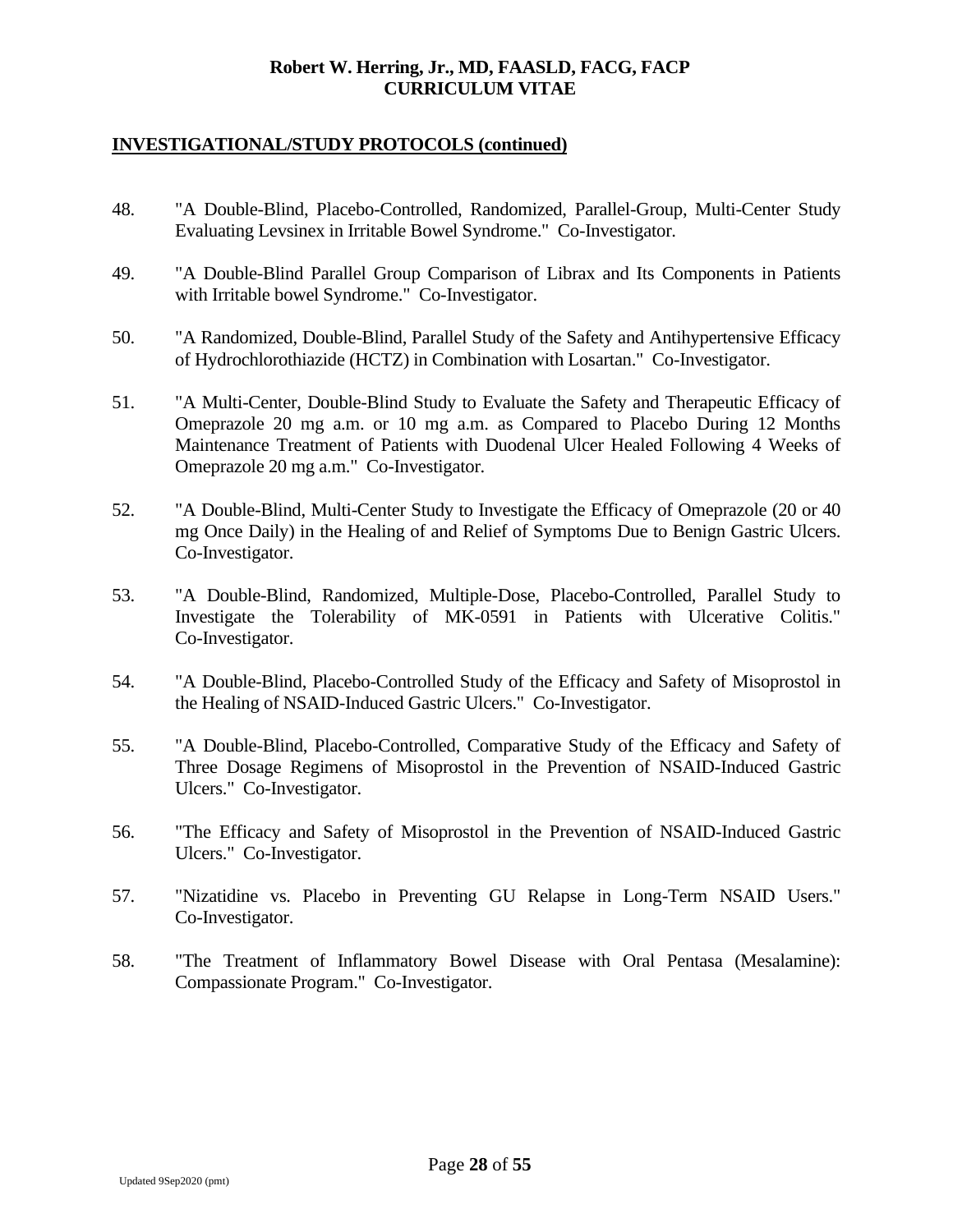- 59. "Evaluation of the Safety and Efficacy of Ceftibuten 400 mg q d Compared to Ceftin 250 mg bid in the Treatment of Acute Lower Respiratory Tract Infection." Co-Investigator.
- 60. "An Open-Label, Parallel Group, Comparative Multi-Center Trial of Ranitidine 150 mg hs versus Triple Therapy (Tetracycline, Metronidazole, Bismuth Subsalicylate) versus Ranitidine 150 mg hs Plus Triple Therapy in the Prevention of Ulcer Recurrence and Rebleeding in Patients with Helicobacter Pylori Infection and a History of Duodenal Ulcer Bleeding." Co-Investigator.
- 61. "A Comparison of Ranitidine 300 mg bid, Ranitidine 150 mg bid and Placebo in the Treatment of Aspirin or Nonsteroidal Anti-Inflammatory Drug Associated Gastric Ulcers in Patients with Osteo- or Rheumatoid Arthritis." Co-Investigator.
- 62. "A Comparison of Ranitidine 150 mg bid and Placebo in the Treatment of Aspirin or Nonsteroidal Anti-Inflammatory Drug Associated Duodenal Ulcers in Patients with Osteoor Rheumatoid Arthritis." Co-Investigator.
- 63. "A Comparison of Ranitidine 150 mg bid, Ranitidine 150 mg hs and Placebo for Maintenance of Healed Aspirin or Nonsteroidal Anti-Inflammatory Drug-Associated Gastric and Duodenal Ulcers in Patients with Osteo- or Rheumatoid Arthritis." Co-Investigator.
- 64. "A Comparison of Ranitidine 300 mg bid, Ranitidine 150 mg bid and Placebo for Prophylaxis of Aspirin or Nonsteroidal Anti-Inflammatory Drug-Associated Gastric and Duodenal Ulcers in Patients with Osteo- or Rheumatoid Arthritis and No History of Gastric or Duodenal Ulcer." Co-Investigator.
- 65. "A Comparison of Ranitidine 300 mg bid, Ranitidine 150 mg bid and Placebo for Prophylaxis of Aspirin or Nonsteroidal Anti-Inflammatory Drug-Associated Gastric and Duodenal Ulcers in Patients with Osteo- or Rheumatoid Arthritis and a History of Gastric or Duodenal Ulcer." Co-Investigator.
- 66. "A Double-Blind Placebo Controlled Comparison of Ranitidine 150 mg qid and Ranitidine 300 mg bid in the Treatment of Erosive Esophagitis." Co-Investigator.
- 67. "A Comparison of Ranitidine 150 mg qid and Ranitidine 150 mg bid to Cimetidine 800 mg in the Treatment of Erosive Esophagitis." Co-Investigator.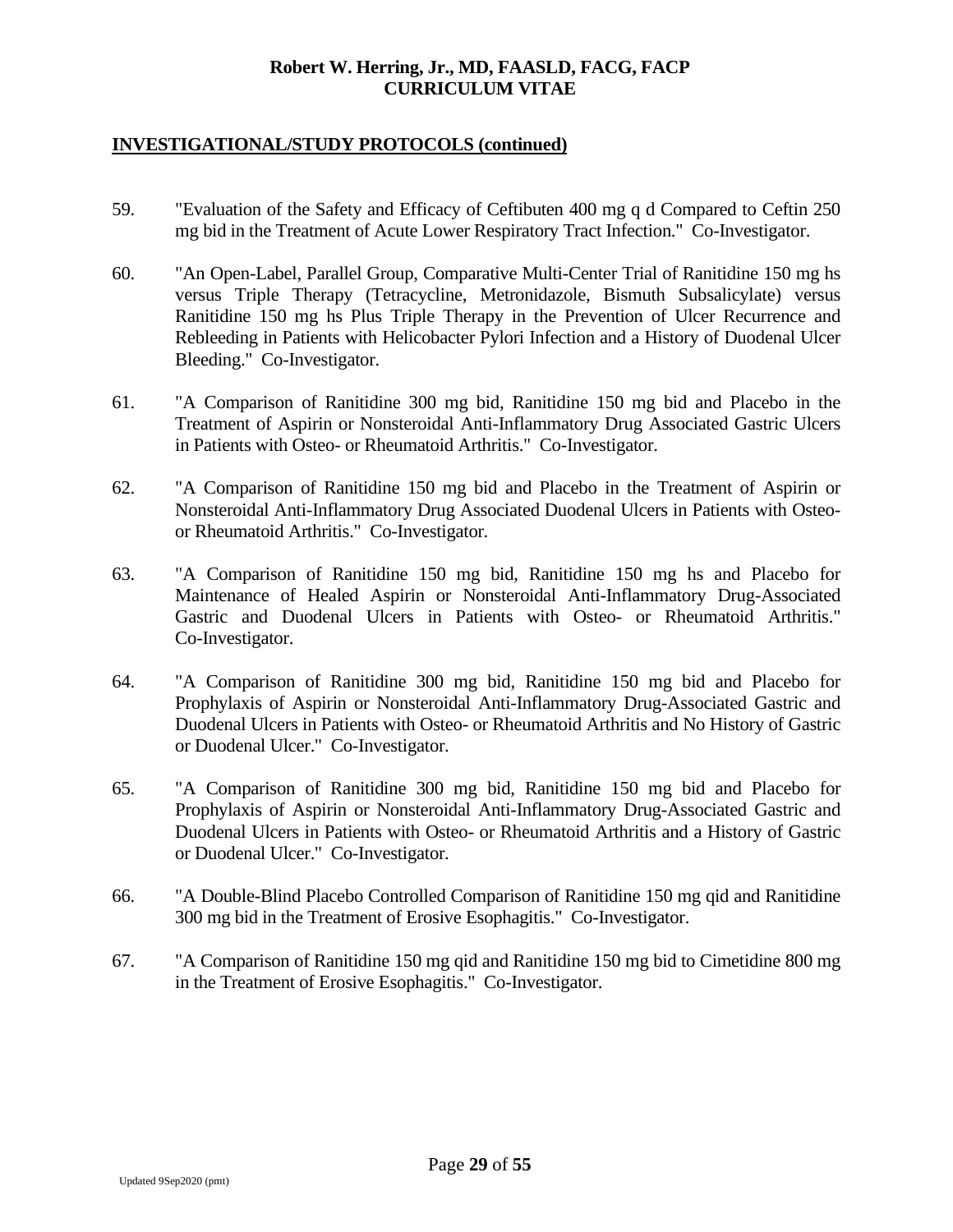- 68. "Long-Term Safety and Efficacy of Zileuton in Patients with ulcerative Colitis in Remission." Co-Investigator.
- 69. "Pharmacokinetics Study of Zileuton in Patients with Moderate Ulcerative Colitis Being Treated in Study M89-371." Co-Investigator.
- 70. Abbott: "Dose Ranging Study of the Safety and Efficacy of Oral Doses of Abbott-64077 for Eight Weeks in Patients with Ulcerative Colitis." Co-Investigator.
- 71. "Safety and Efficacy of Zileuton in Patients with Ulcerative Colitis in Remission Completing Protocol M90-465." Co-Investigator.
- 72. "Technomed Sonolith 3000." Gallstone protocol. Co-investigator.
- 73. Norwich Eaton Pharmaceuticals, Inc. Protocol 850570862.70.00-3306. "An Open Label Study of Asacol in the Induction and/or Maintenance of Remission of Inflammatory Bowel Disease." Co-investigator.
- 74. Amgen Clinical Grants Protocol 980102. "A Clinical Study of Infergen, in Hepatitis C Patients Who Receive an Initial Course of Therapy with Infergen 9 mcg (12 Weeks) and Retreatment with Infergen 15 mcg (24 Weeks) for Nonresponders." Principal Investigator: Robert W. Herring, Jr., M.D.
- 75. Amgen Clinical Grants Protocol Number 980170. "Efficacy of Infergen for Chronic Hepatitis C in Patients who are Non-Responders and Relapsers to Combination Therapy with Intro-A + Ribavirin. A Multi-Center Trial" Principal Investigator: Robert W. Herring, Jr., M.D.
- 76. Amgen Clinical Grants Protocol Number 980181. "Introductions Therapy Using 9 mcg vs 15 mcg of Infergen Daily for HCV Patients who have Failed Previous Interferon Therapy". Principal Investigator: Robert W. Herring, Jr., M.D.
- 77. Amgen Clinical Grants Protocol Number 980276. "Daily Induction Therapy with Infergen for HCV Patients who are Naive to Interferon Therapy. Principal Investigator: Robert W. Herring, Jr., M.D.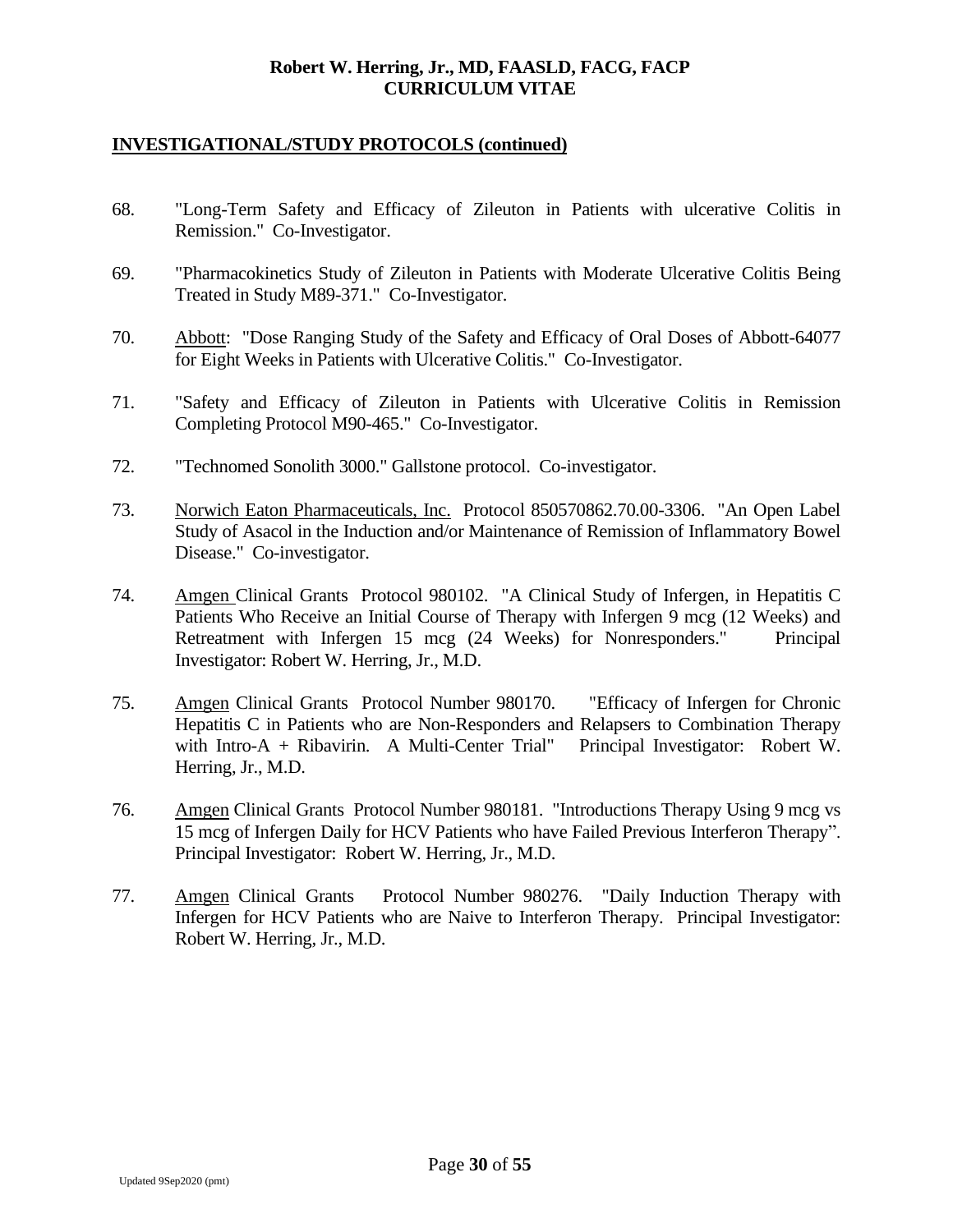- 78. "An Open-Label Study of Cyto Tab for the Treatment of Active Crohn's Disease." Protocol Number Tab 019-01. Therapeutic Antibodies, Inc., Nashville, Tennessee. Co-Investigator: Robert W. Herring, Jr., M.D.
- 79. "Clinical Protocol for a Multicenter Double-Blind, Parallel Group Study Comparing the Incidence of Clinically Significant Upper Gastrointestinal Adverse Events Associated with SC-58635 400 mg to that of Diclefenac 75 mg BID in Patients with OsteoArthritis or Rheumatoid Arthritis IND #48,395" Protocol Number N49-98-02-102. G. D. Searle and Company, Skokie, Illinois. Co-Investigator: Robert W. Herring, Jr., M.D.
- 80. "Safety, Tolerance, and Efficacy of Treatment with Subcutaneous rHulL-10 (SCH 52000) in Subjects with Steroid-Dependent Crohn's Disease" Protocol Number C97-455-35. Schering-Plough Research Institute. Co-Investigator: Robert W. Herring, Jr., M.D.
- 81. "A Double-Blind Randomized Placebo Controlled Study of the Safety and Efficacy of Three Doses of Oral Aliminase in the Treatment of Active Ulcerative Colitis" Protocol Number 9084. Carrington Laboratories, Inc. Co-Investigator: Robert W. Herring, Jr., M.D
- 82. "A 14-day, Evaluator-blinded, Randomized, Multicenter Gastrointestinal Endoscopy Study of Orally Administered Risedronate 5 mg/day vs. Alendronate 10 mg/day in Healthy Postmenopausal Women" Protocol Number 1998054. Proctor and Gamble Pharmaceuticals, Inc., Cincinnati, Ohio. Co-Investigator: Robert W. Herring, Jr., M.D.
- 83. "A Multicenter, Double-Blind, Placebo Controlled, Parallel Study Group Comparing the Incidence of Gastroduodenal Ulcer Associated with Valdecoxib 10 mg and 20 mg QD with that of Ibuprofen 800 mg TID and Diclofenac Sodium 75 mg, Taken for 12 Weeks in Patients with Osteoarthritis" Protocol Number N91-98-02-048. G. D. Searle and Company. Co-Investigator: Robert W. Herring, Jr., M.D.
- 84. "A Multicenter, Double-Blind, Placebo-Controlled, Randomized Comparison Study of the Efficacy and Upper Gastrointestinal Safety of Valdecoxib 5 mg, 10 mg, and 20 mg QD and Naproxen 500 mg BID in Treating the Signs and Symptoms of Osteoarthritis of the Knee" Protocol Number N91-99-02-053. G. D. Searle and Company. Co-Investigator: Robert W. Herring, Jr., M.D.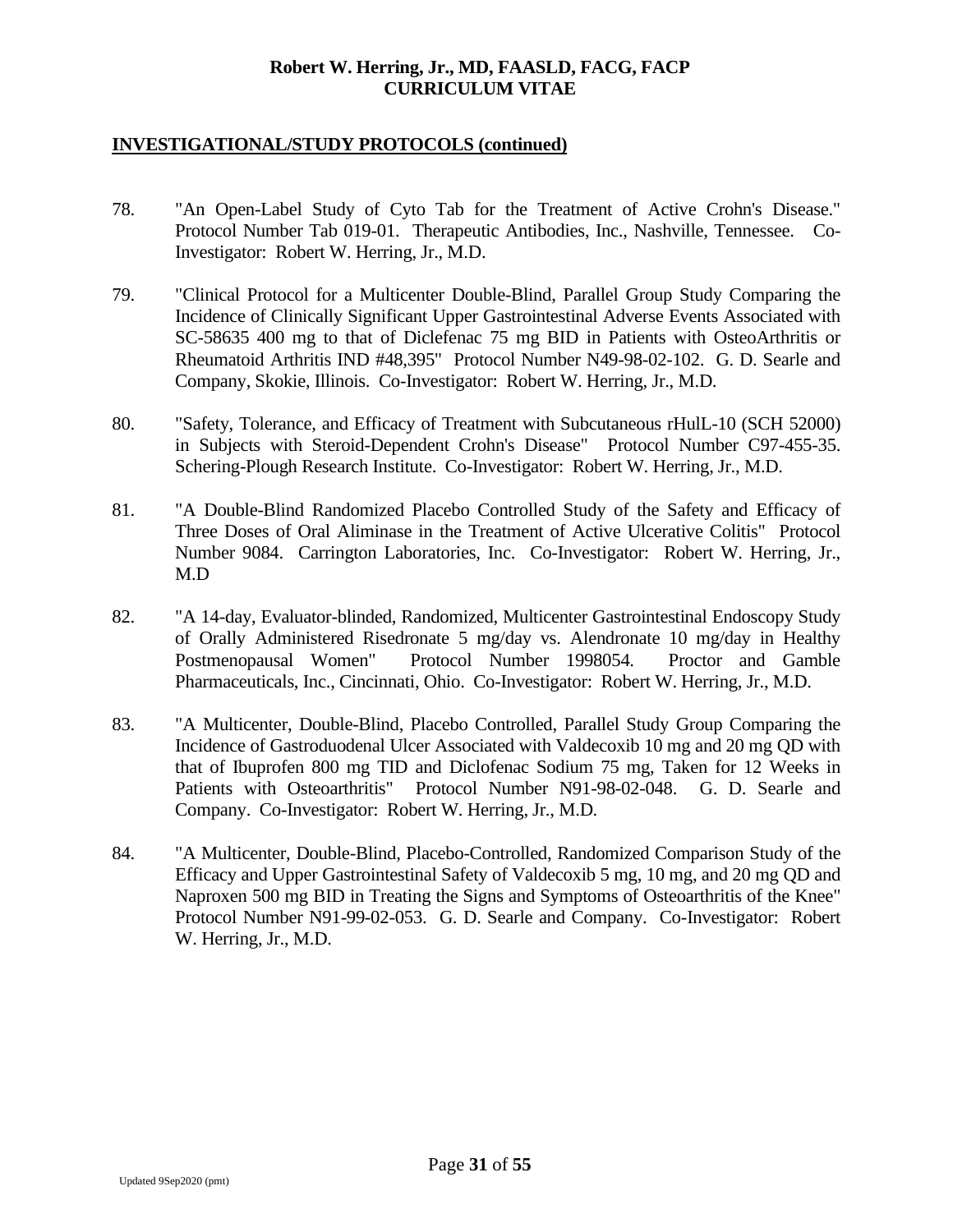- 85. "A Randomized, Double-Blind, Placebo-Controlled, Dose Finding, Multicenter Study to Assess the Efficacy, Safety and Tolerability of tegasevod Given Orally at Three Dose Levels (.4 mg, 1 mg or 4 mg daily) and Placebo in Patients with Non-Erosive Gastro-Esophageal Reflux Disease (GERD)" Protocol Number CHTF9190202. Norartis Pharmaceuticals Corporation. Co-Investigator: Robert W. Herring, Jr., M.D.
- 86. "A 12 Week, Randomized, Double-Blind, Placebo- and Positive Controlled, Parallel-Group, Multicenter, Dose-Ranging Study of Darbufelone Mesylate (CI-1004) in Patients with Osteoarthritis of the Knee" Protocol Number 1004-031. Park-Davis Pharmaceutical Research. Co-Investigator: Robert W. Herring, Jr., M.D.
- 87. "A Two-Period, Double-Blind, Placebo-Controlled Trial to Evaluate the Effects of Re-treatment of Prucalopride on the Efficacy and Safety in Subjects with Chronic Constipation" Protocol Number PRU-USA-28. Janssen Research Foundation. Co-Investigator: Robert W. Herring, Jr., M.D.
- 88. "A 24 Week Randomized, Open Label Study of Health Care Resource Use, Quality of Life and Productivity with Alosetron 1mg Twice Daily Versus Traditional Therapy in Females with Non-constipated Irritable Bowel Syndrome." Protocol Number S3B30020. Principal Investigator.
- 89. "A Twelve Week Randomized, Double-Blind, Placebo-Controlled Study of the Efficacy and Tolerability of Alosetron Hydrochloride 1mg Twice Daily for Control of Bowel Urgency in Females with Non-Constipated Irritable Bowel Syndrome in an Independent Practitioner Association (IPA) Model." Protocol Number S3B40031. Principal Investigator.
- 90. "A Study to Evaluate the Safety and Efficacy of TAK-637 (30mg BID, 60mg BID, and 120mg BID) Versus Placebo in Subjects with Irritable Bowel Syndrome, Incorporating Amendment No. 1. Protocol Number TAK-637-99-201. Principal Investigator.
- 91. "A double-blind, placebo-controlled trial to evaluate the effects of 1mg Prucalopride tablets, given once-daily, on efficacy and safety in subjects with chronic constipation." Protocol Number PRU-USA-35. Principal Investigator.
- 92. "Aciphex (Rabeprazole sodium) The F.A.S.T. Trial for the healing and relief of symptoms of erosive esophagitis or ulcerative GERD." Protocol Number RAB-USA-4. Principal Investigator.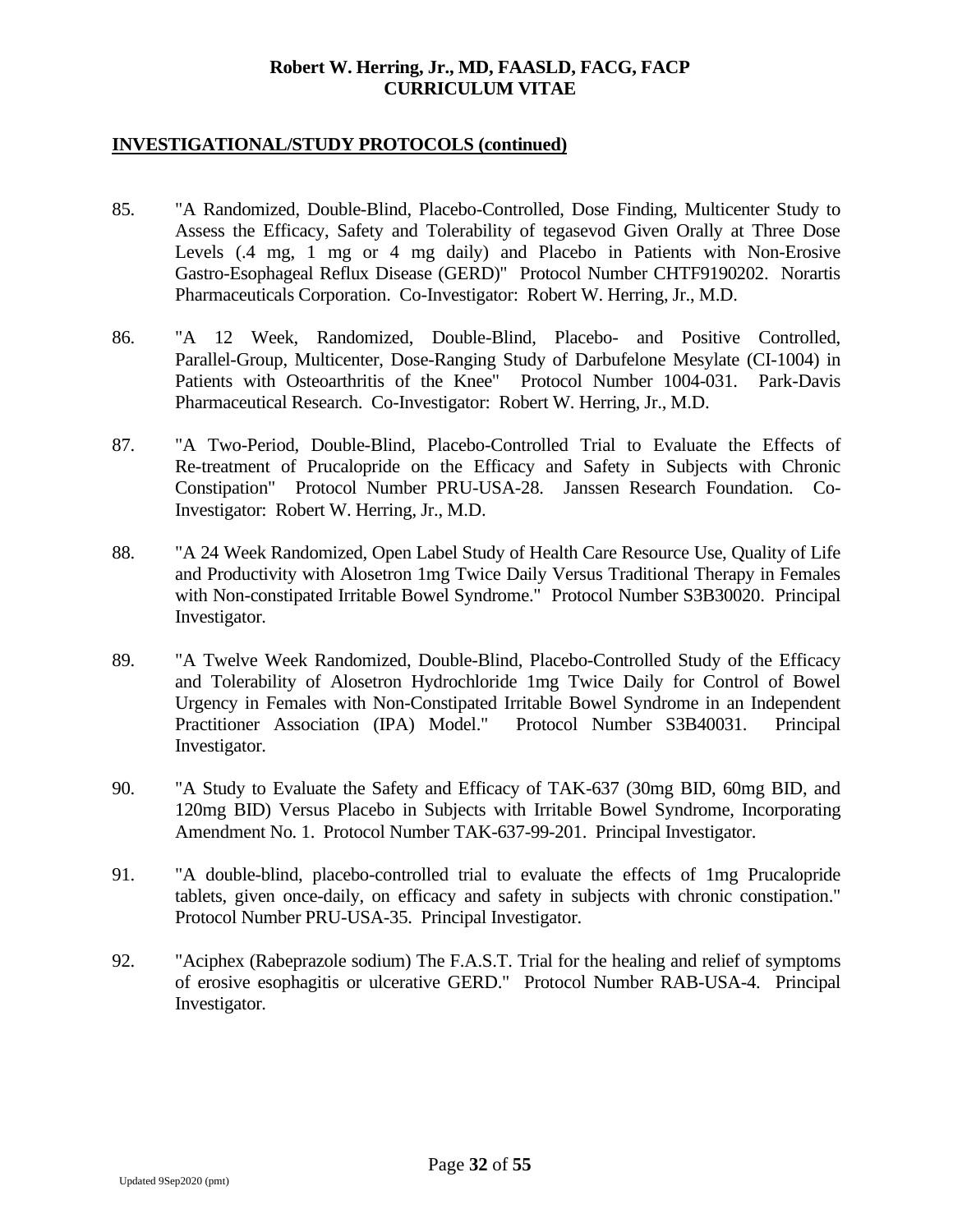- 93. "A double-blind, placebo-controlled, randomized, multicenter study to investigate the safety and efficacy of 2 mg TID of cilansetron over 12 weeks in diarrhea-predominant irritable bowel syndrome subjects." Protocol Number S2413006. Sub-Investigator.
- 94. "A phase III, multi-national, multi-site, double-blind, placebo controlled, 28 week study to assess the safety and efficacy of the engineered human anti- $TNF_{CX}$  antibody, CDP571 (10mg/kg), in patients with active Crohn's disease. Protocol Number CDP571-015. Sub-Investigator.
- 95. "Prevention of sporadic colorectal adenomas with celecoxib." Protocol Numbers NCI #N01-CN-95015, Searle #IQ4-99-02-005, WIRB 991136. Sub-Investigator.
- 96. "Pegylated interferon and ribavirin for HCV treatment failure." Schering. Protocol Number 202-02-00. Principal Investigator.
- 97. "Comparison of PEG interferon alfa-2b plus ribavirin given as a fixed dose or on a weight optimized basis for treatment of chronic hepatitis C in previously untreated adult subjects BB-IND#-9243." Schering. Protocol Number 244-11-00. Principal Investigator.
- 98. "A prospective, randomized, multicenter, open label comparative safety study of pegasys vs. pegasys plus ribavirin treatment vs. a twelve week treatment delay in patients with chronic hepatitis C." Roche. Protocol Number NR16161. Principal Investigator.
- 99. "Daily induction therapy with infergen for HCV infected patients who are naive to interferon therapy." Amgen. Protocol Number 980276. Principal Investigator: Robert W. Herring, Jr., M.D.
- 100. "A phase III study of the comparison of entacavir to lamivudine in chronic hepatitis B subjects with incomplete response to current lamivudine therapy." Protocol Number AI463-026. Principal Investigator.
- 101. "A phase III study of the safety and antiviral activity of entecavir vs lamivudine in adults with chronic hepatitis B infection who are negative for hepatitis B E antigen." Protocol Number AI463-027-182. Principal Investigator.
- 102. "A phase III study of the safety and antiviral activity of entecavir vs lamivudine in adults with chronic hepatitis B infection who are positive for hepatitis B E antigen." Protocol Number AI463-022-177. Principal Investigator.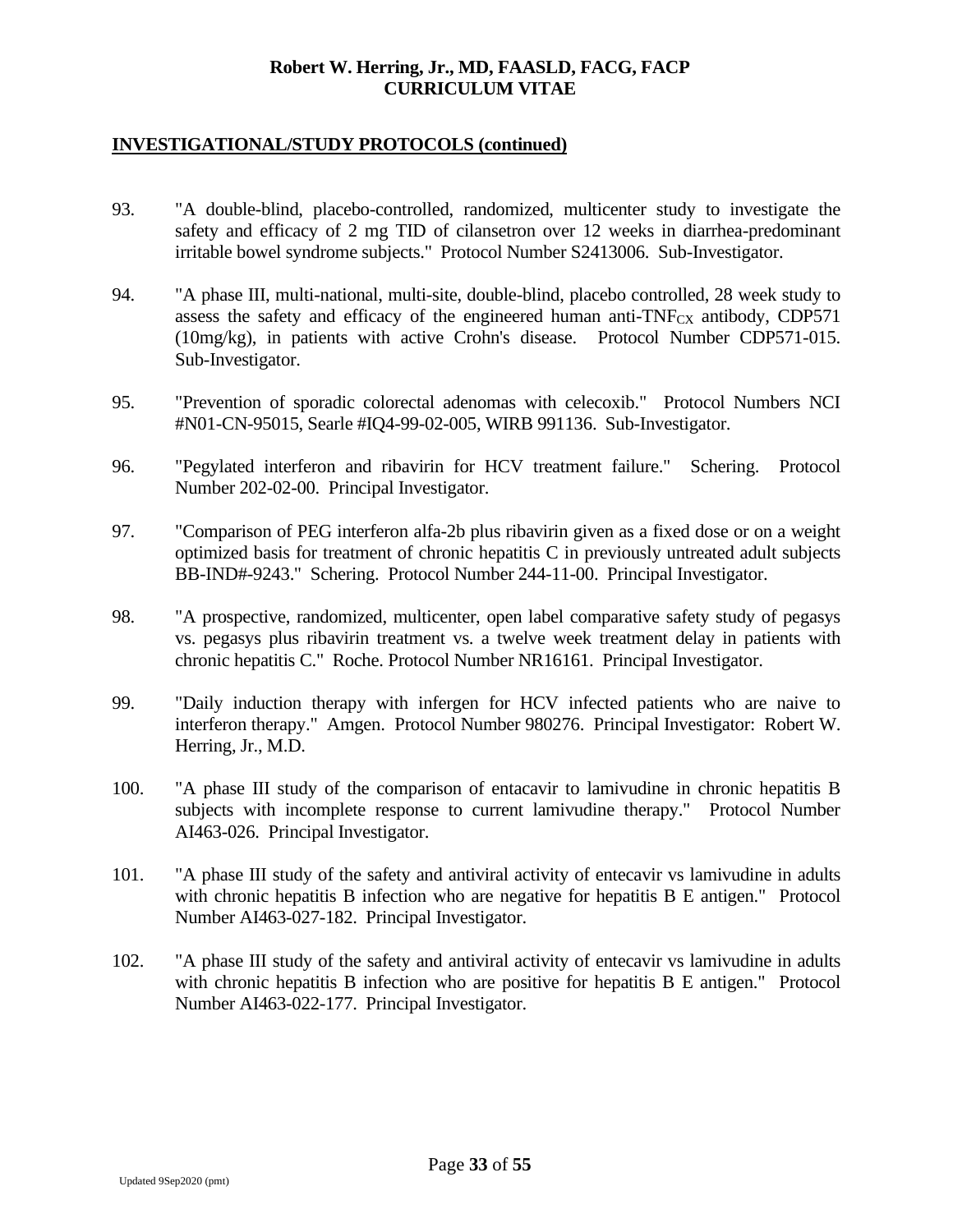- 103. "A multi-center randomized trial comparing daily induction dose Intron-A plus ribavirin followed by daily rebetron versus standard rebetron in patients who have not previously been treated with interferon." Schering. Protocol Number 173-08-99. Principal Investigator: Robert W. Herring, Jr., M.D.
- 104. "A randomized multicenter trial of PEG-interferon alfa 2b plus ribavirin +/- amantadine in patients with chronic hepatitis C (Lawitz)." Schering. Protocol Number 252-02-01. Principal Investigator: Robert W. Herring, Jr., M.D.
- 105. "Use of Peginterferon alfa-2b and Ribavirin for Treatment of Patients with Chronic Hepatitis C with Normal ALT Levels. Schering. Principal Investigator: Robert W. Herring, Jr., M.D.
- 106. A Comparison of the Safety and Efficacy of Two Doses of Peg-Interferon alfa-2b (Peg-Intron: 1.5 mcg/kg vs. 3.0 mcg/kg) in Combination with Ribavirin (Rebetol) for Treatment of Chronic Hepatitis C Patients. Schering. Principal Investigator: Robert W. Herring, Jr., M.D.
- 107. Phase II Study Of Long Term Peg Intron For Patients Who Have Failed To Respond to Rebetron/Interferon with Advanced Fibrosis and Cirrhosis Secondary To Hepatitis C. Schering. Principal Investigator: Robert W. Herring, Jr., M.D.
- 108. Does Induction Peg-Intron In Combination with Rebetol Enhance The Sustained Response Rates in Patients With Chronic Hepatitis C. Schering. Principal Investigator: Robert W. Herring, Jr., M.D.
- 109. Comparison of PEG-Intron® 1.5 ug/kg/wk Plus Rebetol® vs PEG-Intron® 1 ug/kg/wk Plus Rebetol® vs Pegasys ® 180 ug/wk Plus Copegus<sup> $TM$ </sup> in Previously Untreated Adult Subjects With Chronic Hepatitis C Infected with Genotype 1. Schering-Plough Research Institute. Principal Investigator: Robert W. Herring, Jr., M.D.
- 110. REPEAT (**RE**treatment with **PE**gasys® in P**AT**ients Not Responding to Prior Peginterferon alfa-2b Ribavirin Combination Therapy). F. Hoffmann-La Roche Ltd./Inc/AG. Roche Global Business. Clinical Phase III. Project Phase IV. Principal Investigator: Robert W. Herring, Jr. M.D.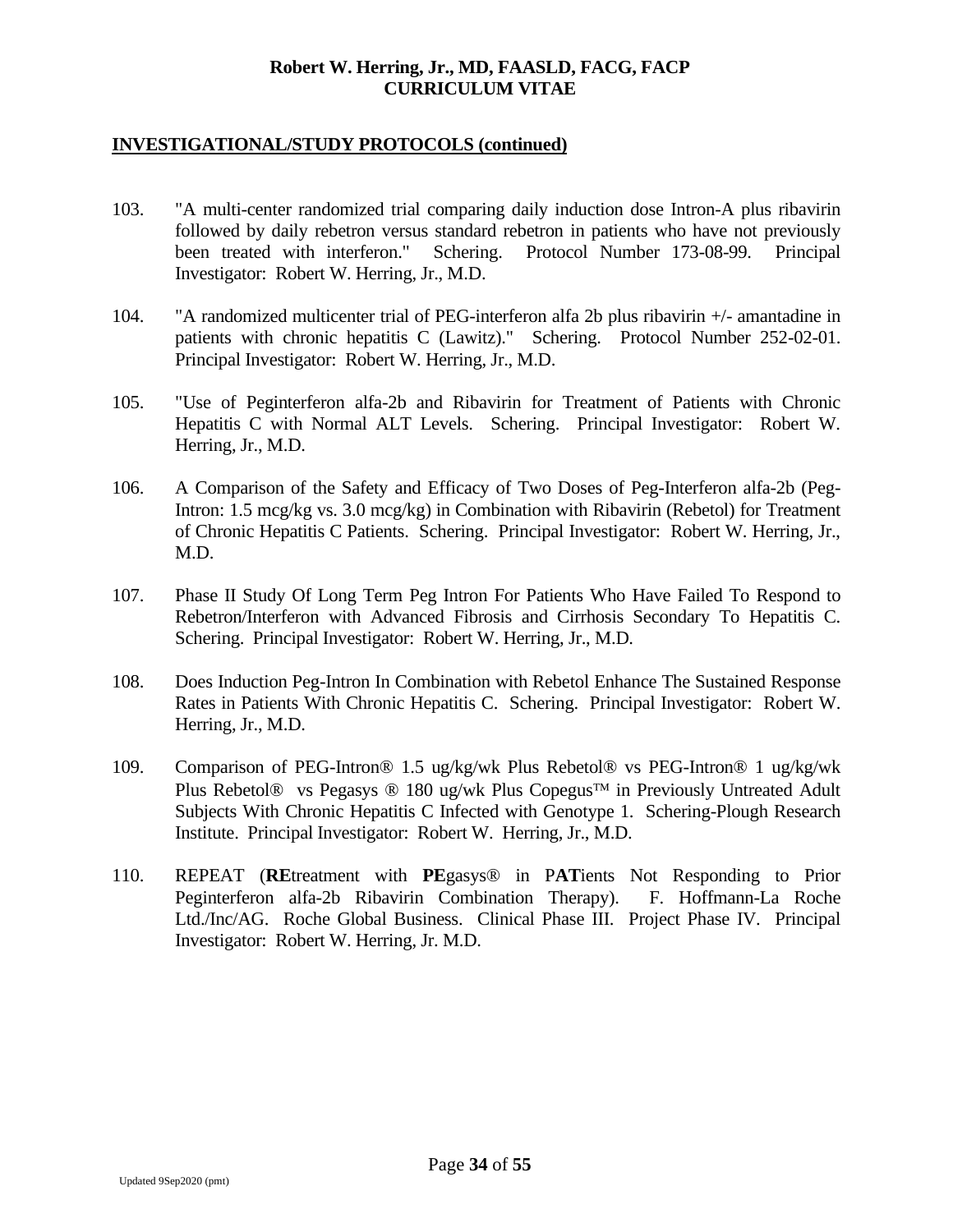- 111. Protocol ML18179: A Prospective, Multicenter, Open-Label, Comparative, Efficacy Study of Pegasys plus Copegus in Treatment-Naïve Latino Patients with chronic Hepatitis C-Genotype 1, as Compared to Treatment-Naïve non-Latino Caucasian Patients with Chronic Hepatitis C-Genotype 1. Principal Investigator: Robert W. Herring, Jr.,M.D.
- 112. Protocol #M02-404 Abbott Crohn's Sub-Investigator: Robert W. Herring, Jr., M.D.
- 113. Protocol #M02-690 Abbott Crohn's Sub-Investigator: Robert W. Herring, Jr., M.D.
- 114. Protocol #CDP870-033 Celltech Crohn's Sub-Investigator: Robert W. Herring, Jr., M.D.
- 115. Protocol #5326-07 Synta Crohn's Flare Sub-Investigator: Robert W. Herring, Jr., M.D.
- 116. Protocol #RM01-2018 Romark Crohn's Flare Sub-Investigator: Robert W. Herring, Jr., M.D.
- 117. Protocol #CL-C002-00 Inflabloc Crohn's Flare Sub-Investigator: Robert W. Herring, Jr., M.D.
- 118. Protocol #SPI/0211SIB-431 Sucampo IBS Constipation Sub-Investigator: Robert W. Herring, Jr., M.D.
- 119. Protocol #197-02-218 Otsuka Ulcerative Colitis Flare Sub-Investigator: Robert W. Herring, Jr., M.D.
- 120. Protocol #197-02-219 Otsuka Ulcerative Colitis Flare Rollover Sub-Investigator: Robert W. Herring, Jr., M.D.
- 121. Protocol #197-02-220 Otsuka Ulcerative Colitis Remission Sub-Investigator: Robert W. Herring, Jr., M.D.
- 122. Protocol #MPUC3003 Salix Ulcerative Colitis Remission Sub-Investigator: Robert W. Herring, Jr., M.D.
- 123. Protocol #CHTF919D2302 Novartis Dyspepsia Sub-Investigator: Robert W. Herring, Jr., M.D.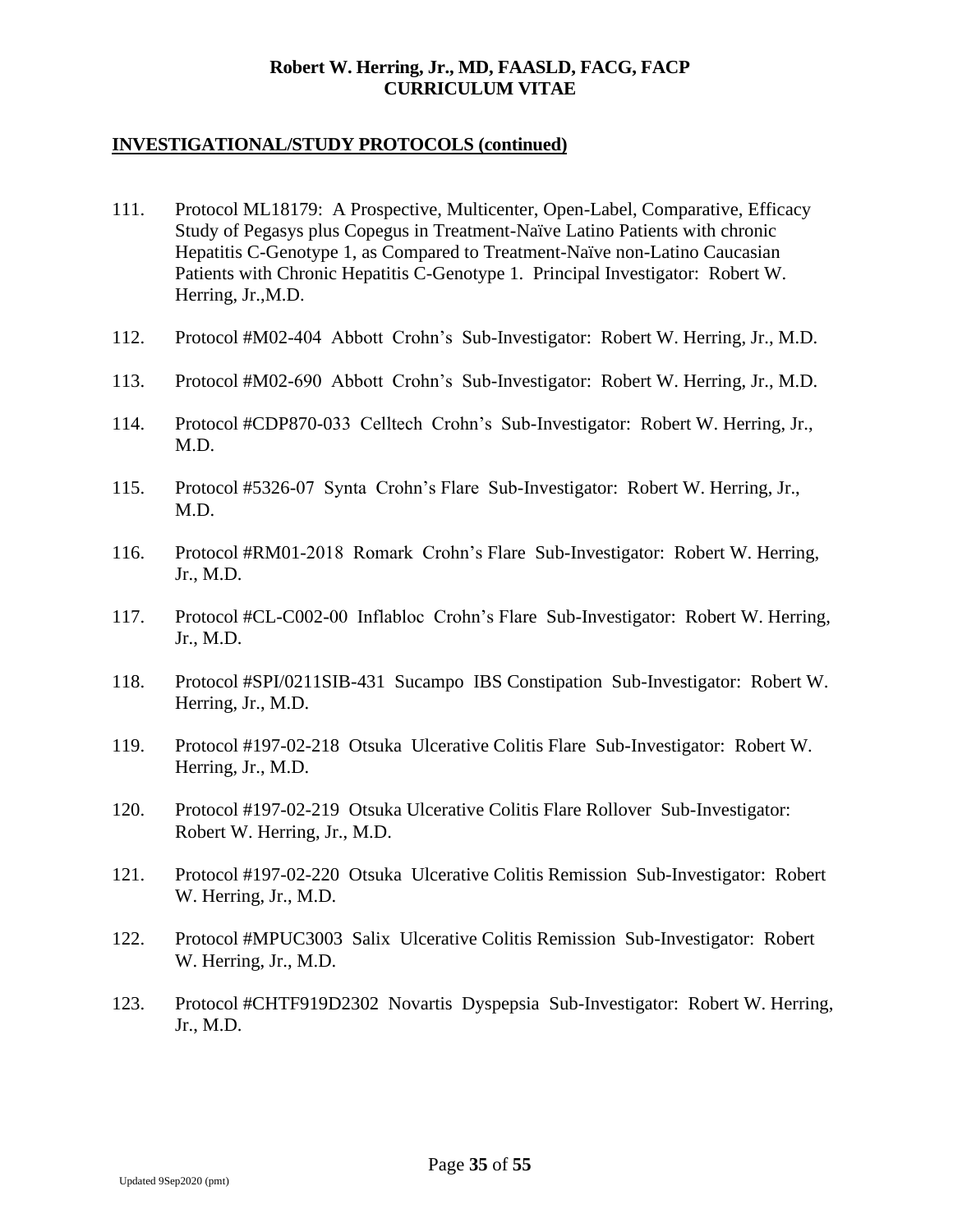- 124. Protocol #ITOFDO4-01 Axcan Dyspepsia Sub-Investigator: Robert W. Herring, Jr., M.D.
- 125. Protocol #D9612L00084 Astra-Zeneca Gerd Sub-Investigator: Robert W. Herring, Jr., M.D.
- 126. Protocol #M02-404 Abbott Crohn's Sub-Investigator: Robert W. Herring, Jr., M.D.
- 127. Protocol #M02-690 Abbott Crohn's Sub-Investigator: Robert W. Herring, Jr., M.D.
- 128. Protocol #CDP870-033 Celltech Crohn's Sub-Investigator: Robert W. Herring, Jr., M.D.
- 129. Protocol #CL003-282 Chemocentryx Crohn's Flare Sub-Investigator: Robert W. Herring, Jr., M.D.
- 130. Protocol #CL-C002-00 Infabloc Crohn's Flare Sub-Investigator: Robert W. Herring, r., M.D.
- 131. Protocol HGS1008-C1060. "A Phase 3, Randomized, Multi-Center Study to Evaluate the Efficacy and Safety of Albumin Interferon, Alfa-2b (alb-IFN) in Combination with Ribavirin Compared with Peginterferon Alfa-2a (PEGASYS or PEG-INF@2a) in Combination with Ribavirin in Interferon Alfa Naïve Subjects with Chronic Hepatitis C Genotype 1". Principal Investigator: Robert W. Herring, Jr., M.D.
- 132. Protocol AG1003-003. "A Randomized, Double-blind, Placebo-controlled Study of AGI-003 (Arverapamil) in the Treatment of Irritable Bowel Syndrome with Diarrhea (IBS-D)". Principal Investigator: Robert W. Herring, Jr., M.D.
- 133. Protocol E3810-G000-303. "A Randomized Double-Blind Parallel Study of Rabeprazole Extended Release 50 MG versus Esomeprazole 40 mg for Healing and Symptomatic Relief of Mild to Moderate Erosive Gastroesophageal Reflux Disease". Principal Investigator: Robert W. Herring, Jr., M.D.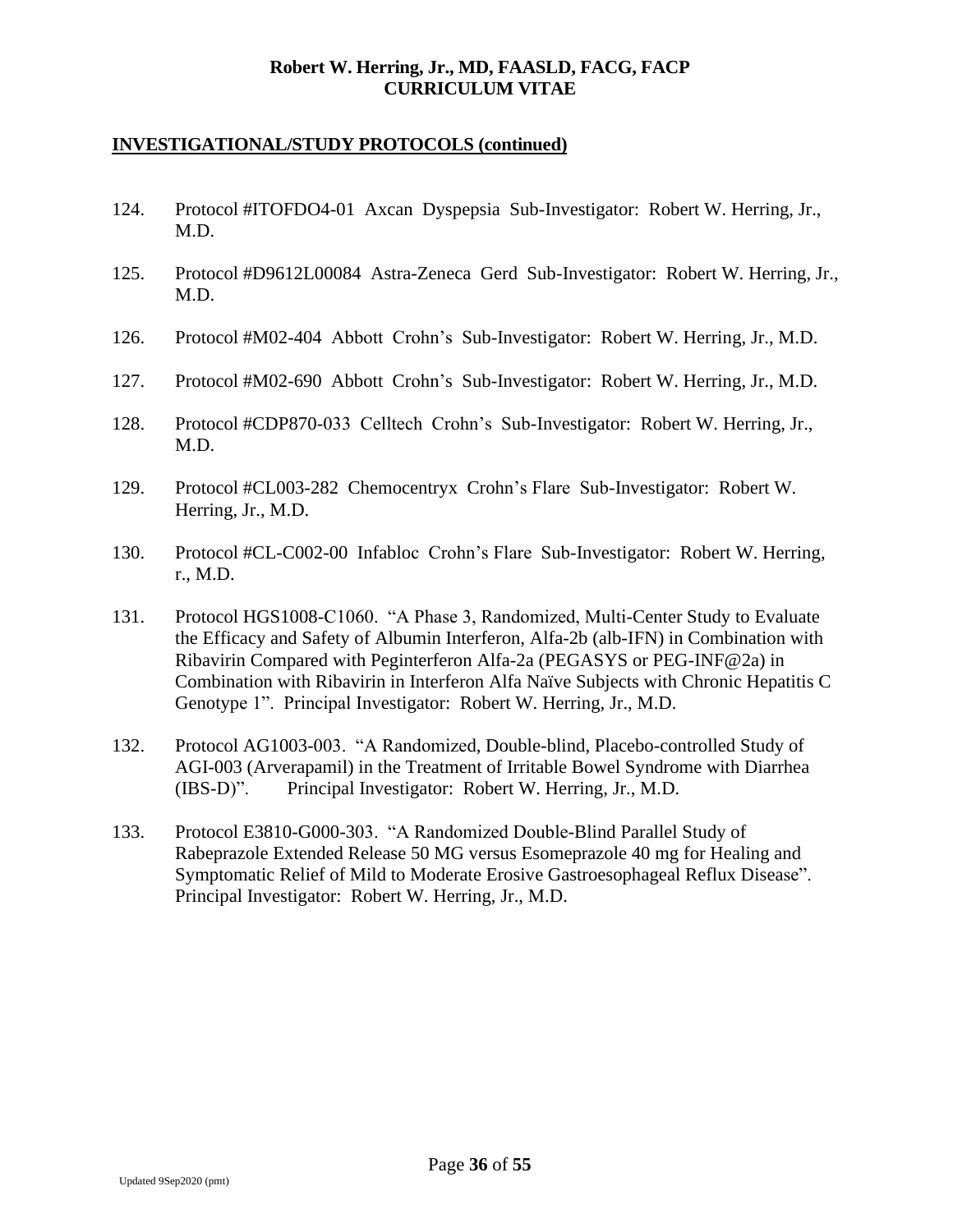- 134. Roche Protocol NV19865C. "A Phase II, Randomized, Double-Blinded, Multicenter, Dose Finding Study Evaluating the Efficacy and Safety of the HCV Polymerase Inhibitor Prodrug (RO4588161) When Given in Combination with Pegasys® and Copegus® versus the Currently Approved Combination of Pegasys® and Copegus® in Treatment-Naïve Patients with Chronic Hepatitis C Genotype I Virus Infection". Principal Investigator: Robert W. Herring, Jr., M.D.
- 135. Protocol E3810-G000-301. "A Randomized Double-Blind Parallel Study of Rabeprazole Extended Release 50 mg versus Esomeprazole 40 mg for Healing and Symptomatic Relief of Moderate to Severe Erosive Gastroesophageal Reflux Disease". Principal Investigator: Robert W. Herring, Jr., M.D.
- 136. Protocols CI-PSI-5268-06-305 and CI-PSI-5268-06-306. "A Multi-center, Randomized, Double-Blind, Active-Control, 96 Week, Phase III Trial of the Efficacy and Safety of Clevudine Compared with Adefovir at Week 48 in Nucleoside Treatment-Naïve Subjects with HbeAg Positive (-305) and HbeAg Negative (-306) Chronic Hepatitis due to Hepatitis B Virus". Principal Investigator: Robert W. Herring, Jr., M.D.
- 137. NV20536 A Randomized, Double-blinded, Multicenter, Dose and Duration Finding Study to Evaluate the Sustained Virologic Response of the HCV Polymerase Inhibitor Prodrug (RO5024048) in Combination with Pegasys® and Copegus® versus the Currently Approved Combination of Pegasys® and Copegus® in Treatment-Naive Patients with Chronic Hepatitis C Genotype 1 or 4 Virus Infection Principal Investigator: Robert W. Herring, Jr., M.D.
- 138. A Phase II, Multicenter, Randomized, Open-Label, Active-Control, Dose-Ranging Study of Interferon-Alfa-2b Given Via Continuous Subcutaneous Infusion in Subjects with Hepatitis C Virus Genotype 1 Infection Principal Investigator: Robert W. Herring, Jr., M.D.
- 139. Boceprevir and Peg interferon/Ribavirin for the Treatment of Chronic Hepatitis C in Treatment-Naïve Subjects: A Comparison of Erythropoietin Use Versus Ribavirin Dose Reduction for the Management of Anemia (Protocol No. P06086) Principal Investigator: Robert W. Herring, Jr., M.D.
- 140. NV22688B-row Long Term Monitoring Study to Evaluate the Persistence of Direct Acting Antiviral (DAA) Treatment Resistant Mutations or the Durability of Sustained Viral Response (SVR) in patients treated with DAA-containing regimens for Chronic Hepatitis C Infection (CHC) Principal Investigator: Robert W. Herring, Jr., M.D.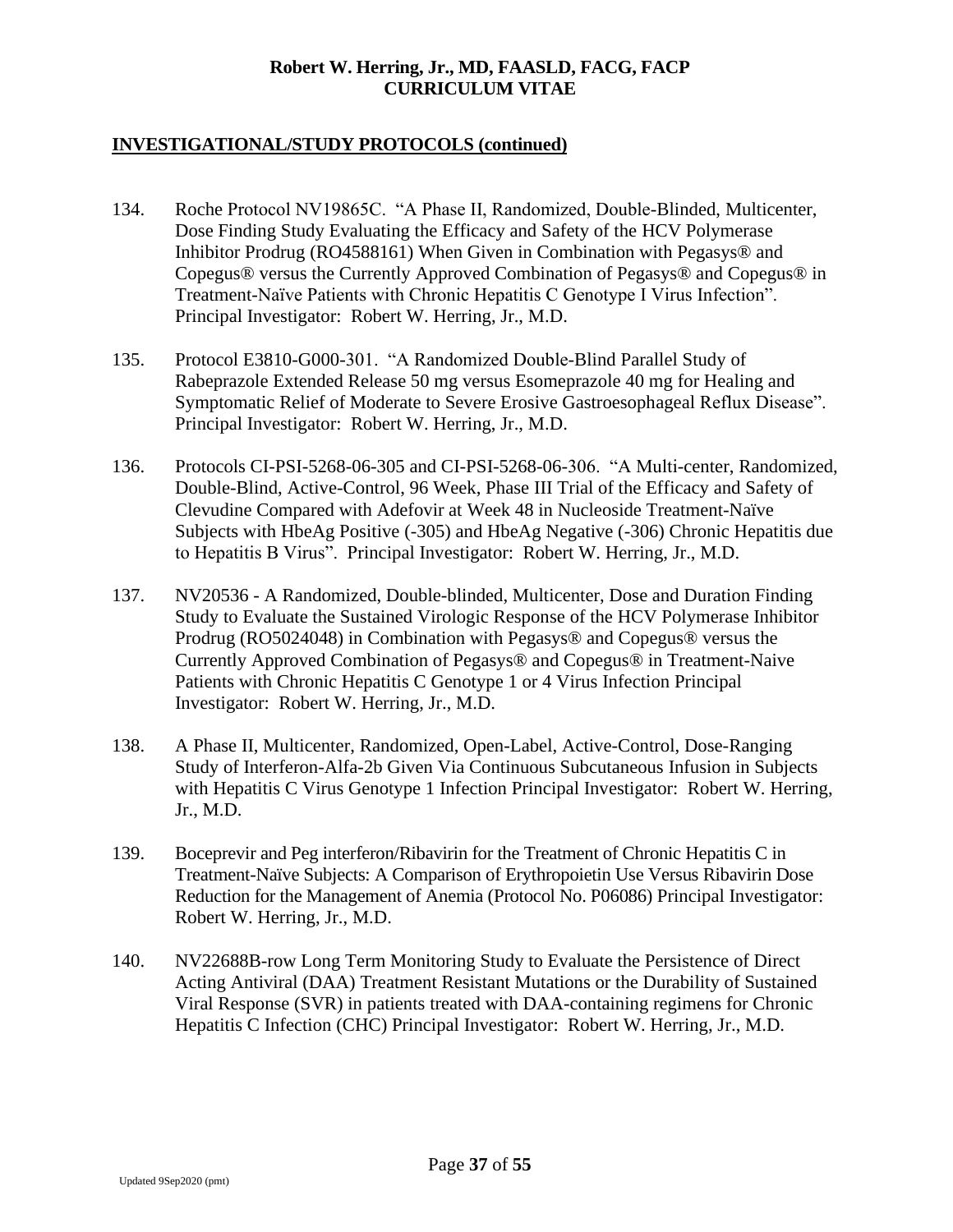- 141. NV22776 A Randomized, Open label, Multicenter, Dose and Duration Finding Study to Evaluate the Sustained Virologic Response of the HCV Protease Inhibitor Danoprevir (RO5190591) Boosted with Low Dose Ritonavir (danoprevir/r) in Combination with Pegasys® and Copegus® versus Pegasys® and Copegus® alone in Treatment-Naive Patients with Chronic Hepatitis C Genotype 1or 4 Virus Infection Principal Investigator: Robert W. Herring, Jr., M.D.
- 142. MCH-02-001 A Phase II Double-Blind, Placebo-Controlled Study of Two Doses of EPA-E in Patients With NASH Principal Investigator: Robert W. Herring, Jr., M.D.
- 143. Idera Pharmaceuticals, Inc. Protocol 2125-001:A Phase 1, Multi-center, Placebocontrolled, Dose-escalation Study of the Safety of IMO-2125 in Hepatitis C-infected Patients Unresponsive to Standard Treatment with Pegylated Interferon and Ribavirin Principal Investigator: Robert W. Herring, Jr., M.D.
- 144. ML21301 Multicenter, randomized, open-label, controlled study of the effect of treatment with once weekly Pegasys<sup>®</sup> plus daily Copegus<sup>®</sup> with or without concomitant pioglitazone (Actos®) on early viral kinetics in treatment-naïve patients with chronic hepatitis C (genotype 1 HCV infection) and insulin resistance" Principal Investigator: Robert W. Herring, Jr., M.D.
- **145.** Roche, Protocol NV21928B: "An Open-label, Multicenter, protocol providing with Pegasys® as monotherapy or in combination with Copegus® for patients Chronic Hepatitis C who have participated in previous Roche of Roche partner protocols". Principal Investigator
- **146.** Roche, Protocol MV21542 (PROPHESYS 3): "Prospective observational study on predictors of early on-treatment response and sustained virological response in a cohort of treatment naïve HCV-infected patients treated with Pegylated interferon". Principal Investigator" Primary Investigator
- 147. Roche, Protocol PP25213 INFORM-SVR: "A Randomized, Multi-Center Study of Interferon-Free Treatment with a Combination of a Polymerase Inhibitor (RO5024048) and a Ritonavir boosted HCV Protease Inhibitor (RO5190591/r, DNV/r) with or without Copegus□ in Interferon Naïve HCV Genotype 1 Infected Patients". Primary Investigator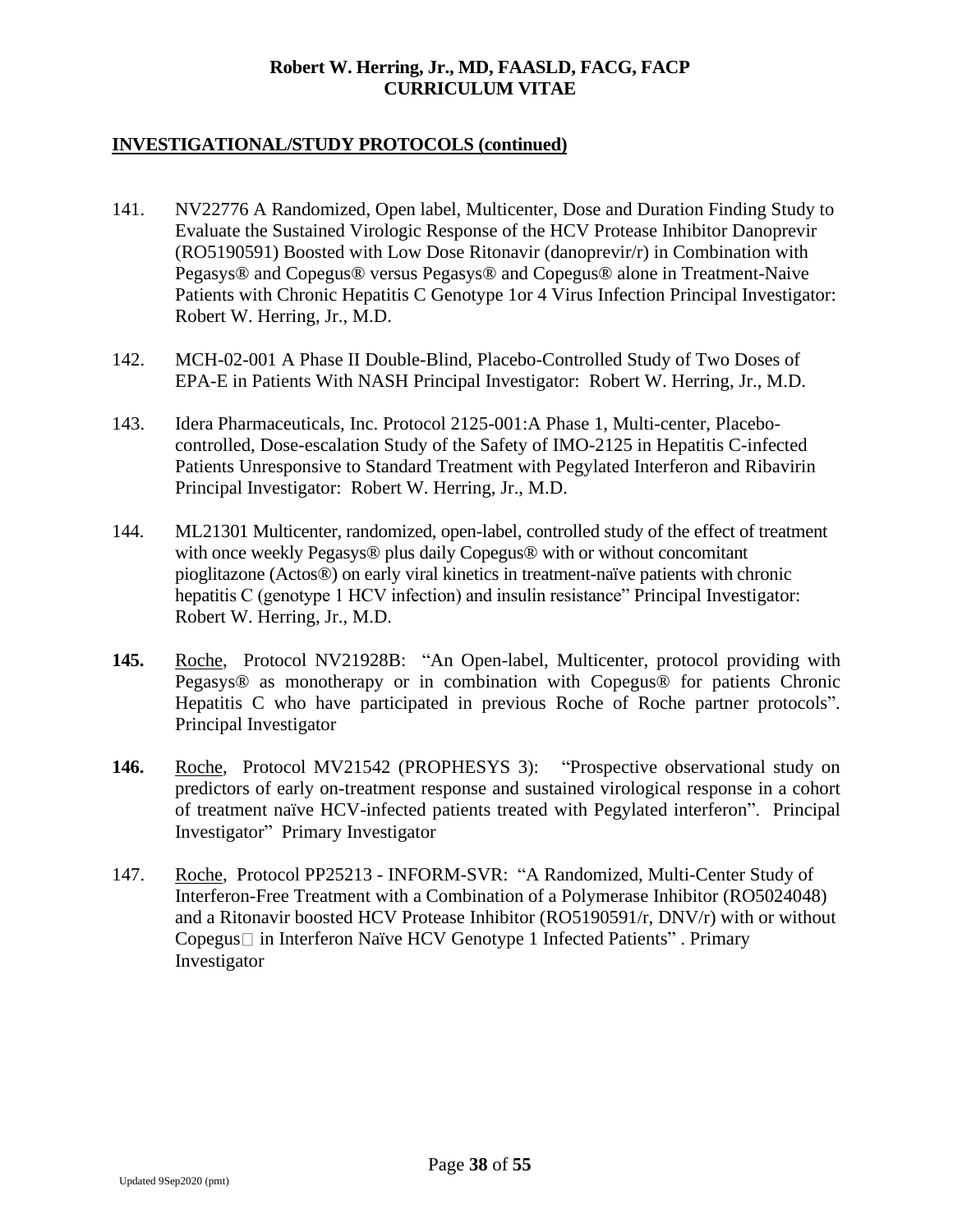- 148. Roche, Protocol WV21913 (Matterhorn) "A Randomized, Open-label, Multicenter Study to Evaluate the Sustained Virologic Response of the HCV Protease Inhibitor Danoprevir Boosted with Low Dose Ritonavir (DNV/r) and Copegus®, in Combination with the HCV Polymerase Inhibitor Prodrug RO5024048 and/or Pegasys® in Chronic Hepatitis C Genotype 1 Patients Who Failed with a Previous Course of Peginterferon alfa plus Ribavirin Combination Therapy". Primary Investigator
- **149.** Gilead, Protocol GS-US-248-0120: A Phase 2 Randomized, Open-Label Study of GS-5885 Administered Concomitantly with GS-9451, Tegobuvir and Ribavirin (RBV) to Treatment-Naïve Subjects with Chronic Genotype 1 HCV Infection" Primary Investigator
- 150. Anadys, Protocol ANA598-505: "A Phase 2, Randomized, Double-Blind, Placebo-Controlled Trial of the Safety and Efficacy of ANA598 Administered with Pegylated Interferon and Ribavirin in Genotype 1 Patients with Chronic Hepatitis C Infection". Primary Investigator
- 151. Schering-Plough; Protocol P05063: Site #003 "Long-Term Follow-Up of Subjects in a Phase 1, 2, or 3 Clinical Trial in Which Boceprevir or Narlaprevir was Administered for the Treatment of Chronic Hepatitis C" Principal Investigator
- 152. Gilead, Protocol P2938-0721 (Quantum) : "An International, Multi-Center, Blinded, Randomized Study to Investigate Safety, Tolerability, Pharmacokinetics and Pharmacodynamics following Administration of Regimens Containing PSI-352938, PSI-7977, and Ribavirin in Patients with Chronic HCV Infection." Primary Investigator
- 153. Gilead, Protocol GS-US-256-0148: "A Phase 2b Randomized, Double Blind, Placebo Controlled Trial Evaluating Response Guided Therapy of GS 5885 Alone or in Combination with GS-9451, and Ribavirin (RBV) to Treatment-Naïve Subjects with Chronic Genotype 1 HCV Infection". Primary Investigator
- 154. Gilead, Protocol GS-US-256-0124: "A Phase 2b Randomized, Double Blind, Placebo Controlled Evaluating Response Guided Therapy using Combinations of Oral Antivirals Study of (GS-5885, GS-9451, Tegobuvir and/or GS-9451) with Peginterferon and Ribavirin (RBV) in Treatment-Experienced Subjects with Chronic Genotype 1 HCV Infection". Primary Investigator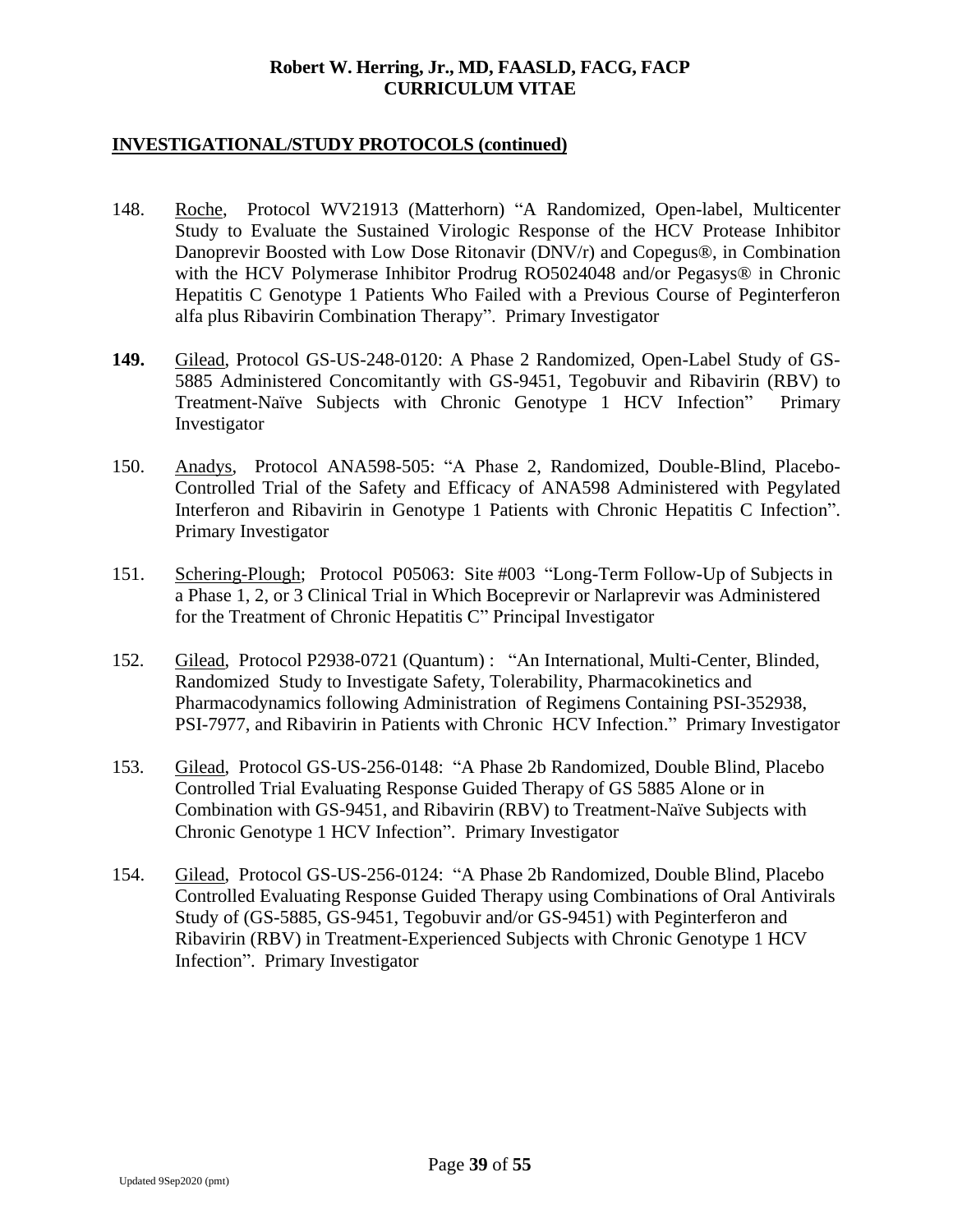- 155. Gilead, Protocol GS-US-248-0122: "A Long Term Follow-up Registry for Subjects Who Achieve a Sustained Virologic Response to Treatment in Gilead-Sponsored Trials in Subjects with Chronic Hepatitis C Infection". Primary Investigator
- 156. Gilead, Protocol GS-US-248-0123: "A Long Term Follow-up Registry Study of Subjects Who Did Not Achieve a Sustained Virological Response in Gilead Sponsored Trials in Subjects with Chronic Hepatitis C Infection". Primary Investigator
- 157. Gilead, ProtocolGS-US-334-0110**: "**A Phase 3, Multicenter, Open-Label Study to Investigate the Efficacy and Safety of GS-7977 with Peginterferon Alfa 2a and Ribavirin for 12 Weeks in treatment-Naïve Subjects with Chronic Genotype 1, 4, 5, or 6 HCV Infection" Primary Investigator
- 158. Gilead, Protocol GS-US-334-0108: " A Phase 3, Multicenter, Randomized, Double-Blind Study To Investigate The Efficacy And Safety Of GS-7977 + Ribavirin For 12 Or 16 Weeks In Treatment Experienced Subjects With Chronic Genotype 2 Or 3 HCV Infection" Primary Investigator
- 159. Vertex, Protocol VX11-222-108 : "A Multicenter, Randomized, Open-label, Phase 2b Study to Evaluate the Efficacy and Safety of Two Regimens of All-oral Triple Therapy (VX-222 in Combination With Telaprevir  $[Incivek<sup>m</sup>]$  and Ribavirin $[Copegus<sup>®</sup>]$ )in Treatment-Naïve Subjects With Genotype 1a Chronic Hepatitis C". Primary Investigator
- 160. Achillion, Protocol ACH102-005: "A phase 1b, open-label, pilot study to evaluate the safety, tolerability and antiviral activity of oral ACH-0143102 administered in combination with ribavirin after 12 weeks of dosing in treatment naïve subjects with chronic hepatitis C virus infection genotype 1b". Primary Investigator
- 161. Achillion, Protocol ACH102-007: "A Phase 2a Trial to Evaluate the Safety, Tolerability and Efficacy of 12 Weeks of Sovaprevir, ACH-0143102 and Ribavirin in Treatment-Naïve Subjects with Chronic Hepatitis C Genotype-1 Viral Infection" Primary Investigator
- 162. Gilead, GS-US-334-0109: "An Open-Label Study of GS-7977 + Ribavirin with or without Peginterferon Alfa-2a in Subjects with Chronic HCV Infection who participated in prior Gilead HCV Studies" Primary Investigator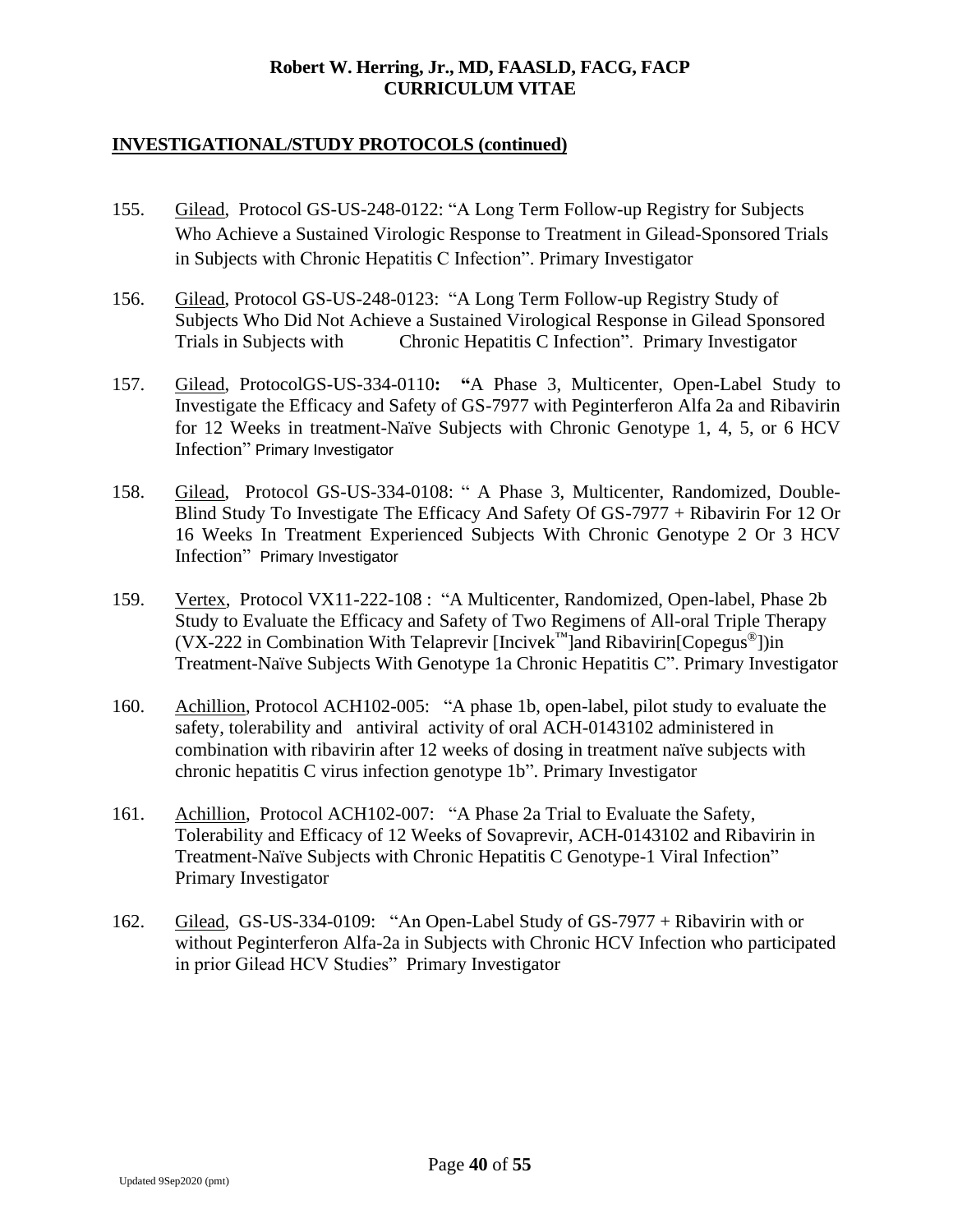- 163. Gilead, GS-US-334-0107: "A Phase 3, Multicenter, Randomized, Double-Blind, Placebo-Controlled Study to Investigate the Efficacy and Safety of GS-7977 + Ribavirin for 12 Weeks in Subjects with Chronic Genotype 2 or 3 HCV Infection who are Interferon Intolerant, Interferon Ineligible or Unwilling to Take Interferon" Primary Investigator
- 164. Gilead, Protocol GS-US-337-0102 (ION 1): "A Phase 3, Multicenter, Randomized, Open-Label Study to Investigate the Efficacy and Safety of Sofosbuvir/GS-5885 Fixed-Dose Combination  $\pm$  Ribavirin for 12 and 24 Weeks in Treatment-Naïve Subjects with Chronic Genotype 1 HCV Infection" Primary Investigator
- 165. Gilead, Protocol GS-US-337-0109 (ION 2) "A Phase 3, Multicenter, Randomized, Open-Label Study to Investigate the Efficacy and Safety of Sofosbuvir/GS-5885 Fixed-Dose Combination  $\Box$ Ribavirin for 12 and 24 Weeks in Treatment-Experienced Subjects with Chronic Genotype 1 HCV Infection" Primary Investigator
- 166. Gilead, Protocol GS-US-337-0108 (ION 3) "A Phase 3, Multicenter, Randomized, Open-Label Study to Investigate the Efficacy and Safety of Sofosbuvir/Ledipasvir Fixed-Dose Combination  $\pm$  Ribavirin for 8 Weeks and Sofosbuvir/Ledipasvir Fixed-Dose Combination for 12 Weeks in Treatment-Naïve Subjects with Chronic Genotype 1 HCV Infection" Primary Investigator
- 167. Gilead, Protocol P7977-1231 (Fission): "A Phase 3, Multicenter, Randomized, Active-Controlled Study to Investigate the Safety and Efficacy of PSI-7977 and Ribavirin for 12 Weeks Compared to Pegylated Interferon and Ribavirin for 24 Weeks in Treatment-Naïve Patients with Chronic Genotype 2 or 3 HCV Infection" Primary Investigator
- 168. Gilead, Protocol GS-US-342-0102: "A Phase 2, Multicenter, Randomized, Open-Label Study to Investigate the Safety and Efficacy of Sofosbuvir + GS-5816 for 12 Weeks in Treatment-Naïve Subjects with Chronic HCV Infection" Primary Investigator
- 169. Gilead, Protocol GS-US-342-0109: "A Phase 2, Multicenter, Randomized, Open-Label Study to Investigate the Safety and Efficacy of Sofosbuvir + GS-5816 for 12 Weeks in Treatment-Experienced Subjects with Chronic HCV Infection" Primary Investigator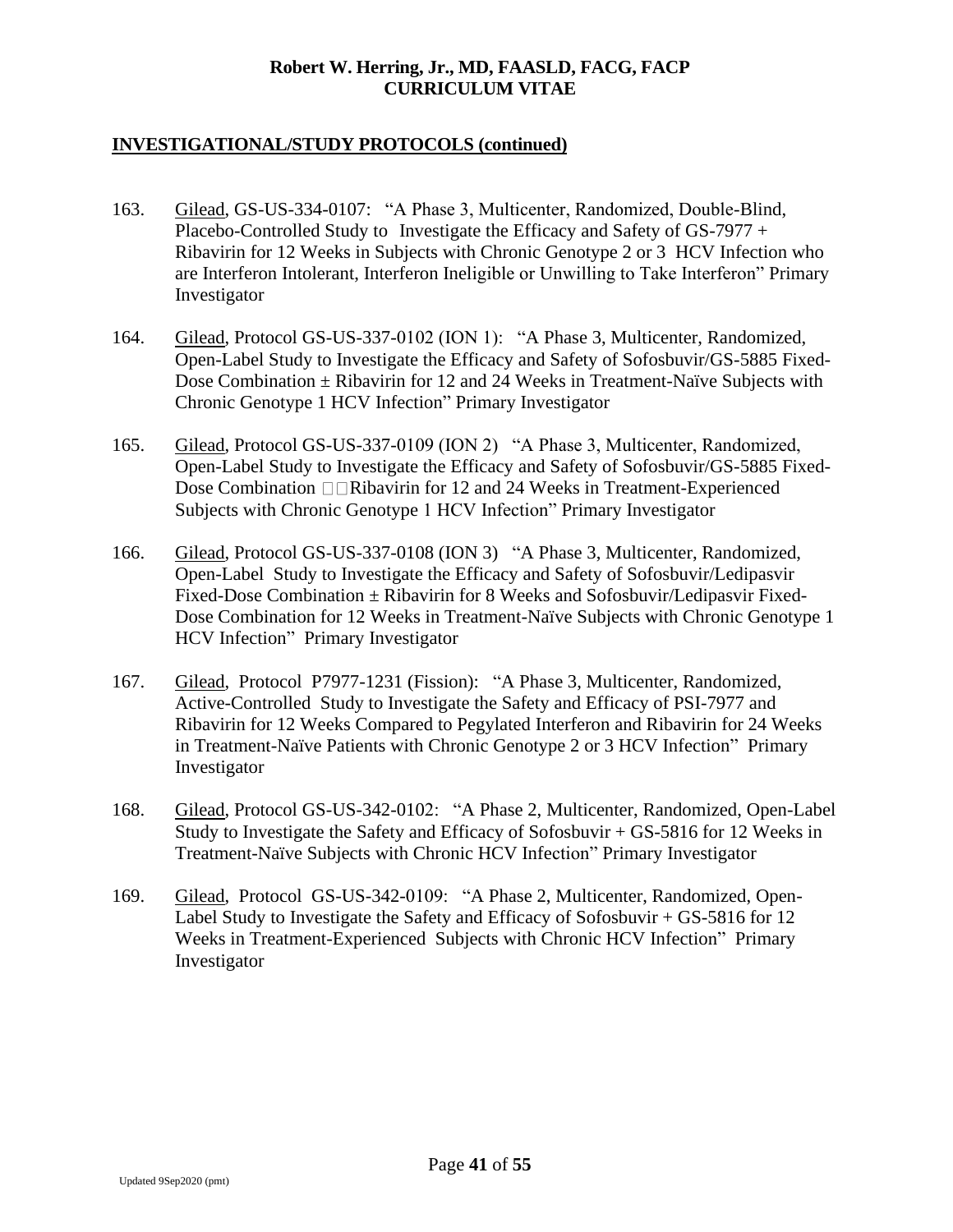- 170. Abbott (Abbvie), Protocol M14-002: "A Randomized, Double-Blind, Controlled Study to Evaluate the Efficacy and Safety of the Combination of ABT-450/Ritonavir/ABT-267 (ABT-450/r/ABT-267) and ABT-333 With and Without Ribavirin (RBV) in Treatment-Naïve Adults with Genotype 1a Chronic Hepatitis C Virus (HCV) Infection (PEARL-IV)" Primary Investigator
- 171. Gilead, Protocol GS-US-334-0153: "A Phase 3B Randomized, Open-Label, Multi-Center Trial Assessing Sofosbuvir + Ribavirin for 16 or 24 Weeks and Sofosbuvir + Pegylated Interferon + Ribavirin for 12 Weeks in Subjects with Genotype 2 or 3 Chronic HCV Infection". IND No: 106,739 Primary Investigator
- 172. Merck; Protocol 003-02: " A Randomized, Active-Controlled, Dose-Ranging Estimation Study to Evaluate the Safety, Tolerability, and Efficacy of Different Regimens of MK-5172 When Administered Concomitantly with Peginterferon alfa-2b and Ribavirin in Treatment-Naive Patients with Chronic Genotype 1 Hepatitis C Virus Infection" Primary Investigator
- 173. Bristol-Meyers Squibb; Protocol AI443-102 : "A Phase 3 Evaluation of a daclatasvir/asunaprevir/BMS-791325 Fixed Dose Combination in Non-cirrhotic Subjects with Genotype 1 Chronic Hepatitis C" Primary Investigator
- 174. Bristol-Meyers Squibb, Protocol AI443-113: "A Phase 3 Evaluation of a daclatasvir/asunaprevir/BMS-791325 Fixed Dose Combination in Subjects with Genotype 1 Chronic Hepatitis C and Compensated Cirrhosis" Primary Investigator
- **175.** Gilead, Protocol GS-US-337-1118: "An Open-Label, Multicenter Study To Evaluate The Efficacy And Safety Of Sofosbuvir/Ledipasvir Fixed-Dose Combination + Ribavirin For 12 Weeks In Chronic Genotype 1 HCV Infected Subjects Who Participated In A Prior Gilead-Sponsored HCV Treatment Study" Primary Investigator
- 176. Ferring International Pharmascience Center US, Inc.,; Protocol 000080: "A doubleblind, Randomised , Placebo-controlled,Pase 3Trial in Patients with Chronic Idiopathic Constipation to Demonstrate the Efficacy and Safety of Elobixibate 5 mg and 10 mg for 12 Weeks Followed by a 4-week Withdrawal Period". Primary Investigator
- 177. Kadmon Corporation; Protocol Number RBV-201: "A Phase 2, Multicenter, Open-Label, Randomized, Parallel-Group Study to Evaluate the Safety, Tolerability, Antiviral Activity, and Pharmacokinetics of Oral Ribavirin (RBV) Administered Once Daily Versus Oral Ribasphere® Administered Twice Daily in Combination with Sofosbuvir 400 mg in Subjects With Genotype 2, Chronic Hepatitis C". Primary Investigator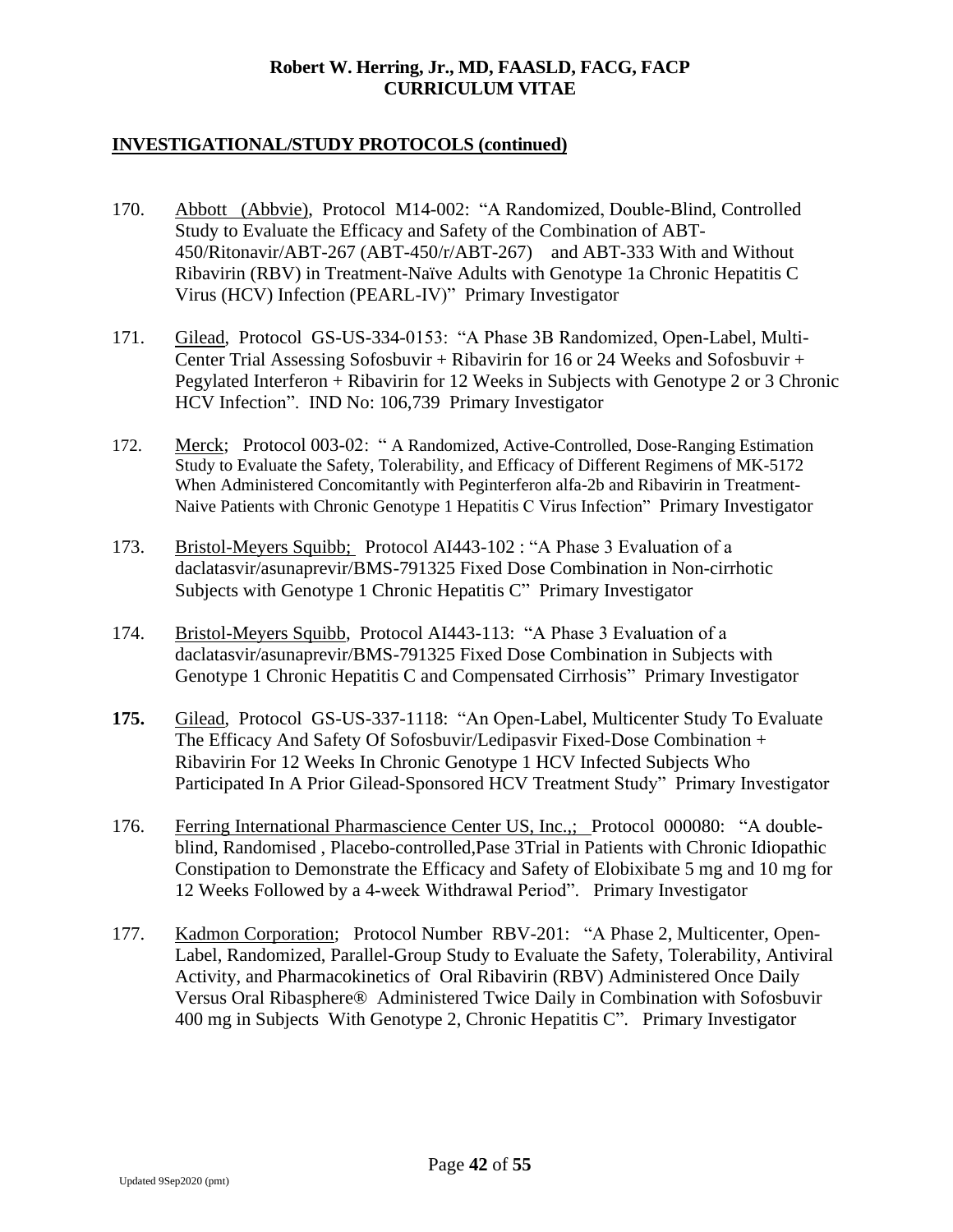- 178. Hologic Incorporated; Protocol #: P10433-HCVQPS-CSP-01: "Collection of Plasma and Serum Samples From Individuals Initiating Therapy With Sofosbuvir for Chronic Hepatitis C Virus Infection for the Clinical Evaluation of the Aptima HCV Quant Dx Assay". Primary Investigator
- 179. Boehringer Ingelheim; Protocol #: 1311.6: "A Phase II, Multicenter, Randomized, Double-blind, Multiple Dose, Placebo-controlled, Parallel-group Study to Evaluate the Efficacy, Pharmacokinetics, and Safety of BI 655066, an IL-23 p19 Antagonist Monoclonal Antibody, in Patients With Moderately to Severely Active Crohn's Disease, Who Are naïve to, or Were Previously Treated With Anti-TNF Therapy". Primary Investigator
- 180. Pfizer; Protocol #: A3191172 (PRECISION): "A Randomized, Double Blind, Parallel-Group Study Of Cardiovascular Safety In Osteoarthritis Or Rheumatoid Arthritis Patients With Or At High Risk For Cardiovascular Disease Comparing Celecoxib With Naproxen And Ibuprofen" Primary Investigator
- 181. Evoke Pharma; Protocol #: METO-IN-003: "A multicenter, Randomized, Double-Blind, Placebo-Controlled, Parallel-Group Clinical Study to Evaluate the Efficacy and Safety of Metoclopramide Nasal Spray in Women with Symptoms Associated with Diabetic Gastroparesis". Primary Investigator
- 182. Evoke Pharma; Protocol #: METO-IN-004: "A Multicenter, Randomized, Double-Blind, Placebo-Controlled, Parallel-Group Clinical Study to Evaluate the Efficacy and Safety of Metoclopramide Nasal Spray in Men with Symptoms Associated with Diabetic Gastroparesis". Primary Investigator
- 183. Janssen Research & Development, LLC; Protocol #: CNTO136ARA3005; Phase 3; "A Multicenter, Randomized, Double-blind, Parallel Group Study of CNTO 136 (sirukumab) Administered Subcutaneously as Monotherapy Compared With Adalimumab Monotherapy, in Subjects With Active Rheumatoid Arthritis" Primary Investigator
- 184. Salix Pharmaceuticals; Protocol #: RNLC2131; "A Randomized, Double-blind, Placebo-controlled, Dose-ranging, Multicenter Study to Assess the Efficacy and Safety of Rifaximin Soluble Solid Dispersion (SSD) Tablets for the Prevention of Complications in Subjects With Early Decompensated Liver Cirrhosis" Primary Investigator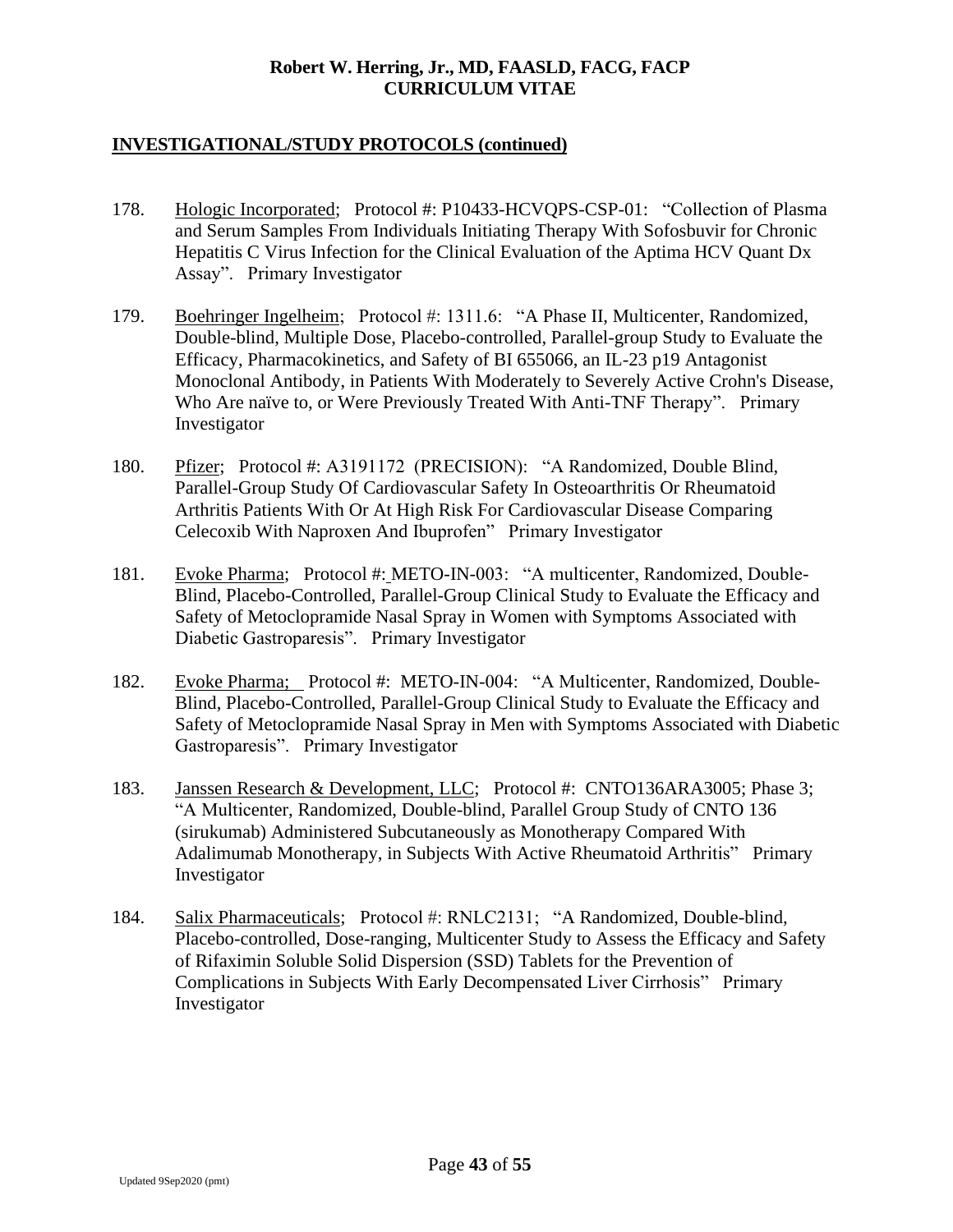- 185. Janssen Research and Development LLC.; Protocol #: TMC435HPC3017; "A Phase 3, Multicenter, Randomized, Open-Label Study to Investigate the Efficacy and Safety of a 12- or 8-Week Treatment Regimen of Simeprevir in Combination with Sofosbuvir in Treatment-Naïve and -Experienced Subjects with Chronic Genotype 1 Hepatitis C Virus Infection Without Cirrhosis". Primary Investigator
- 186. Janssen Research and Development LLC: Protocol #: TMC435HPC3018 "A Phase 3, Multicenter, Open-Label, Single-Arm Study to Investigate the Efficacy and Safety of a 12-Week Regimen of Simeprevir in Combination with Sofosbuvir in Treatment-Naïve or - Experienced Subjects with Chronic Genotype 1 Hepatitis C Virus Infection and Cirrhosis". Primary Investigator
- 187. Merck: Protocol #: MK5172-068 "A Phase III Randomized Clinical Trial to Study the Efficacy and Safety of the Combination Regimen of MK-5172/MK-8742 in Subjects who have Failed Prior Treatment with Pegylated Interferon and Ribavirin (P/R) with Chronic HCV GT1, GT4, GT5, and GT6 Infection" Primary Investigator
- 188. Synergy Pharmaceuticals Inc.: Protocol #: SP304203-03 "A National, Randomized, 12-Week, Double-Blind, Placebo-Controlled Study to Assess the Safety and Efficacy of Plecanatide (3.0 and 6.0 mg) in Patients with Chronic Idiopathic Constipation" (The National CIC3 Study) Primary Investigator
- 189. AbbVie Inc.: Protocol #: M14-867 "An Open-Label, Multicenter Study to Evaluate the Efficacy, Safety, and Pharmacokinetics of Co-Administration of ABT-493 and ABT-530 in Subjects with Chronic Hepatitis C Virus (HCV) Genotype 1 Infection" Primary Investigator
- 190. AbbVie Inc.: Protocol #: M14-868 "An Open-Label, Multicenter Study to Evaluate the Efficacy, Safety, and Pharmacokinetics of Co-Administration of ABT-493 and ABT-530 in Subjects with Chronic Hepatitis C Virus (HCV) Genotype 2 or Genotype 3 Infection" Primary Investigator
- 191. Gilead: Protocol # GS-US-342-1138 (ASTRAL 1); A Phase 3, Multicenter, Randomized, Double-Blind, Placebo-Controlled Study to Investigate the Efficacy and Safety of Sofosbuvir/GS-5816 Fixed Dose Combination for 12 Weeks in Subjects with Chronic HCV" Primary Investigator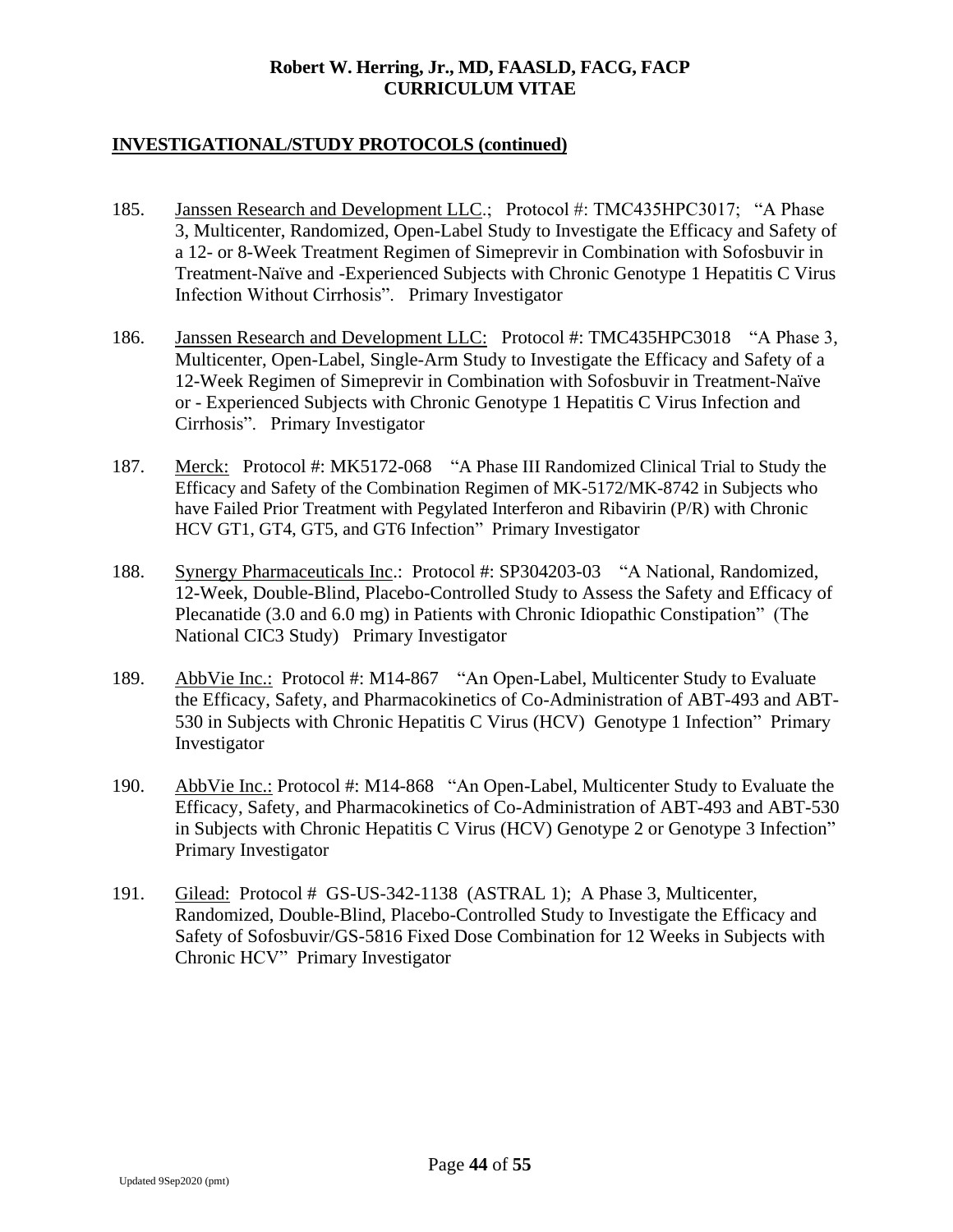- 192. Gilead: Protocol # GS-US-342-1139 (ASTRAL 2) "A Phase 3, Multicenter, Randomized, Open-Label Study to Compare the Efficacy and Safety of Sofosbuvir/GS-5816 Fixed Dose Combination for 12 Weeks with Sofosbuvir and Ribavirin for 12 Weeks in Subjects with Chronic Genotype 2 HCV Infection" Primary Investigator
- 193. Targacept Inc.: Protocol # TC-6499-12-CLP-005 "A Randomized, Double-Blind, Placebo-Controlled, Crossover Study To Assess The Effects of TC-6499 On Gastric Emptying Time In Diabetic Subjects With Gastroparesis (Pro00009709)" Primary Investigator
- 194. Gilead: Protocol # GS-US-342-1137 (ASTRAL 4) "A Phase 3, Multicenter, Open-Label Study to Investigate the Efficacy and Safety of Sofosbuvir/GS-5816 Fixed-Dose Combination in Subjects with Chronic HCV Infection and Child-Pugh Class B Cirrhosis" Primary Investigator
- 195. Gilead: Protocol # GS-US-367-1168 "A Phase 2, Global, Multicenter, Open-Label Study to Investigate the Safety and Efficacy of GS-9857 Plus Sofosbuvir/GS-5816 Fixed Dose Combination in Subjects with Chronic Genotype 1 HCV Infection" Primary Investigator
- 196. Gilead: Protocol # GS-US-367-1169 "A Phase 2, Global, Multicenter, Open-Label Study to Investigate the Safety and Efficacy of GS-9857 Plus Sofosbuvir/GS-5816 Fixed Dose Combination in Subjects with Chronic Non-Genotype 1 HCV Infection" Primary Investigator
- 197. Gilead: Protocol # GS-US-342-1446 "An Open Label Study of Sofosbuvir/GS-5816 Fixed-Dose Combination in Subjects with Chronic HCV Infection" Primary Investigator
- 198. Gilead: Protocol # GS-US-342-1553 "An Open-Label Study to Evaluate The Efficacy And Safety Of Sofosbuvir/GS-5816 Fixed Dose Combination with Ribavirin For 24 weeks In Chronic HCV Infected Subjects Who Participated In Prior Gilead-Sponsored HCV Treatment Studies" Primary Investigator
- 199. Tobira Therapeutics: Protocol # 652-2-203 (CENTAUR) "Efficacy and Safety Study of Cenicriviroc for the Treatment of Nonalcoholic Steatohepatitis (NASH) in Adult Subjects with Liver Fibrosis" Primary Investigator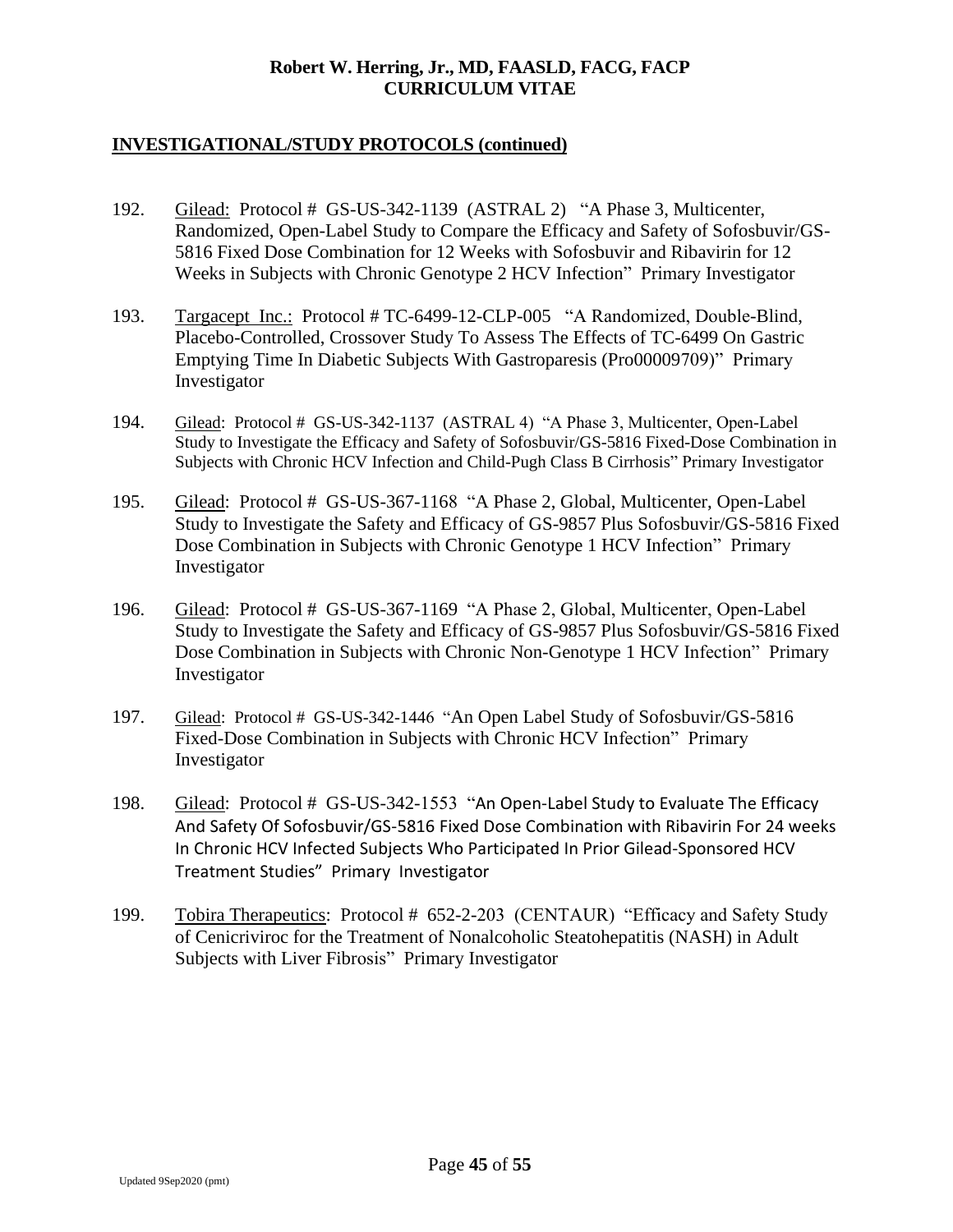- 200. Intercept Pharmaceuticals, Inc.: Protocol # 747-302 " A Phase 3b, Double-Blind, Randomized, Placebo-Controlled, Multicenter Study Evaluating the Effect of Obeticholic Acid on Clinical Outcomes in Subjects with Primary Biliary Cirrhosis" Primary Investigator
- 201. Theravance Biopharma R & D, Inc.: Protocol # 0099 "A Multicenter, Double-Blind, Randomized, Placebo- Controlled, Parallel-Group Phase 2 Study to Assess the Efficacy, Safety, and Tolerability of Velusetrag for the Treatment of Diabetic or Idiopatihic Gastroparesis" Primary Investigator
- 202. Genentech: Protocol # GA28949 "Phase III, Randomized, Double-Blind, Double-Dummy, Placebo-Controlled, Multicenter Study to Evaluate the Efficacy (Induction of Remission) and Safety of Etrolizumab compared with Adalimumab and Placebo in Patients with Moderate to Severe Ulcerative Colitis who are Naïve to TNF Inhibitors" Primary Investigator
- 203. Genentech: Protocol # GA28951 "An Open-Label Extension and Safety Monitoring Study of Moderate to Severe Ulcerative Colitis patients previously Enrolled in Etrolizumab Phase III Studies" Primary Investigator
- 204. Salix Pharmaceuticals, Inc: Protocol # RECD3125 "A Double-Blind, Placebo-Controlled, Parallel-Group, Multicenter, Multiregional, Study to Assess the Efficacy and Safety of Rifaximin Delayed Release Tablets for the Induction and Maintenance of Remission in Subjects With Active Moderate Crohn's Disease" Primary Investigator
- 205. Synergy Pharmaceuticals Inc.: Protocol # SP-333101-04 "A Phase 1b, Exploratory, Double-Blind, Placebo-Controlled, Four-Week Study of Rectally Administered SP-333 for the Treatment of Patients with Mildly to Moderately Active Left-Sided Ulcerative Colitis" Primary Investigator
- 206. Braintree Laboratories Inc.: Protocol # BLI400-301 "A Safety and Efficacy Evaluation of BLI400 Laxative in Constipated Adults" Primary Investigator
- 207. Hologic Incorporated: Protocol #: P10434-HBVQPS-CSP-01 "Collection of Plasma and Samples From Individuals Initiating Therapy with Entecavir or Tenofovir for the Clinical Evaluation of the Aptima HBV Quant Dx Assay". Primary Investigator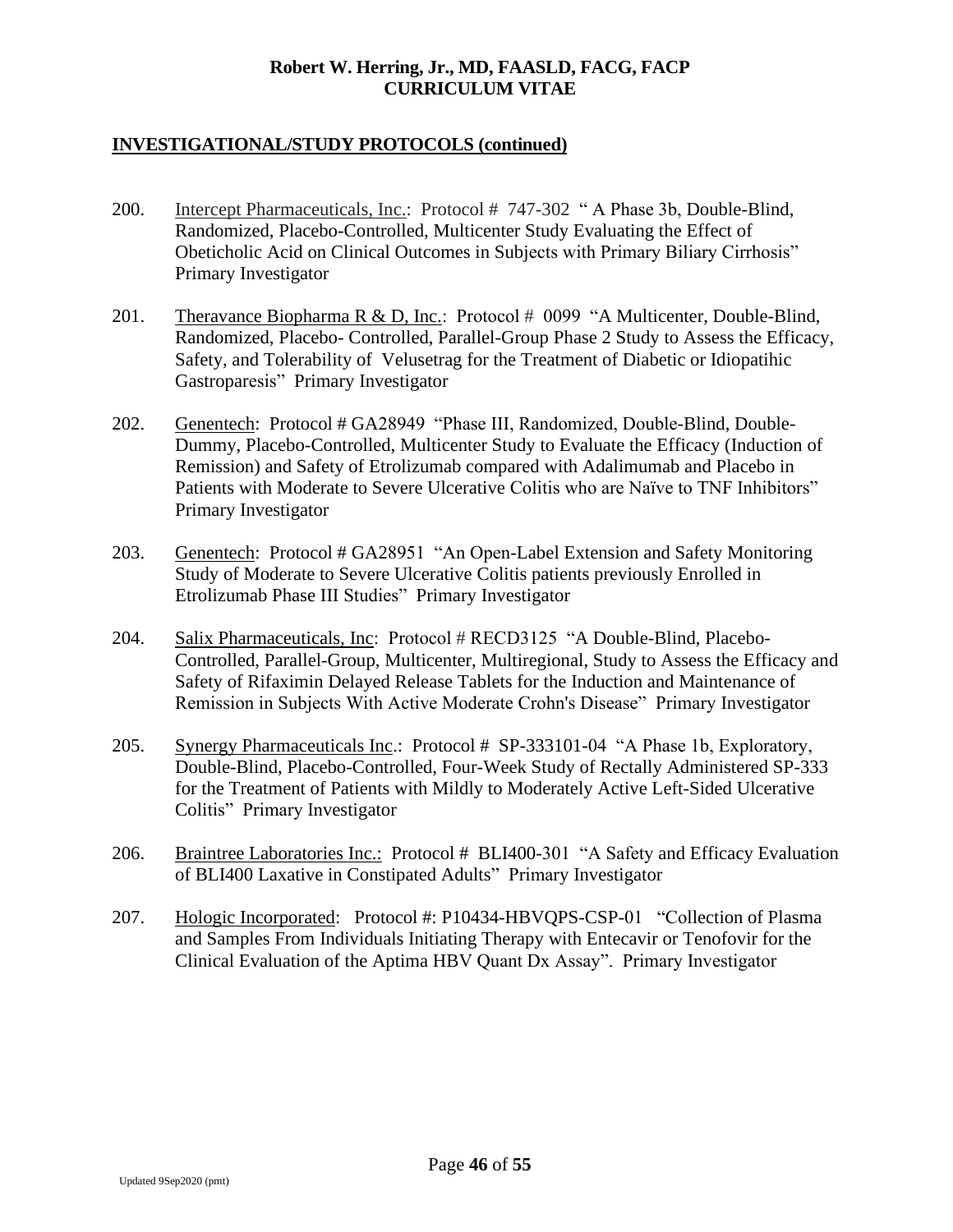- 208. Celgene Corporation: Protocol # GED-0301-CD-001 "A Randomized, double-blind, multicenter study to explore the effect of GED-0301 on endoscopic and clinical outcomes in subjects with active Crone's Disease". Primary Investigator
- 209. Merck: Protocol # MK5172-017 "A Long-Term Follow-up Study to Evaluate the Durability of Virology Response and/or Viral Resistance Patterns of Subjects With Chronic Hepatitis C Who Have Been Previously Treated with MK-5172 in a Prior Clinical Trial". Primary Investigator
- 210. Bristol-Myers Squibb Research and Development: Protocol # MB130045 "A Randomized, Double-Blind, Placebo-Controlled, Parallel Group, Multiple Dose Study to Evaluate the Safety, Pharmacokinetics and Pharmacodynamic Effects of BMS-986036 in Adults with Non-alcoholic Steatohepatitis". Primary Investigator
- 211. AbbVie Inc.: Protocol #: M13-576. "A Follow-up Study to Assess Resistance and durability of Response to AbbVie Direct-Acting Antiviral Agent (DAA) Therapy (ABT-493 and/or ABT-530) in Subjects Who Participated in Phase 2 Clinical Studies for the Treatment of Chronic Hepatitis C Virus (HCV) Infection ". Primary Investigator
- 212. Gilead: Protocol # GS-US-367-1171 (POLARIS 1): "A Phase 3, Global, Multicenter, Randomized, Open-LabelStudy to Investigate the Safety and Efficacy of Sofosbuvir/Velpatasvir/GS-9857 Fixed-Dose Combination for 8 Weeks and Sofosbuvir/Velpatasvir for 12 Weeks in Subjects with Chronic Genotype 3 HCV Infection and Cirrhosis". Primary Investigator
- 213. Gilead: Protocol # GS-US-367-1172 (POLARIS 2): " A Phase 3, Global, Multicenter, Randomized, Open-Label Study to Investigate the Safety and Efficacy of Sofosbuvir/Velpatasvir/GS-9857 Fixed-Dose Combination for 8 Weeks Compared to Sofosbuvir/Velpatasvir for 12 Weeks in Direct-Acting Antiviral-Naïve Subjects with Chronic HCV Infection". Primary Investigator.
- 214. Gilead: Protocol # GS-US-367-1173 (POLARIS 3 ): "A Phase 3, Global, Multicenter, Randomized, Open-Labe Study to Investigate the Safety and Efficacy of Sofosbuvir/Velpatasvir/GS-9857 Fixed-Dose Combination for 8 Weeks and Sofosbuvir/Velpatasvir for 12 Weeks in Subjects with Chronic Genotype 3 HCV Infection and Cirrhosis". Primary Investigator.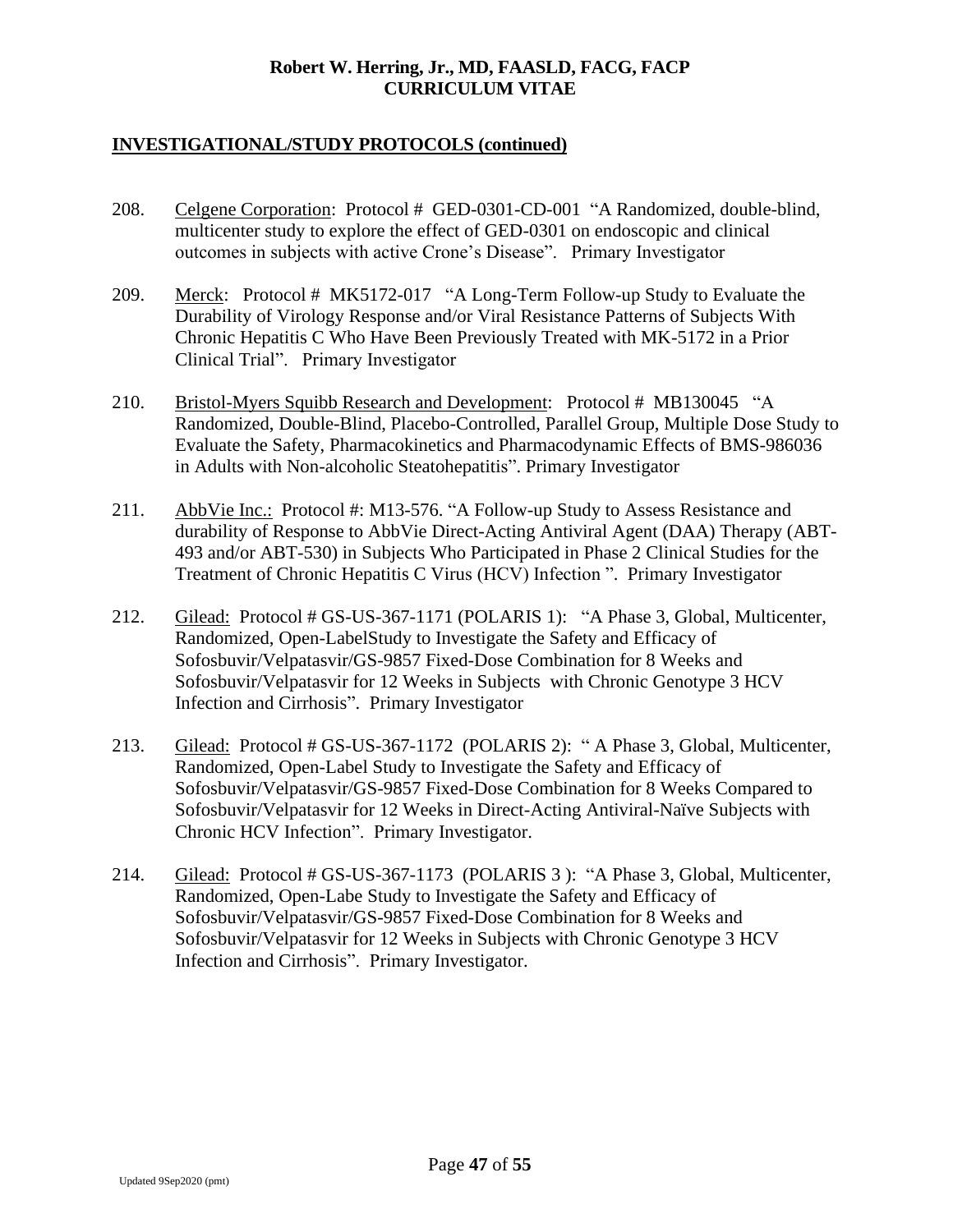- 215. Gilead: Protocol # GS-US-367-1170 (POLARIS 4 ) "A Phase 3, Global, Multicenter, Randomized, Open-Label Study to Investigate the Safety and Efficacy of Sofosbuvir/Velpatasvir/GS-9857 Fixed-Dose Combination for 12 Weeks and Sofosbuvir/Velpatasvir for 12 Weeks in Direct-Acting Antiviral-Experienced Subjects with Chronic HCV Infection who Have Not Received an NS5A Inhibitor" Primary Investigator.
- 216. AbbVie Inc.: Protocol # M13-590 "A Randomized, Open-label, Multicenter Study to Evaluate the Efficacy and Safety of ABT-493/ABT-530 in Adults with Chronic Hepatitis C Virus (HCV) Genotype 1 Infection (ENDURANCE-1)". Primary Investigator
- 217. Arrowhead:..Protocol # Heparc 2004 "A Multicenter, Randomized, Double-blind, Placebo-controlled, Multi-dose Study to Determine the Depth of Hepatitis B Surface Antigen (HBsAg) Reduction Following Intravenous ARC-520 in Combination with Entecavir or Tenofovir in Patients with HBeAg Positive, Chronic Hepatitis B Virus (HBV) Infection". Primary Investigator
- 218. Celgene Corporation: Protocol # GED-0301-UC-002 "A Phase 2, Open-Label, Multicenter study to explore the efficacy and safety of Mongersen (GED-0301) in subjects with active Ulcerative Colitis". Primary Investigator
- 219. Ardelyx, Inc.: Protocol # TEN-01-301 "A 12-Week, Randomized, Double-Blind, Placebo-Controlled Study with a 4-Week randomized Withdrawal Period to Evaluate the Efficacy and Safety of Tenapanor for Treatment of Constipation-Predominant Irritable Bowel Syndrome (IBS-C)". Primary Investigator
- 220. Janssen Research & Development: Protocol # CNTO1275UCO3001; (Phase 3) "A Phase 3, Randomized,Double-blind, Placebo-controlled, Parallel-group, Multicenter Protocol to Evaluate the Safety and Efficacy of Ustekinumab Induction and Maintenance Therapy in Subjects with Moderately to Severely Active Ulcerative Colitis" Primary Investigator
- 221. Synergy Pharmaceuticals Inc.: Protocol # SP-304203-04 "Randomized, 12-Week, Double-Blind, Placebo-Controlled Study of the Safety and Efficacy of Plecanatide in Patients with Irritable Bowel Syndrome with Constipation (IBS\_C)" Primary Investigator
- 222. Synergy Pharmaceuticals Inc.: Protocol # SP-304203-01 "An Open-Label, Long-Term Safety and Tolerability Study of Plecanatide in Patients with Chronic Idiopathic Constipation (CIC)" Primary Investigator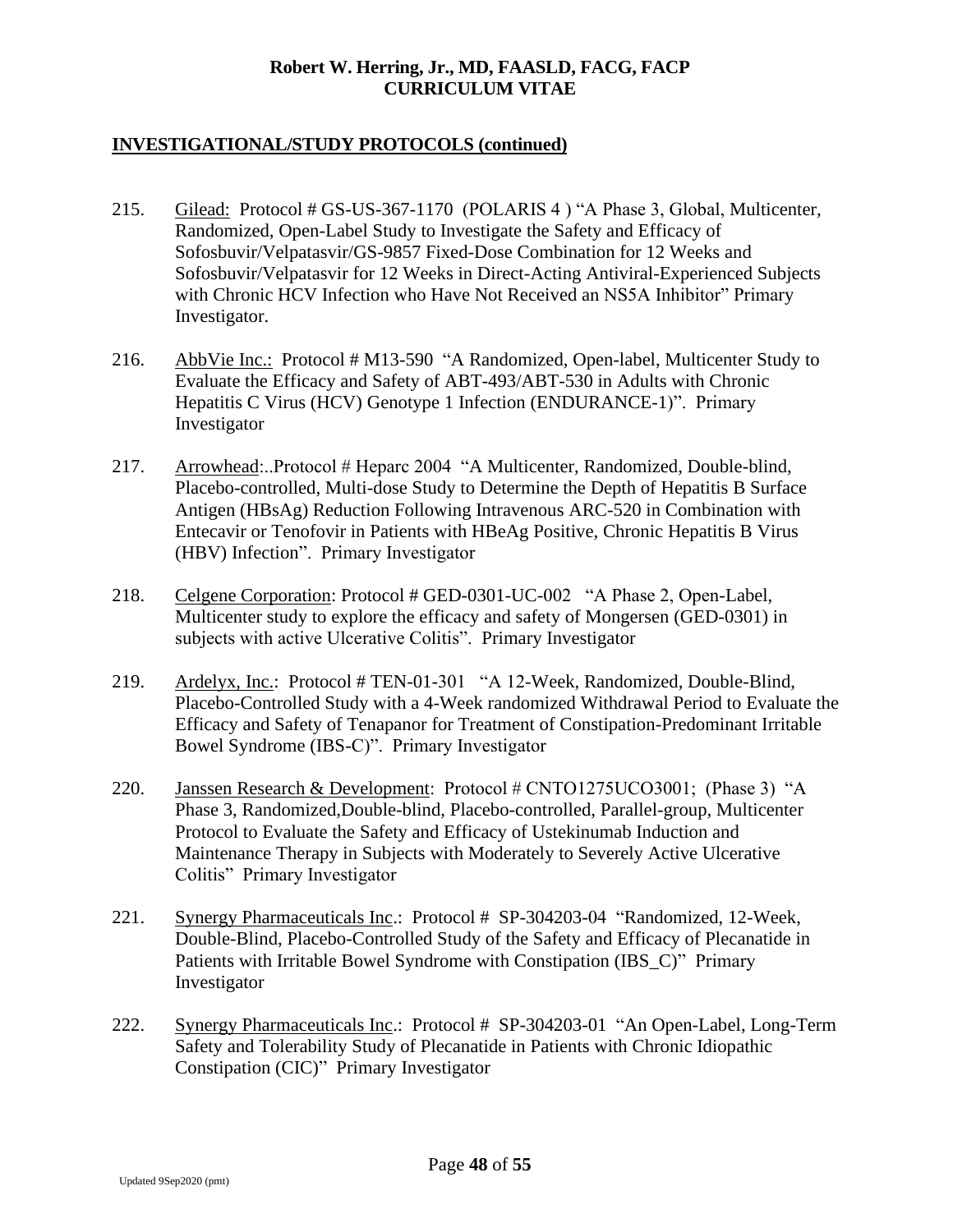- 223. Ferring International: Protocol # 000174 "A Randomized, Double-Blind, Placebo-Controlled, Multicenter Study Investigating the Efficacy and Safety of Mesalamine 4 g Extended Release Granules (Sachet) for the Induction of Clinical and Endoscopic Remission in Active, Mild to Moderate Ulcerative Colitis" Primary Investigator
- 224. Ferring International: Protocol # 000175 "A Randomized, Double-Blind, Placebo-Controlled, Multicenter Study Investigating the Efficacy and Safety of Mesalamine 2 g Extended Release Granules (Sachet) for the Induction of Clinical and Endoscopic Remission in Ulcerative Colitis" Primary Investigator
- 225. Ardelyx, Inc.: Protocol # TEN-01-302 "A 26-Week, Randomized, Double-Blind, Placebo-Controlled Study to Evaluate the Efficacy and Safety of Tenapanor for Treatment of Constipation-Predominant Irritable Bowel Syndrome (IBS-C)". Primary Investigator
- 226. Ardelyx, Inc.: Protocol # TEN-01-303 "An Open Long-Term Safety Study of Tenapanor for Treatment of Constipation-Predominant Irritable Bowel Syndrome (IBS-C)". Primary Investigator
- 227. Pfizer: Protocol # A4091056 "A Phase 3 Randomized, Double-Blind, Placebo-Controlled, Multicenter Study Of The Analgesic Efficacy And Safety Of A Dose Titration Regimen For The Subcutaneous Administration Of Tanezumab In Subjects With Osteoarthritis Of The Hip Or Knee" Primary Investigator
- 228. Pfizer: Protocol # A4091064 "A Phase 3, Multicenter, Long-Term Observational Study Of Subjects From Tanezumab Studies Who Undergo A Total Knee, Hip Or Shoulder Replacement" Primary Investigator
- 229. Synergy Pharmaceuticals Inc.: Protocol # SP304203-06 "A Randomized, 12-Week, Double-Blind, Placebo-Controlled Study of the Safety and Efficacy of Plecanatide in Patients with Irritable Bowel Syndrome with Constipation (IBS-C)" Primary Investigator
- 230. Intercept Pharmaceuticals, Inc.: Protocol # 747-303 **"**A Phase 3, Double-Blind, Randomized, Long-Term, Placebo-Controlled, Multicenter Study Evaluating the Safety and Efficacy of Obeticholic Acid in Subjects with Nonalcoholic Steatohepatitis" Primary Investigator
- 231. AbbVie Inc.: Protocol # M13-594 "Study Title/Description: A Randomized, Open-Label, Active-Controlled, Multicenter Study to Compare Efficacy and Safety of ABT-493/ABT-530 to Sofosbuvir Co-Administered with Daclatasvir in Adults with Chronic Hepatitis C Virus Genotype 3 Infection" Primary Investigator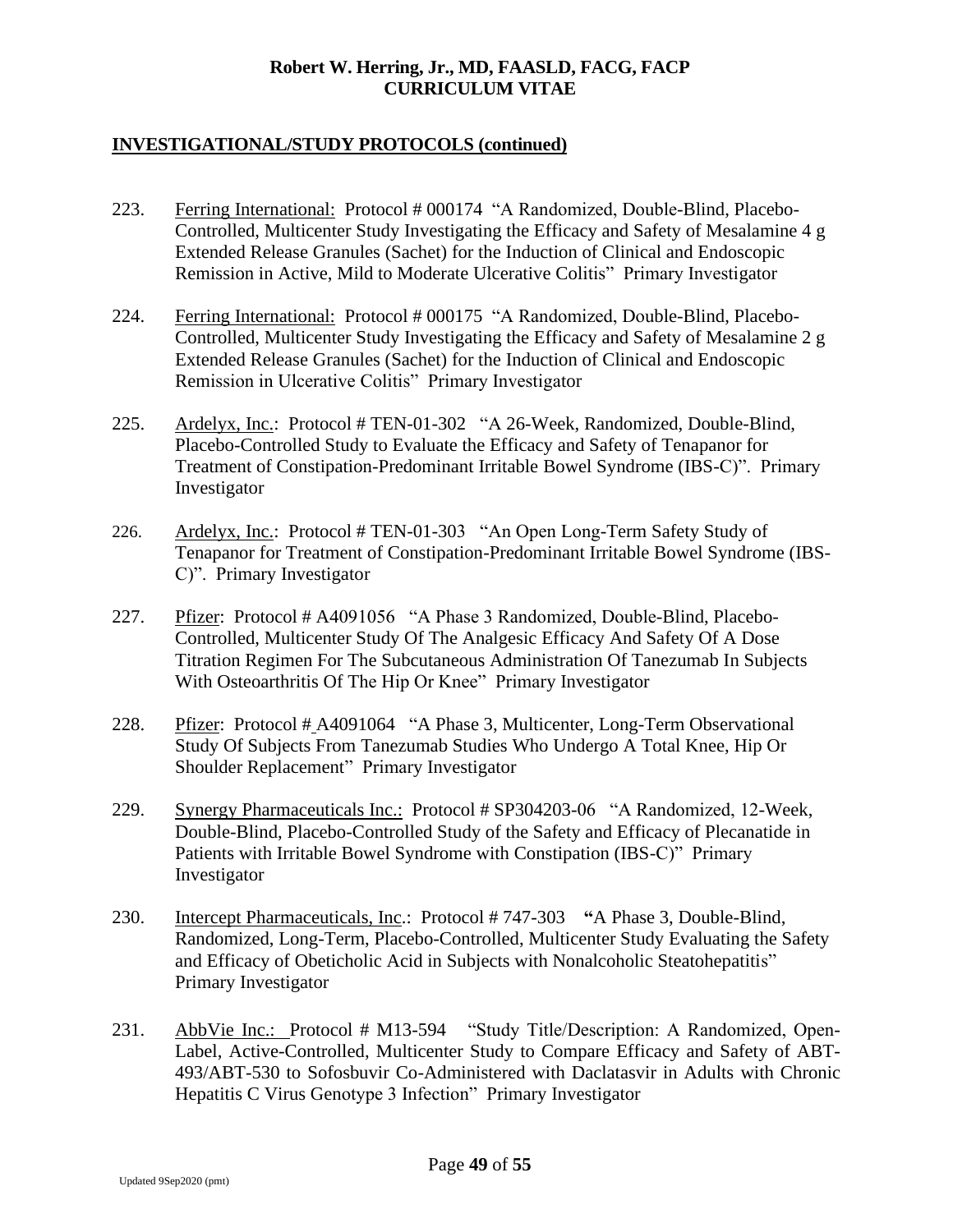- 232. Novartis Research and Development: Protocol # CLMB763X2201 "A randomized, patient and investigator blinded, placebo-controlled, multicenter study to assess the safety, tolerability, pharmacokinetics and efficacy of LMB763 in patients with nonalcoholic steatohepatitis (NASH)" Primary Investigator
- 233. Shire Human Genetic Therapies, Inc.: Protocol # SHP626-201 "A Phase 2 Double-Blind, Randomized, Placebo-controlled, Dose-finding Study to Evaluate the Safety, Tolerability and Efficacy of Volixibat Potassium, an Apical Sodium-Dependent Bile Acid Transporter Inhibitor (ASBTi) in Adults with Nonalcoholic Steatohepatitis (NASH)" Primary Investigator
- 234. NuSirt Sciences, Inc.: Protocol # NS-0200-01 "A Randomized, Double-Blind, Placebo-Controlled Study To Evaluate the Effect Of Two Fixed-dose Leucine, Metformin and Sildenafil Combinations (NS-0200) Versus Placebo On Hepatic Fat Content Assessed By Proton-Density-Fat-Fraction In Patients With Non-Alcoholic Fatty Liver Disease" Primary Investigator
- 235. Pfizer: Protocol # A4091059 "A Phase 3 Randomized, Double Blind, Placebo and Active-Controlled, Multicenter, Parallel-Group Study of the Analgesic Efficacy and Safety of Tanezumab in Adult Subjects with Chronic Low Back Pain" Primary Investigator
- 236. Braintree Laboratories Inc.: Protocol # BLI400-303 "An Open Label Study of Chronic Use of BLI400 Laxative in Constipated Adults" Primary Investigator
- 237. CelgeneCorporation: Protocol # CC-1004-UC-001 "A Phase 2, Randomized, Placebo-Controlled, Multicenter Study to Investigate the Efficacy and Safety of Apremilast (CC-10004) for Treatment of Subjects with Active Ulcerative Colitis" Primary Investigator
- 238. MedImmune: Protocol # D5170C00002 "A Phase 2b Double-blind, Multi-dose, Placebo-controlled Study to Evaluate the Efficacy and Safety of MEDI2070 in Subjects with Moderate to Severe Crohn's Disease Who Have Failed or Are Intolerant to Antitumor Necrosis Factor-alpha Therapy" Primary Investigator
- 239. Gilead: Protocol # GS-US-418-3898 Combined Phase 2b/3, Double-Blind, Randomized, Placebo-Controlled Studies Evaluating the Efficacy and Safety of Filgotinib in the Induction and Maintenance of Remission in Subjects with Moderately to Severely Active Ulcerative Colitis" Primary Investigator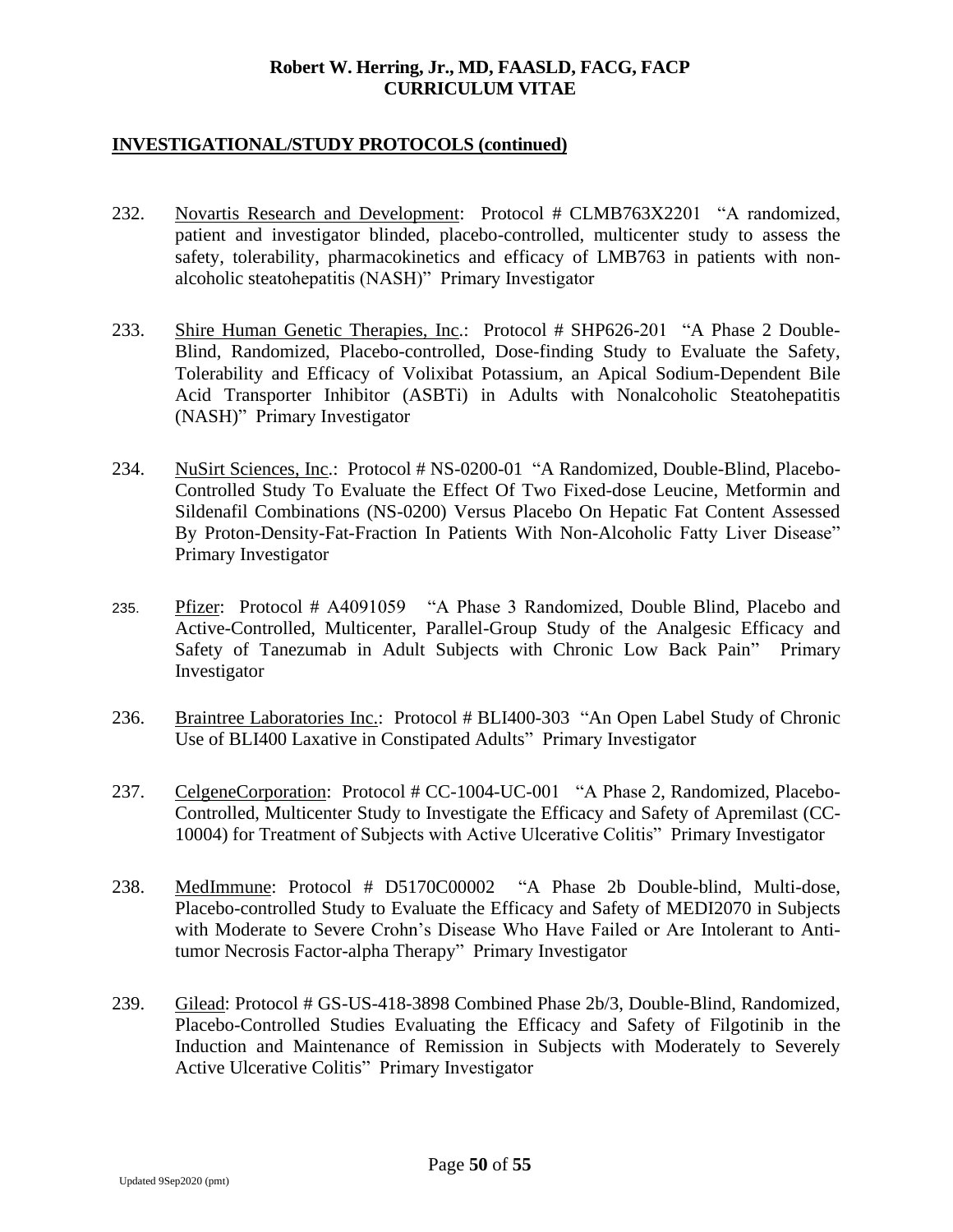- 240. Gilead: Protocol # GS-US-418-3899, "A Long-Term Extension Study to Evaluate the Safety of Filgotinib in Subjects with Ulcerative Colitis" Primary Investigator
- 241. Gilead: Protocol # GS-US-419-3895, "Combined Phase 3, Double-blind, Randomized, Placebo-Controlled Studies Evaluating the Efficacy and Safety of Filgotinib in the Induction and Maintenance of Remission in Subjects with Moderately to Severely Active Crohn's Disease" Primary Investigator
- 242. Gilead: Protocol # GS-US-419-3896, "A Long-Term Extension Study to Evaluate the Safety of Filgotinib" Primary Investigator
- 243. Gilead: Protocol# GS-US-384-3914, "A Proof of Concept, Open-Label Study Evaluating the Safety, Tolerability, and Efficacy of Regimens in Subjects with Nonalcoholic Steatohepatitis (NASH) (Pro00017529)" Primary Investigator
- 244. Gilead: Protocol # GS-US-384-1943, "A Phase 3, Randomized, Double-Blind, Placebo-Controlled Study Evaluating the Safety and Efficacy of Selonsertib in Subjects with Nonalcoholic Steatohepatitis (NASH) and Bridging (F3) Fibrosis (Pro00020074)" Primary Investigator
- 245. Gilead: Protocol # GS-US-384-1944, "A Phase 3, Randomized, Double-Blind, Placebo-Controlled Study Evaluating the Safety and Efficacy of Selonsertib in Subjects with Compensated Cirrhosis due to Nonalcoholic Steatohepatitis (NASH)" Primary Investigator
- 246. Gilead: Protocol # GS-US-402-1852, "A Phase 2, Randomized, Double-Blind, Placebo-Controlled Study Evaluating the Safety, Tolerability, and Efficacy of GS-9674 in Subjects with Nonalcoholic Steatohepatitis (NASH)" Primary Investigator
- 247. Gilead: Protocol # GS-US-426-3989, "A Phase 2, Randomized, Double-Blind Placebo-Controlled Study Evaluating the Safety, Tolerability, and Efficacy of GS-0976 in Subjects with Nonalcoholic Steatohepatitis" Primary Investigator
- 248. Gilead: Protocol # GS-US-320-4018, "A Phase 3, Randomized, Double-Blind Study to Evaluate the Efficacy and Safety of Switching from Tenofovir Disoproxil Fumarate (TDF) 300 mg QD to Tenofovir Alafenamide (TAF) 25mg QD in Subjects with Chronic Hepatitis B who are Virologically Suppressed" Primary Investigator
- **249.** Vanda Pharmaceuticals Inc.: Protocol # VP-VLY-686-2301, "A Multicenter, Randomized, Double-Blind, Placebo-Controlled Study to Assess the Efficacy of Tradipitant In Relieving Symptoms of Gastroparesis" Primary Investigator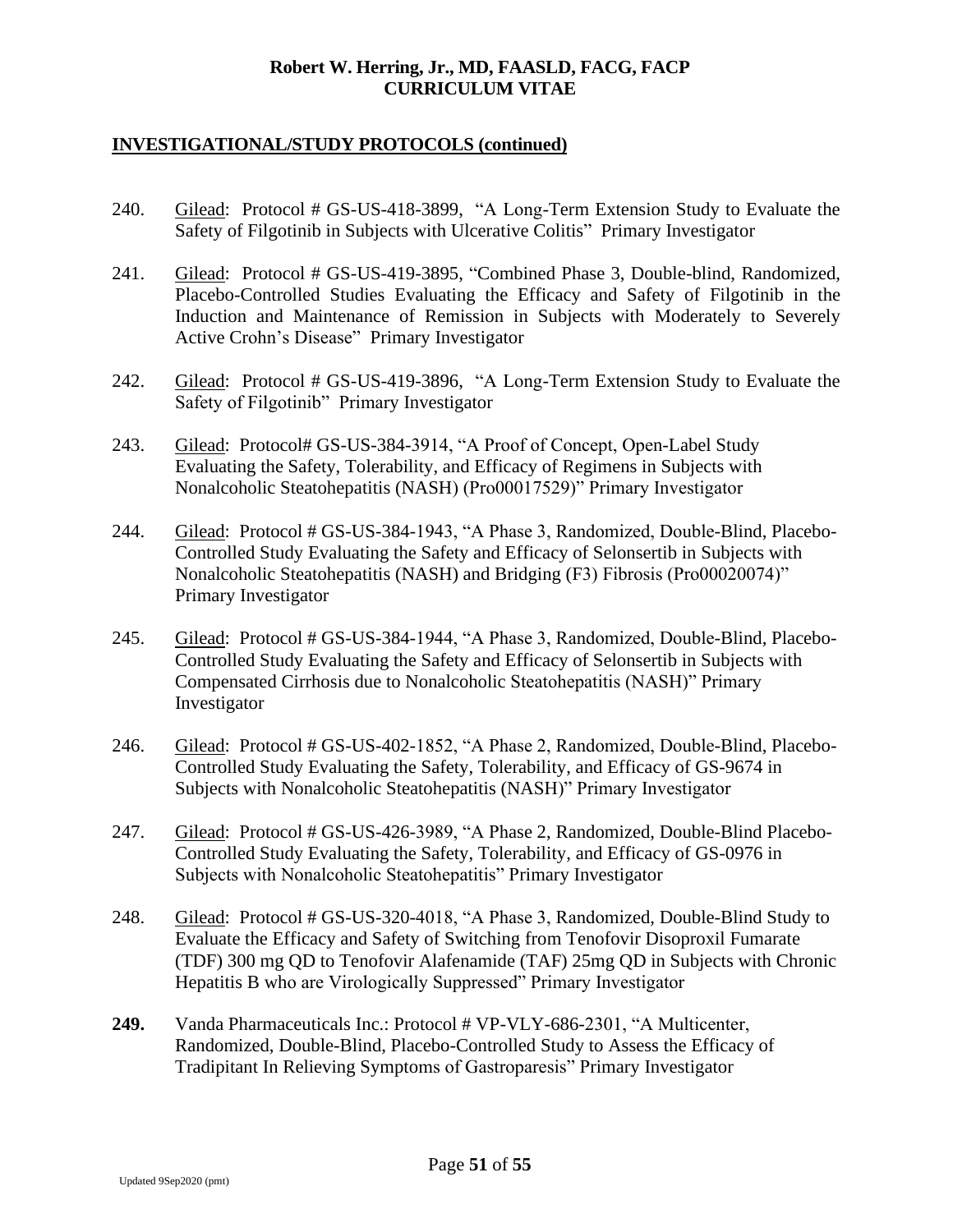- **250.** RedHill Biopharma Ltd.: Protocol # RHB-105-02, "A Randomized Double Blind Active Comparator Controlled Phase III Study to Assess the Safety and Efficacy of RHB-105 in the Treatment of Confirmed Helicobacter pylori (H. pylori) Infection" Primary Investigator
- 251. Genfit: Protocol # GFT505-315-1, "A Multicenter, Randomized, Double-Blind, Placebo Controlled Phase III Study to Evaluate the Efficacy and Safety of Elafibranor in Patients with Nonalcoholic Steatohepatitis (NASH) and fibrosis" Primary Investigator
- 252. Intercept: Protocol # 747-304, "A Phase 3, Double-Blind, Randomized, Placebo-Controlled, Multicenter Study to Evaluate the Efficacy and Safety of Obeticholic Acid in Subjects with Compensated Cirrhosis due to Nonalcoholic Steatohepatitis" Primary Investigator
- 253. Allergan Sales, LLC: Protocol # RLM-MD-01, "A 12-week, Randomized, Double-blind, Placebo controlled, Phase 3 Study to Evaluate the Safety and Efficacy of Relamorelin in Patients with Diabetic Gastroparesis" Primary Investigator
- 254. Allergan Sales, LLC: Protocol # RLM-MD-03, "A 46-week, Double-blind, Placebocontrolled, Phase 3 Study with a 6-week Randomized-withdrawal Period to Evaluate the Safety and Efficacy of Relamorelin in Patients with Diabetic Gastroparesis" Primary Investigator
- 255. Allergan Sales, LLC: Protocol # RLM-MD-04, "A 52-week, Randomized, Double-blind, Placebo-controlled, Phase 3 Study to Evaluate the Safety and Efficacy of Relamorelin in Patients with Diabetic Gastroparesis" Primary Investigator
- 256. Gilead: Protocol # GS-US-454-4378, "A Phase 2, Randomized, Double-Blind, Placebo-Controlled Study Evaluating the Safety and Efficacy of Selonsertib, GS-0976, GS-9674, and Combinations in Subjects with Bridging (F3) Fibrosis or Compensated Cirrhosis (F4) due to Nonalcoholic Steatohepatitis (NASH)" Primary Investigator
- 257. Celgene: Protocol # RPC01-3201, "A Phase 3, Multicenter, Randomized, Double-Blind, Placebo-Controlled Study of Oral Ozanimod As Induction Therapy for Moderately To Severely Active Crohn's Disease Study" Primary Investigator
- 258. Celgene: Protocol # RPC01-3203, "A Phase 3, Multicenter, Randomized, Double-Blind, Placebo-Controlled Study of Oral Ozanimod As Maintenance Therapy for Moderately To Severely Active Crohn's Disease Study" Primary Investigator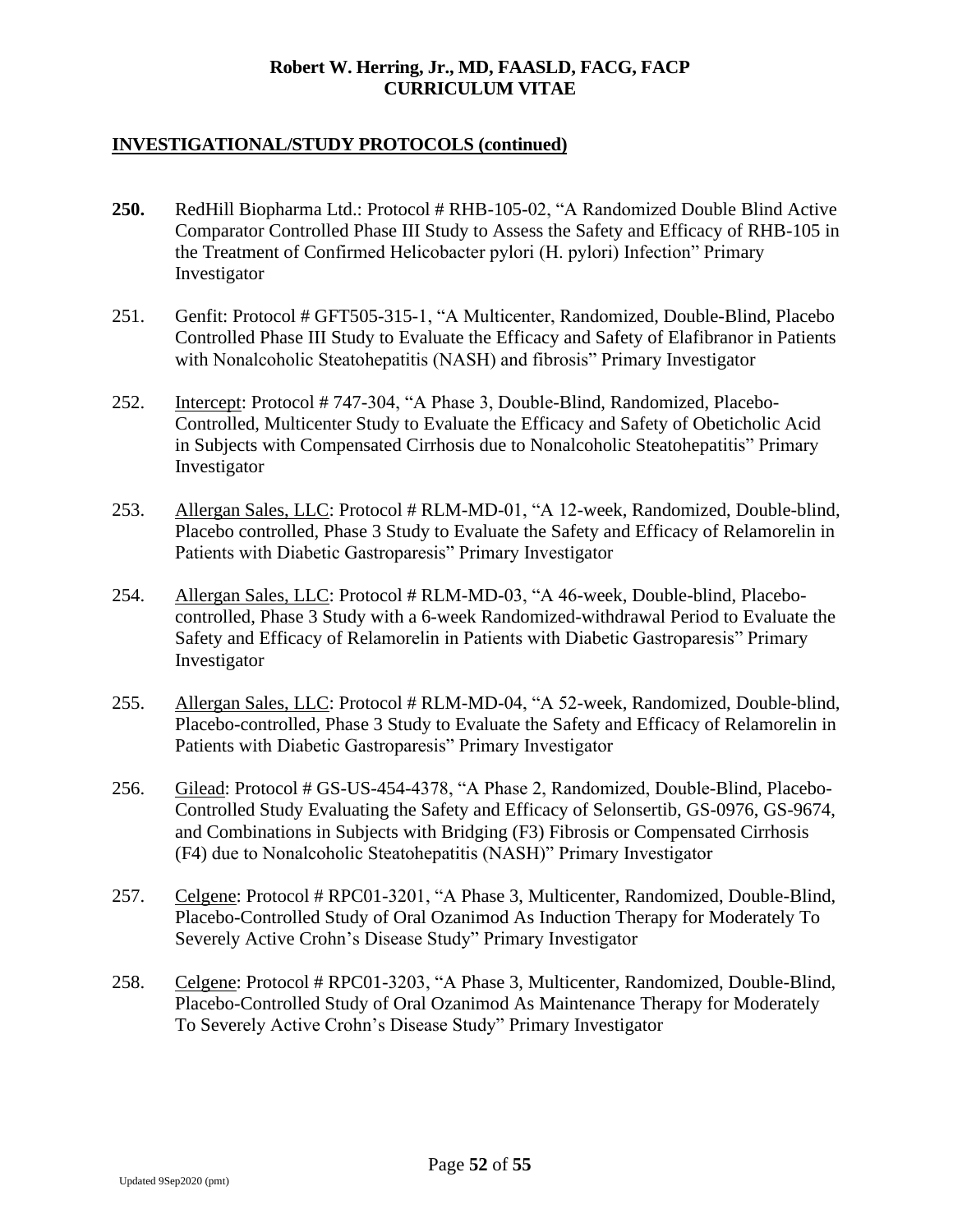- 259. Celgene: Protocol # RPC01-3204, "A Phase 3, Multicenter, Open-Label Extension Study of Oral Ozanimod for Moderately to Severely Active Crohn's Disease Study" Primary Investigator
- 260. Regeneron Pharmaceuticals: Protocol # R475-PN-1612, "A Phase 3, Randomized, Double-Blind, Placebo-Controlled Study to Evaluate the Efficacy and Safety of Fasinumab in Patients with Moderate-to-Severe Chronic Low Back Pain and Osteoarthritis of the Hip or Knee" Primary Investigator
- 261. AbbVie Inc.: Protocol # M14-430, "A Multicenter, Randomized, Double-Blind, Placebo-Controlled Maintenance and Long-Term Extension Study of the Efficacy and Safety of Upadacitinib (ABT-494) in Subjects with Crohn's Disease Who Completed the Studies M14-431 or M14-433" Primary Investigator
- 262. AbbVie Inc.: Protocol # M14-431, "A Multicenter, Randomized, Double-Blind, Placebo-Controlled Induction Study of the Efficacy and Safety of Upadacitinib (ABT-494) in Subjects with Moderately to Severely Active Crohn's Disease Who Have Inadequately Responded to or are Intolerant to Biologic Therapy Incorporating Amendments 1, 2, and 3" Primary Investigator
- 263. AbbVie Inc.: Protocol # M14-433, "Clinical Study Protocol M14-433A Multicenter, Randomized, Double-Blind, Placebo-Controlled Induction Study of the Efficacy and Safety of Upadacitinib (ABT-494) in Subjects with Moderately to Severely Active Crohn's Disease Who Have Inadequately Responded to or are Intolerant to Conventional Therapies but Have Not Failed Biologic Therapy Incorporating Amendments 1, 2, and 3" Primary Investigator
- 264. AbbVie Inc.: Protocol # M14-533, "A Phase 3 multicenter, Long-Term Extension study to evaluate the long-term safety and efficacy of Upadacitinib (ABT-494) in subjects with ulcerative Colitis" Primary Investigator
- 265. AbbVie Inc.: Protocol # M14-234, "A multicenter, randomized, double-blind, placebocontrolled study to evaluate the safety and efficacy of Upadacitinib (ABT-494) for induction and maintenance therapy in subjects with moderately to severely active ulcerative colitis" Primary Investigator
- 266. AbbVie Inc.: Protocol # M14-675, "A Multicenter, Randomized, Double-Blind, Placebo-Controlled Induction Study to Evaluate the Efficacy and Safety of Upadacitinib (ABT-494) in Subjects with Moderately to Severely Active Ulcerative Colitis" Primary Investigator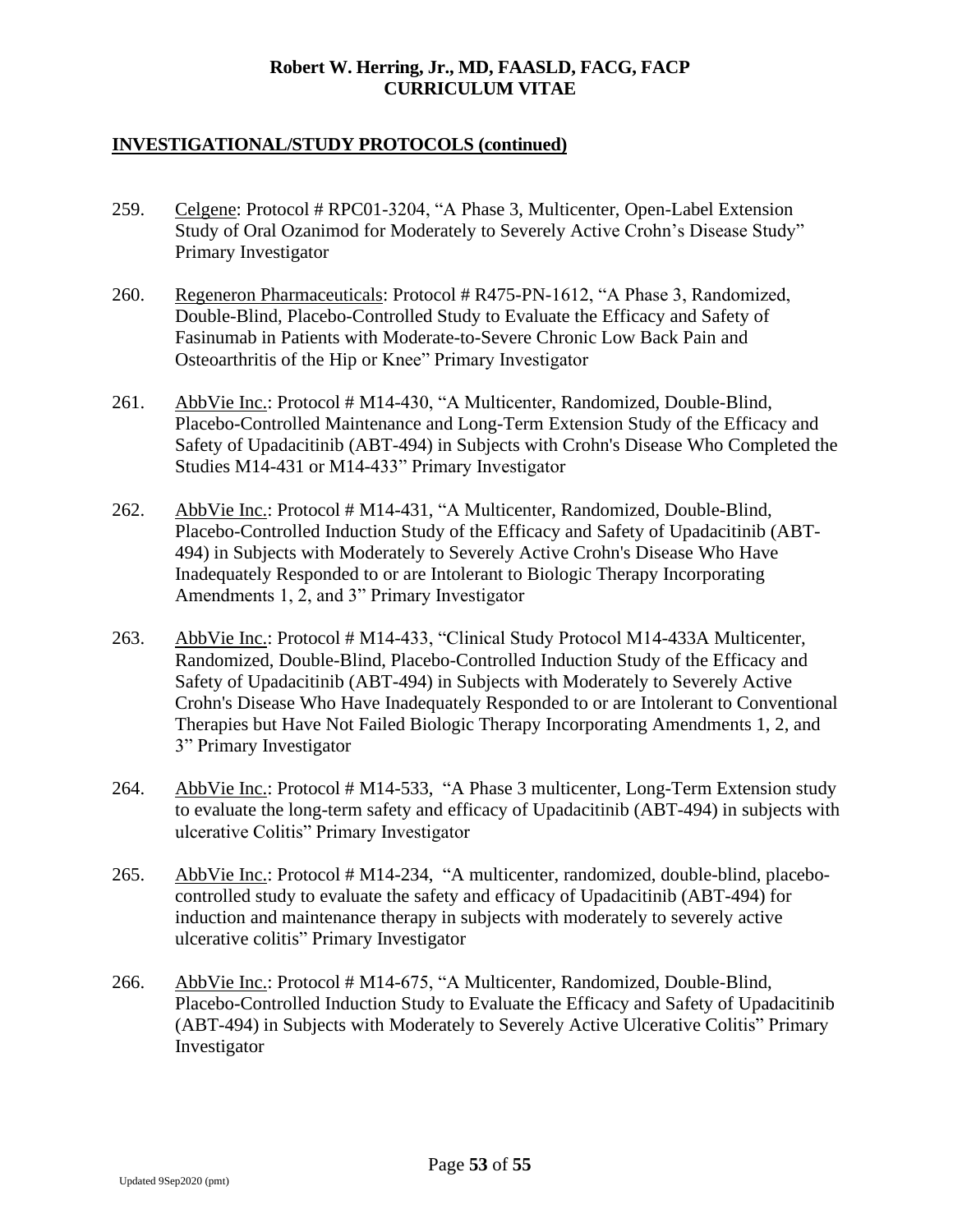- 267. Laboratory for Advanced Medicine, Inc. (LAM): Protocol # 001-2018, "Collection of Blood from Healthy Patients, Patients with Benign Disease and Patients with Cancer" Primary Investigator
- 268. Vanda Pharmaceuticals, Inc.: Protocol # VP-VLY-686-3101, "A Randomized, Double-Blind, Placebo-Controlled, Efficacy Study Of The Neurokinin-1 Receptor Antagonist VLY-686 In Patients With Atopic Dermatitis" Primary Investigator
- 269. Seres Therapeutics: Protocol # SERES-201, "A Phase 2B, Randomized, Double-Blind, Placebo-Controlled, Multiple Dose, Multicenter Study to Assess Efficacy and Safety of SER-287 in Adults with Active Mild-to-Moderate Ulcerative Colitis" Primary Investigator
- 270. Takeda Pharmaceuticals: Protocol # TAK-906-2002, "A Multicenter, Randomized, Double-Blind, Placebo Controlled, Parallel-Group, Phase 2b Study to Evaluate the Efficacy and Safety of Twice-Daily Oral Administration of a Peripherally Acting Dopamine Receptor D2/D3 Antagonist, TAK-906 for the Treatment of Adult Subjects With Symptomatic Idiopathic or Diabetic Gastroparesis" Primary Investigator
- 271. Enanta Pharmaceuticals, Inc.: Procotol # EDP 305-101 (ECO RESET), "A Phase 2 dose ranging, randomized, double blind, and placebo-controlled study evaluating the safety, tolerability, pharmacokinetics and efficacy of EDP-305 in subjects with nonalcoholic steatohepatitis (NASH)" Primary Investigator
- 272. Ironwood Pharmaceuticals, Inc.: Protocol # C3718-302, "A Phase 3, Randomized, Double-blind, Placebo-controlled, Parallelgroup, Multicenter Trial of Oral IW-3718 Administered to Patients with Gastroesophageal Reflux Disease while receiving Proton Pump Inhibitors" Primary Investigator
- 273. Laboratory for Advanced Medicine (LAM): Protocol # LAM 2018-01, "Clinical Trial to Detect Liver Cancer Through Quantification of cfDNA Methylation in Blood Samples (CLiMB)" Primary Investigator
- 274. Exact Sciences: Protocol # 2018-10, "An Evaluation of a Multi-target Stool DNA (mtsDNA) Test, Cologuard, for CRC Screening in Individuals Aged 45-49 and at Average Risk for Development of Colorectal Cancer: Act Now" Primary Investigator
- 275. Exact Sciences: Protocol # 2018-10B, Blood Collection Sub-Study of Exact Sciences Protocol 2018-10, "An Evaluation of a Multi-target Stool DNA (mt-sDNA) Test, Cologuard, for CRC Screening in Individuals Aged 45-49 and at Average Risk for Development of Colorectal Cancer: Act Now" Primary Investigator